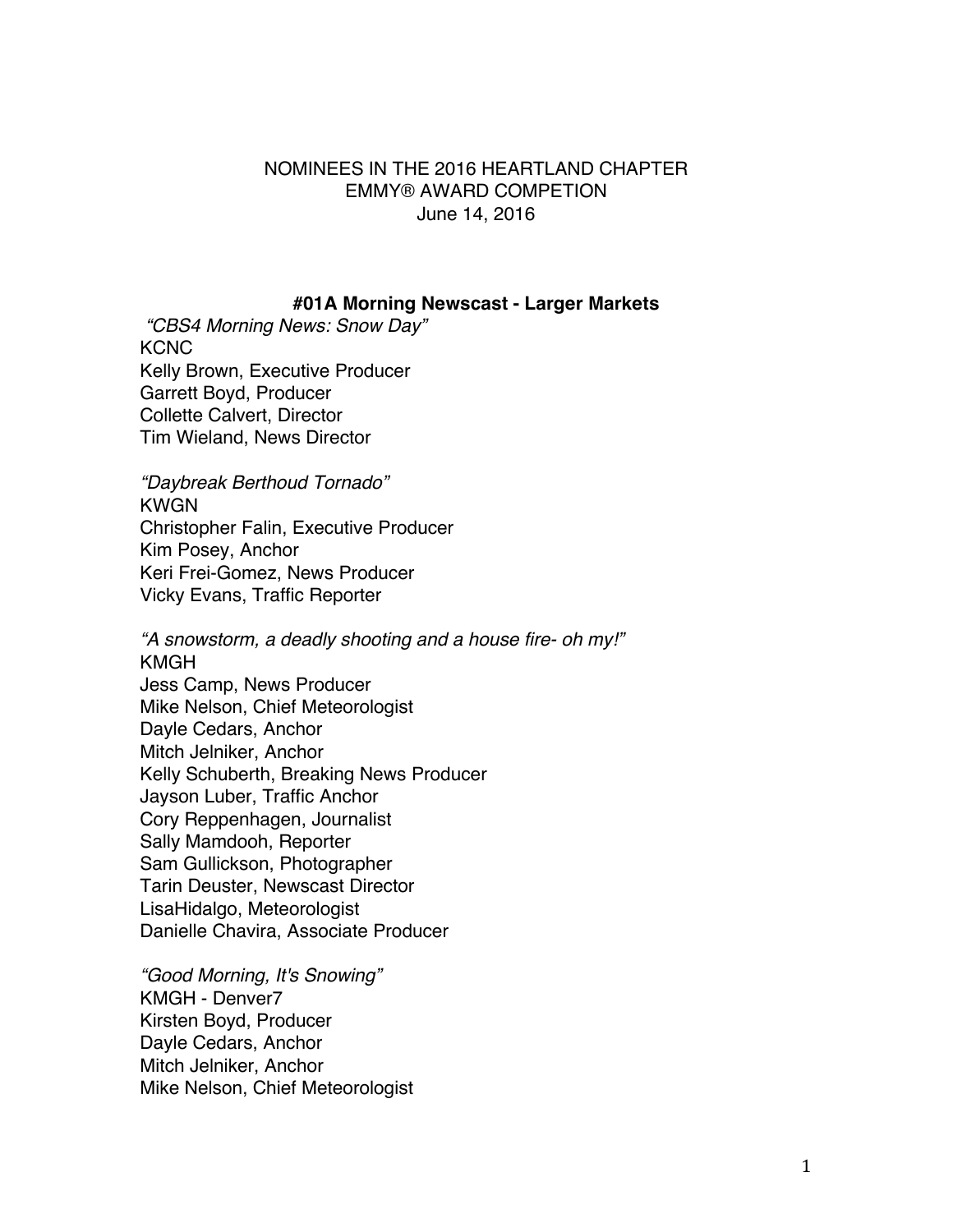Daryl Orr, Road Wrangler Kelly Schuberth, Breaking News Producer Chris Morriss, Photojournalist Sam Gullickson, Photographer Cory Reppenhagen, Meteorologist Sally Mamdooh, Reporter LisaHidalgo, Meteorologist Bob Sandoval, Director

#### **#01B Morning Newscast - Medium Markets**

*"FOX23 News This Morning"* KOKI Ron Terrell, Anchor Michelle Hodge, Anchor Michael Seger, Meterologist Farron Salley, reporter Suzanne Nadell, News Director Lydia Ostmo, Executive Producer HECTOR MEJIA, reporter Preston Stanley, reporter CRYSTAL THIRION, editor BRENT SNIDER, photojournalist

*"Eyewitness News This Morning: Wichita Downburst"* **KWCH** Jennifer Searle, Executive Producer Craig McDanell, Producer

*"Six In The Morning: The Day After"* **KOTV** Adam Smith, Producer LeAnne Taylor, Co-Anchor Rich Lenz, Co-Anchor Alan Crone, Co-Anchor Jeromee Scot, Executive Producer

# **#01C Morning Newscast - Smaller Markets No Nominees**

#### **#02A Daytime Newscast - Larger Markets**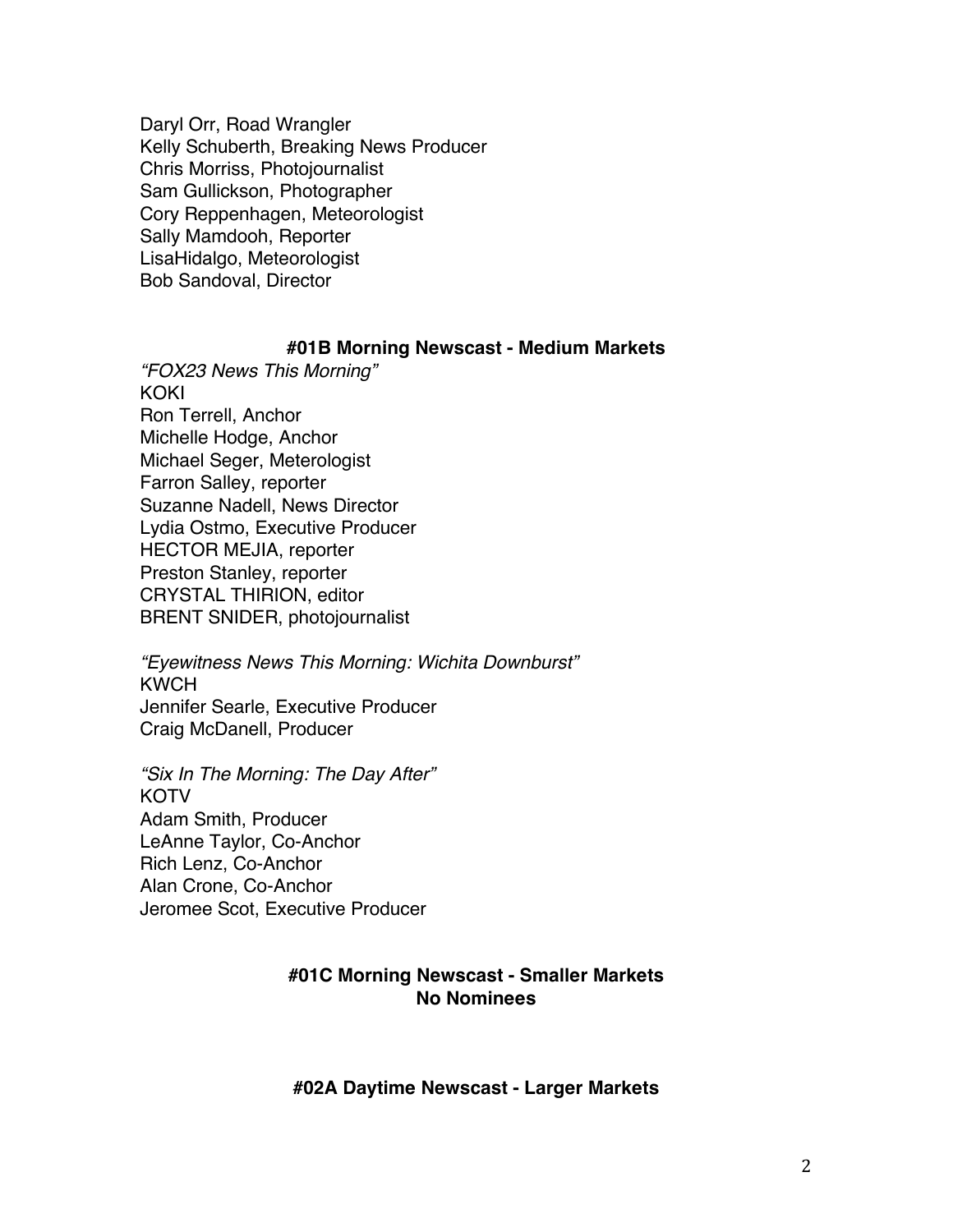*"Community Survives Tornado's Wrath"* KMGH Jess Camp, News Producer Kellie Patterson, Anchor Dayle Cedars, Weather Anchor Jayson Luber, Traffic Anchor Mark Wisner, Director

*"News 9 at 4pm"* KWTV Kylie Frakes, Producer

### **#02B Daytime Newscast - Medium Markets**

*"News On 6 at Noon"* KOTV Ethan Wood, Producer David Davis, Anchor

*"Eyewitness News at 4: Remembering Luke"* KWCH Robert Marin, Executive Producer Matt Kalish, Producer

*"OSU homecoming tragedy"* KTUL Mason Waldvogel, Producer

# **#02C Daytime Newscast - Smaller Markets**

*"Midday in Kansas"* WIBW-TV Jon Janes, News Director

*"First at Four: Return to Pilger"* KOLN/KGIN Jon Vanderford, Anchor/Producer Taryn Vanderford, Anchor/Producer Amber Smith, Assistant News Director

# **#03A Evening Newscast - Larger Markets**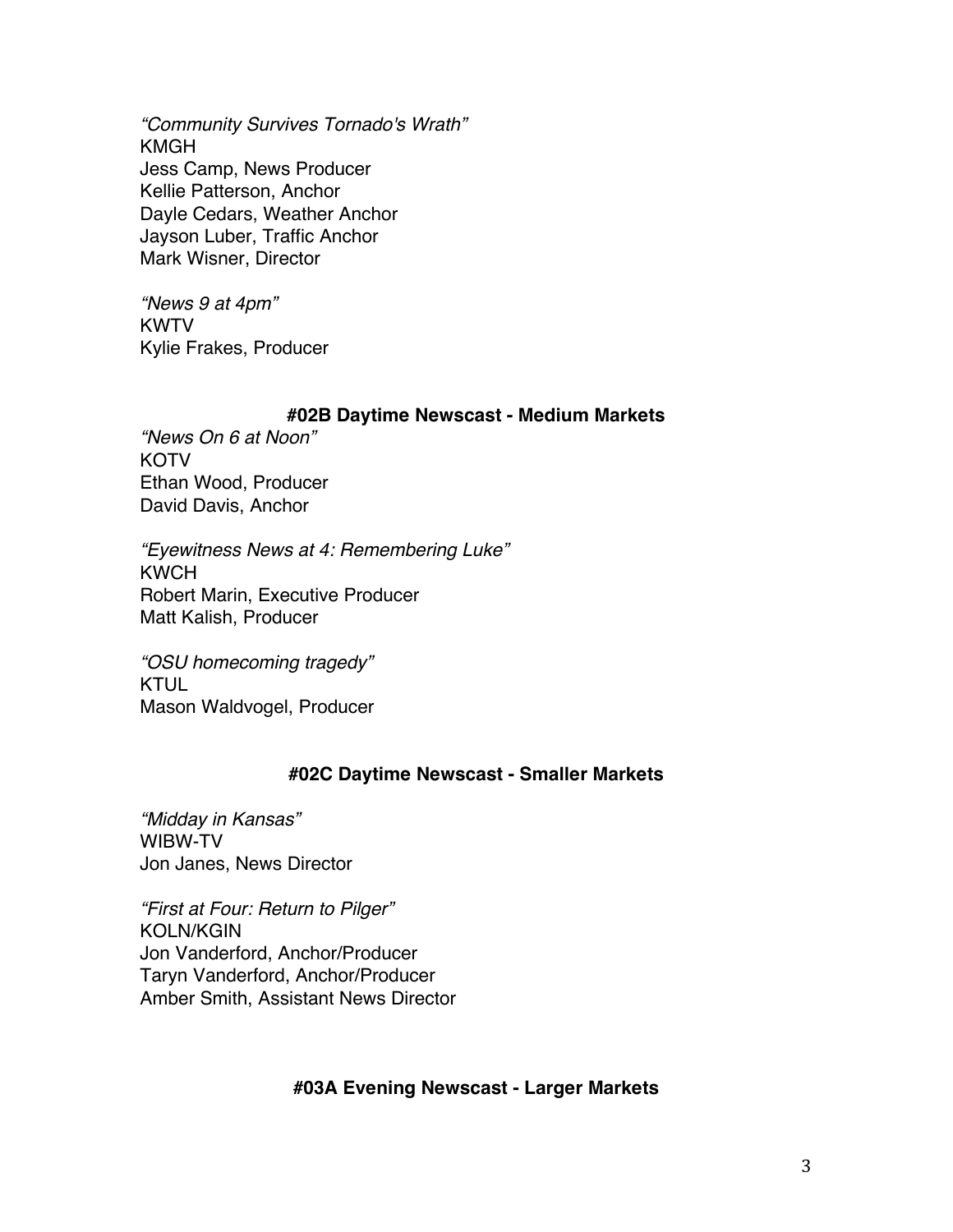*"Officer Down - Denver7 News at 6:00"* KMGH Jaime Berg, News Producer Matthew Pastor, Director Eric Kahnert, Main Anchor Jonathan Stone, Executive Producer

*"Aurora Theater Shooting Sentencing"* KUSA Will Swope, Producer Lawrence Gibbs, Director Kyle Clark, Writer

*"FOX 31 Denver News at 9 James Holmes Verdict"* KDVR/Fox 31 Denver Arash Mosaleh, producer Mike Ortmeier, Newscast Director Maureen Capasso, Executive Producer

*"Verdict: Aurora Theater Shooting"* KMGH Keely Walker, Senior Producer Matthew Pastor, Director Jonathan Stone, Executive Producer Eric Kahnert, Writer Marshall Zelinger, Reporter Marc Stewart, Reporter Molly Hendrickson, Reporter Anne Trujillo, Anchor James Dougherty, Photojournalist

*"Planned Parenthood Shootings"* KUSA Will Swope, Producer

*"FOX 31 Denver News at 9 Spring Flooding"* KDVR/Fox 31 Denver Arash Mosaleh, producer Hillary Makens, Assignment Manager Linda Kicak, coordinating producer Maureen Capasso, Executive News Producer

*"Guilty: A Verdict to Honor the Aurora Theater Victims"* KUSA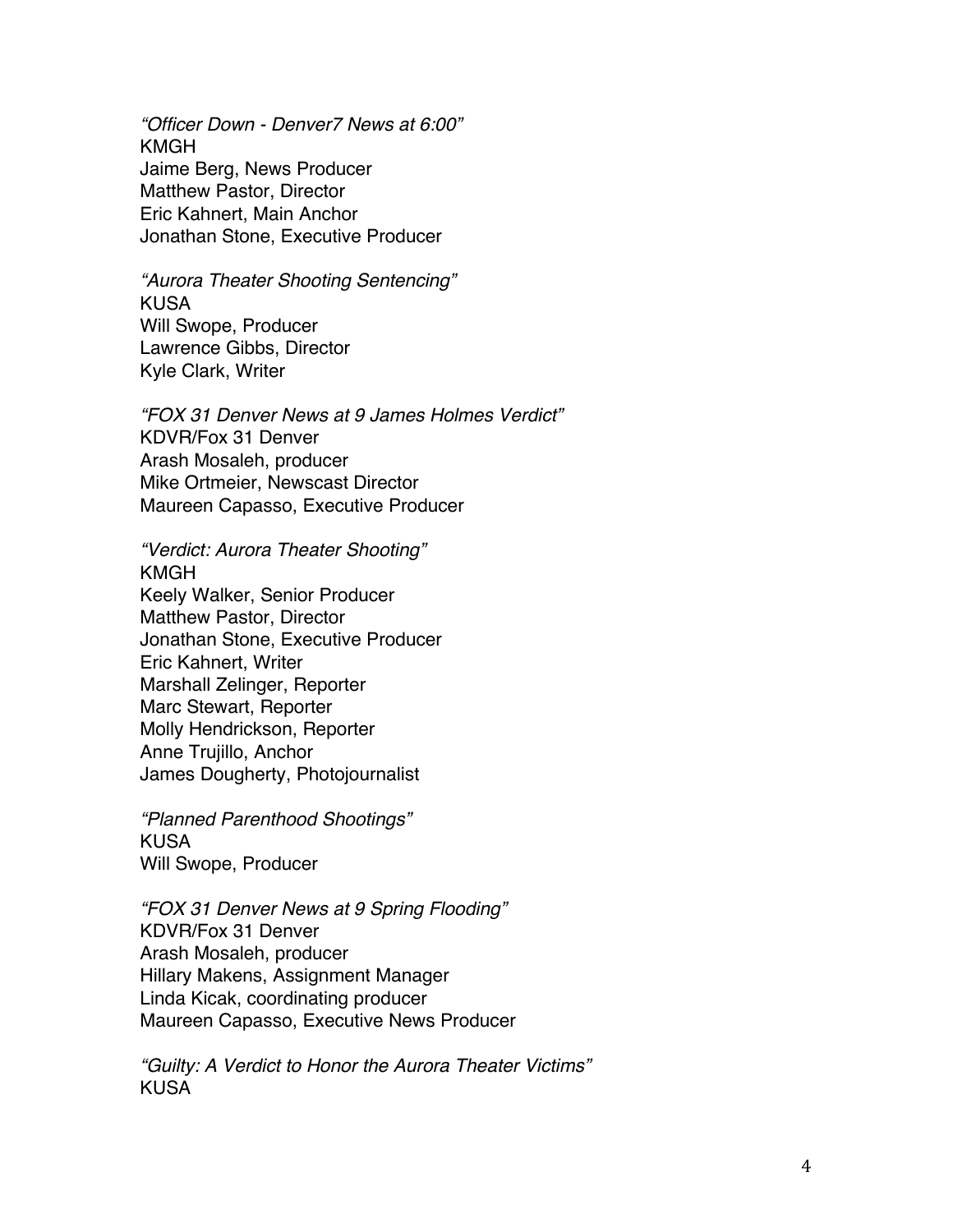Tara Meyer, Producer Jerry Vancini, Director Kyle Clark, Writer

### **#03B Evening Newscast - Medium Markets**

*"FOX23 News at 9"* KOKI/FOX23 Clay Loney, anchor Shae Crisson Rozzi, Anchor James Aydelott, Chief Meteorologist Katelin Hartney, PRODUCER Richard Maranon, REPORTER Brittany Jeffers, Reporter Leslie Gardner, Producer MORGAN DOWNING, Reporter Eddie Randle, Reporter Sara Whaley, Reporter MartinaDel Bonta, Reporter Gregory DeBrosse, Executive Producer

*"KETV NewsWatch 7 at 10:00"* KETV Television Andrew Bein, Producer

*"Eyewitness News at 6: Remembering Luke"* KWCH Robert Marin, Executive Producer Melissa Scheffler-Hoyle, Anchor Jacob Copp, News Producer

*"OSU homecoming tragedy"* KTUL Amy Bryant, Executive Producer Mason Waldvogel, Producer

*"KKTV 11 News at 10 p.m."* KKTV Jennifer Hunt, Producer

## **#03C Evening Newscast - Smaller Markets**

*"1011 News at 10: April 27, 2015"* KOLN/KGIN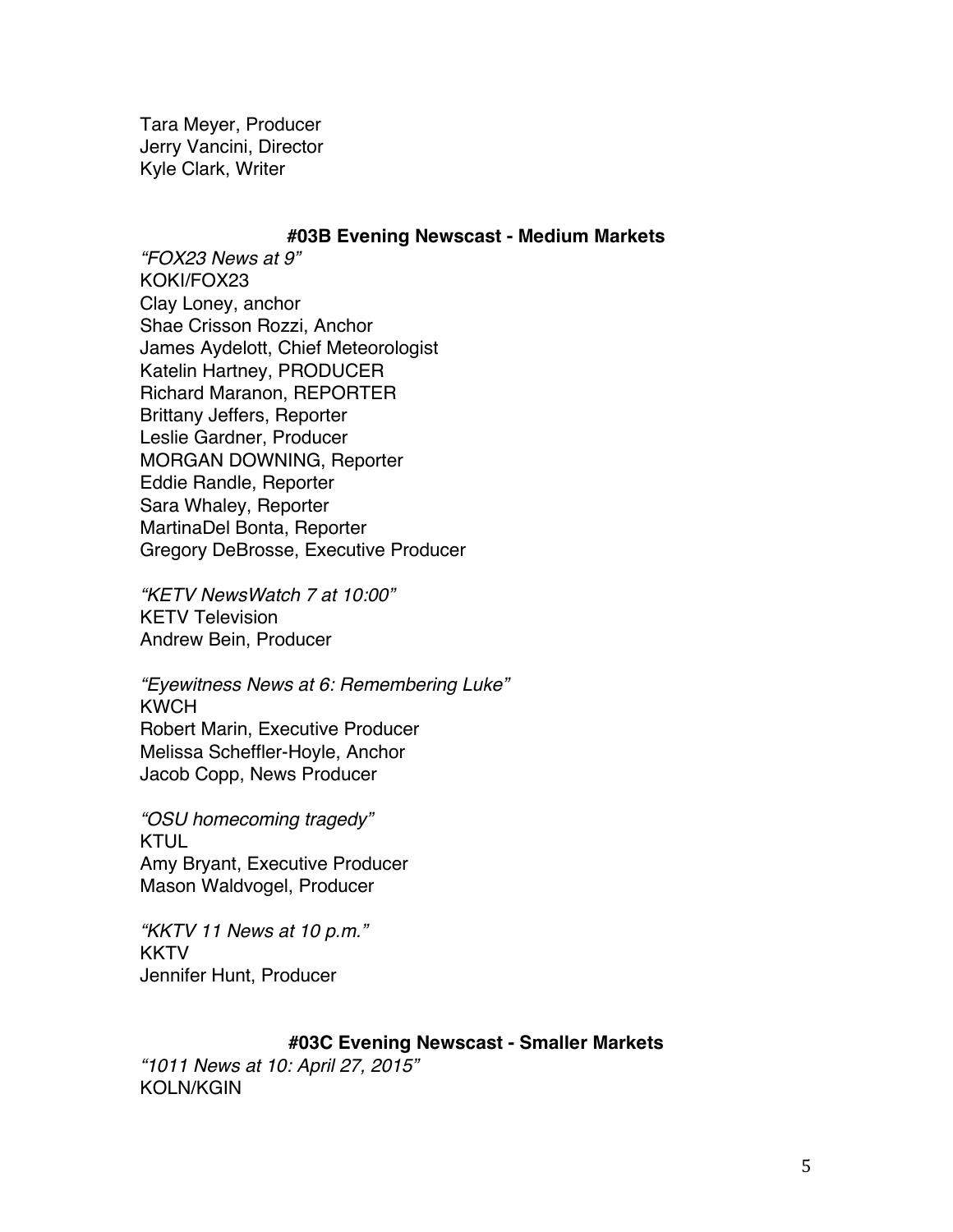Bridget DeGrand, Anchor Brett Baker, Producer Owen Jensen, Anchor

*"13 News at 10"* WIBW-TV Jon Janes, News Director

*"1011 News at 10: First 2015 Snow Storm"* KOLN/KGIN Bridget DeGrand, Anchor/Producer Brett Baker, Producer Owen Jensen, Anchor

### **#04A Weekend Newscast - Larger Markets**

*"February Snow Storm: 7News at 10:00"* KMGH Jaime Berg, News Producer Anne Trujillo, News Anchor Eric Kahnert, News Anchor Jonathan Stone, Executive Producer Erica Tinsley, Associate Producer John Velte, Director

*"Stillwater Parade Crash"* KOKH BEVERLY ROBERTSON, Producer Heather Browne, Executive Producer Keaton Fuchs, Anchor/Reporter Chelsea Washington, Anchor/reporter Rob Welcher, Editor/Overdrive Operator

*"News 9 at 10pm"* KWTV Josh Hernandez, Producer Jennifer Hargrave, Producer

# **#04B Weekend Newscast - Medium Markets**

*"A Homecoming Tragedy"* KJRH Samantha Tadelman, Editor Daniel Westerhold, Photographer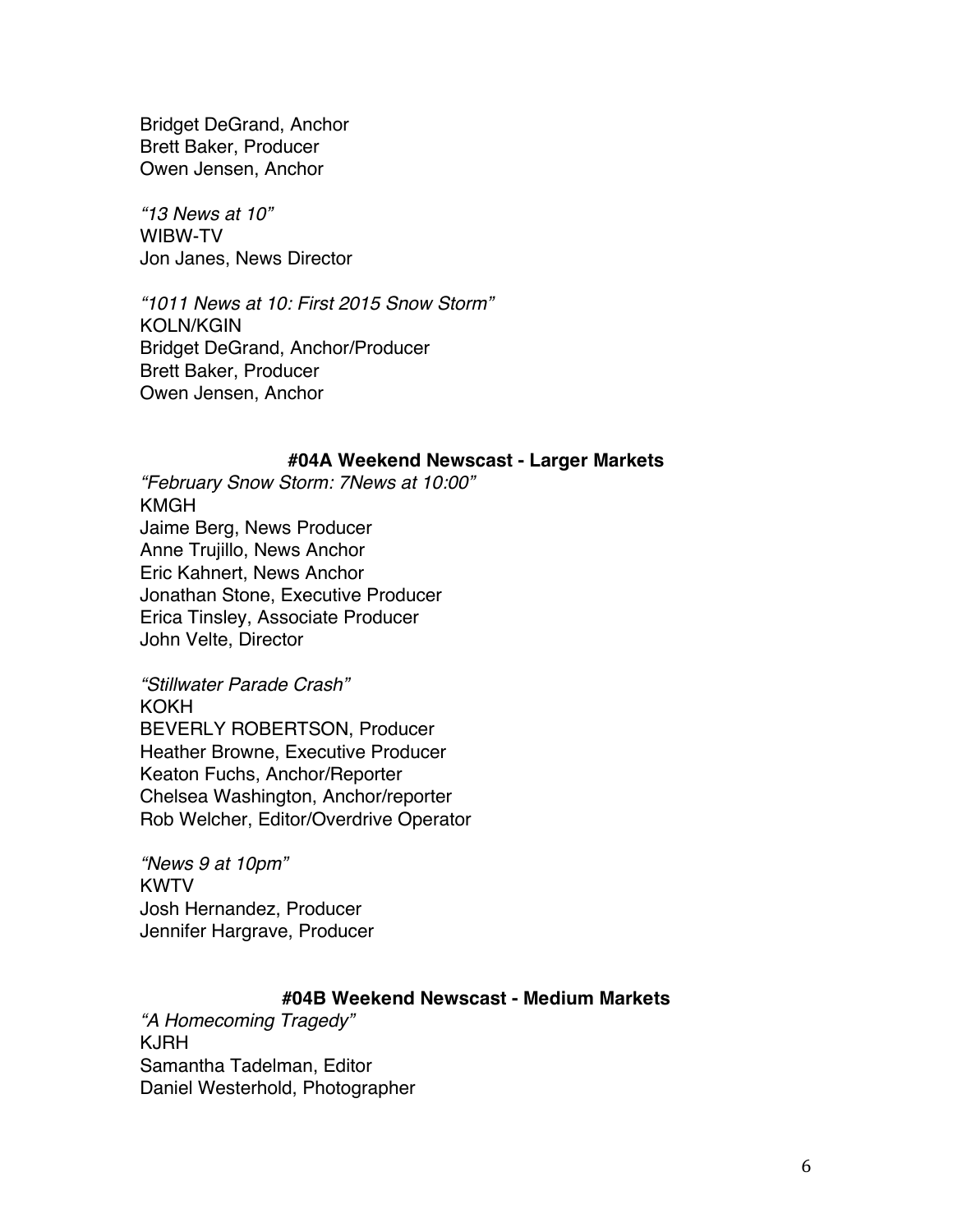Will DuPree, Reporter Nathan Edwards, Reporter Steven Romo, Anchor Garrett Weindorf, Executive Producer Lauren Corbut, Executive Producer Evan Kurland, Producer Tami Marler, Assistant News Director John Guthery, Photographer

*"Six In The Morning Weekend"* KOTV Lauren King, Producer Erin Conrad, Co-Anchor LeAnne Taylor, Field Anchor

*"It's Just Not Natural - Green Country Officers Down"* KJRH Andrew Barker, Editor Will DuPree, Reporter Steven Romo, Anchor Jamie Chapman, Producer Daniela Montgomery, Producer Joe Henke, Reporter Daniel Westerhold, Photographer Nicole Septaric, Associate Producer Darcy Jackson, Reporter

*"FOX23 News at 5"* KOKI/FOX23 Leslie Gardner, Producer Shae Crisson Rozzi, Anchor Clay Loney, Anchor Brittany Jeffers, Reporter Andrew Carter, Reporter Tiffany Alaniz, Reporter Jonathan McCall, Reporter Naomi Keitt, Reporter Cailey Dougherty, Reporter HECTOR MEJIA, Reporter RichardWalton, Director Nina Carter, Reporter

*"Eyewitness News Weekend: Battle of Omaha"* **KWCH**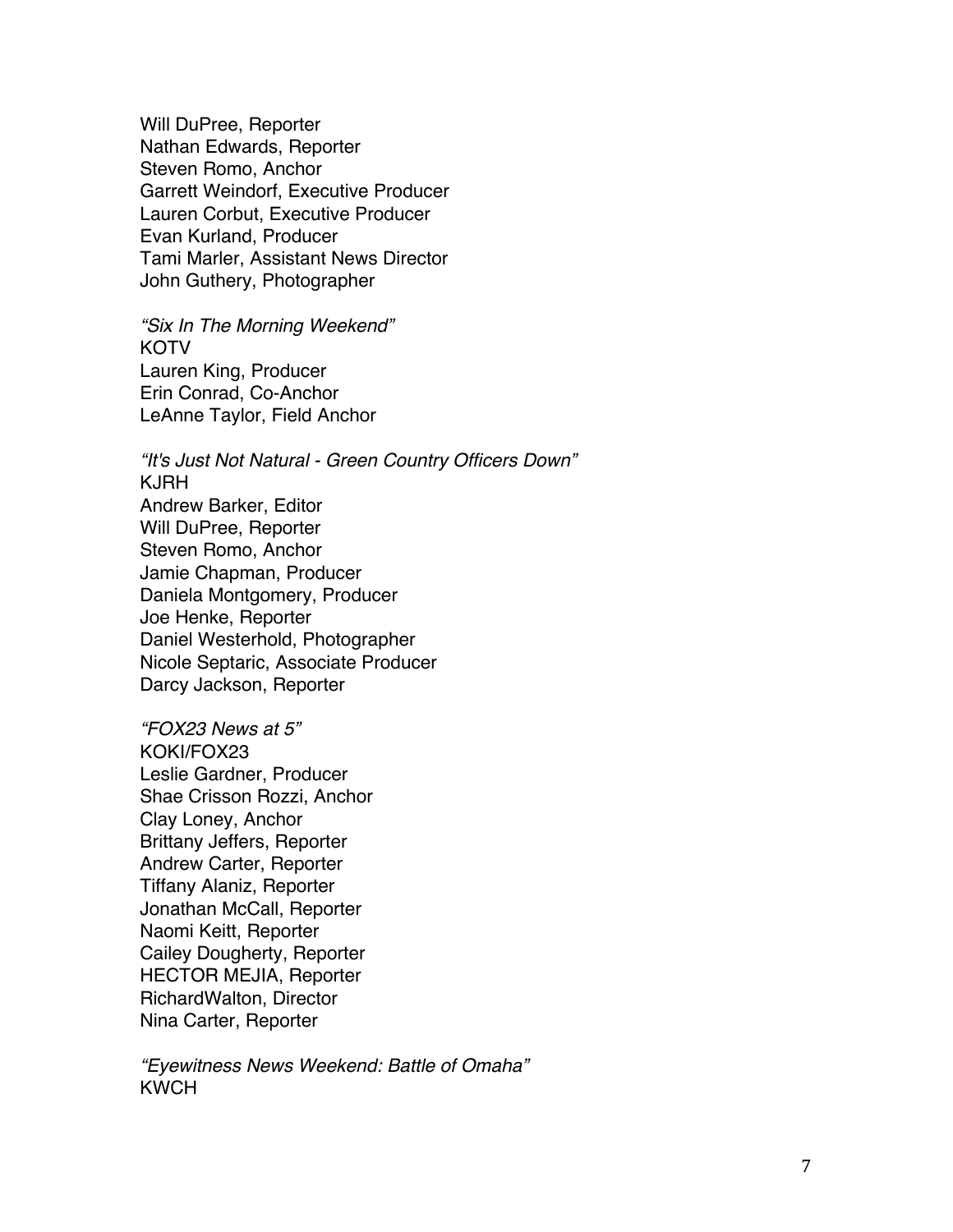Everett Carlisle, Executive Producer

## **#04C Weekend Newscast - Smaller Markets**

*"Newschannel 5 This Weekend Christmas Parade Live"* KGWN Jeremy Downing, News Director Anthony Keith, Anchor/Producer Danielle Alvari, Anchor Crystal Harper, Meteorologist Vincient Garcia, Director Danielle Ferguson, Director

*"13 News at 10 - Weekend"* WIBW-TV Jon Janes, News Director

## **#05A General Assignment Report - Within 24 Hours**

*"Drake's Ribbons"* KUSA-TV Nelson Garcia, Producer Christopher Cheline, Field Producer

*"One Man's Merit"* KUSA Chris Vanderveen, Reporter Chris Hansen, Photojournalist

*"Building Implosion"* KUSA Corky Scholl, Field Producer Eric J. Kehe, Photojournalist

*"Save My Turkey!"* EW Scripps Company Todd Walker, Reporter Socrates Lozano, Photographer/Editor

*"Letters to my Teacher"* KDEN TELEMUNDO DENVER ximena camarena, Reporter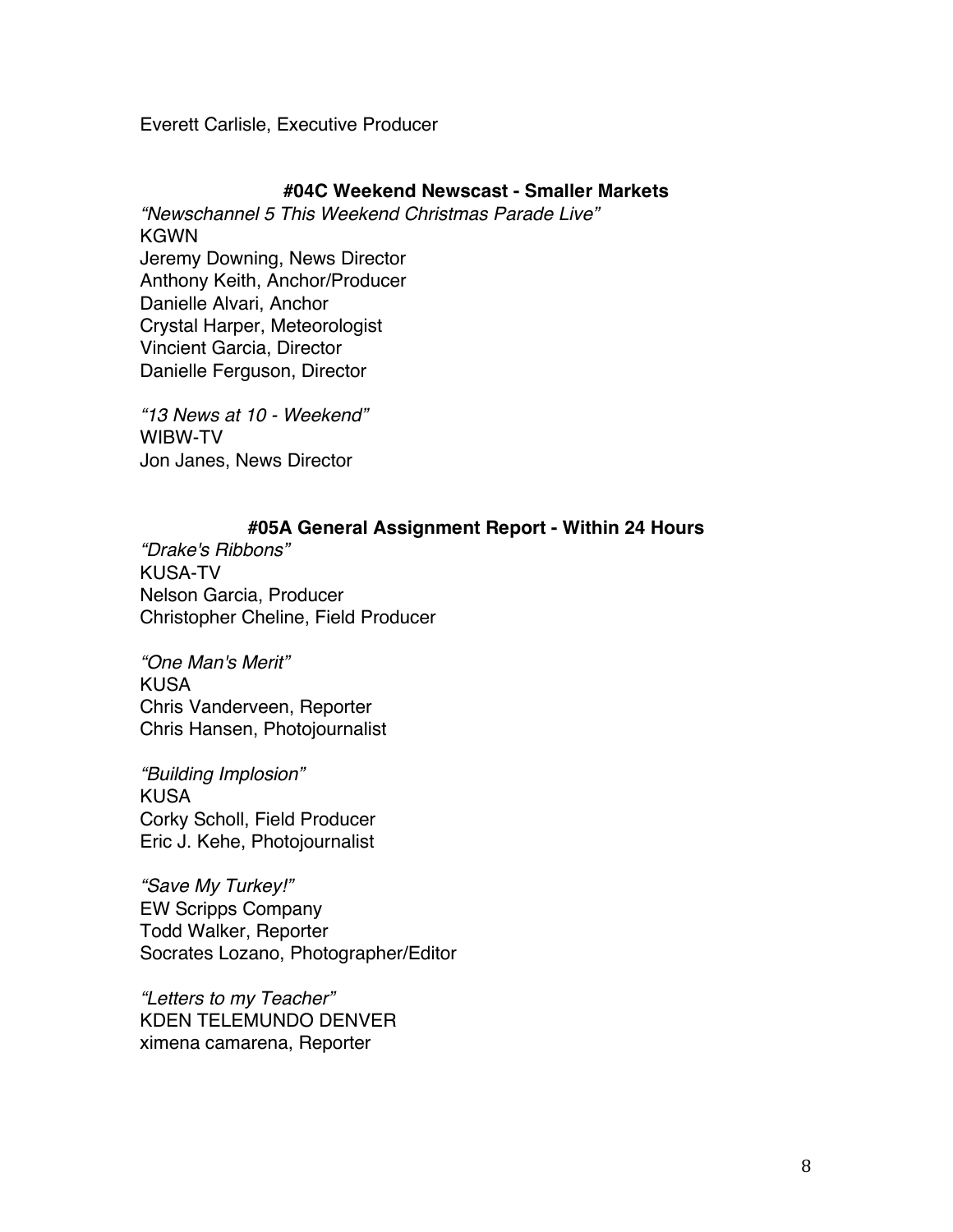## **#05B General Assignment Report - No Time Limit**

*"Autistic RV"* KDVR Rob Low, Investigative Reporter Noah Skinner, Photographer

*"Thanks Obama"* KFOR Ali Meyer, Reporter Chuck Musgrove, Producer

*"Officer Grizzle"* KUSA Chris Vanderveen, Reporter Chris Hansen, Photojournalist

*"Is bigger better?"* **KTUL** Charles Ely, Reporter Dre Dabars, Photojournalist

#### **#6 Breaking News**

*"High Winds Create Commuter Chaos"* KDVR Gregory Nieto, Reporter Robert Sanchez, news photojournalist

*"Tracking The Storm: Norman Tornado"* KFOR-TV Marc Dillard, Storm Tracker

*"Nowata County Wildfires"* **KOTV** Will Kavanagh, SkyNews6 Pilot Paul Stephenson, SkyNews6 Photojournalist

*"Tulsa Public Schools bus rollover"* KTUL Amy Bryant, Executive Producer Mike Massey, Producer Bryan Clemmer, Photojournalist Burt Mummolo, Reporter Kristin Dickerson, Anchor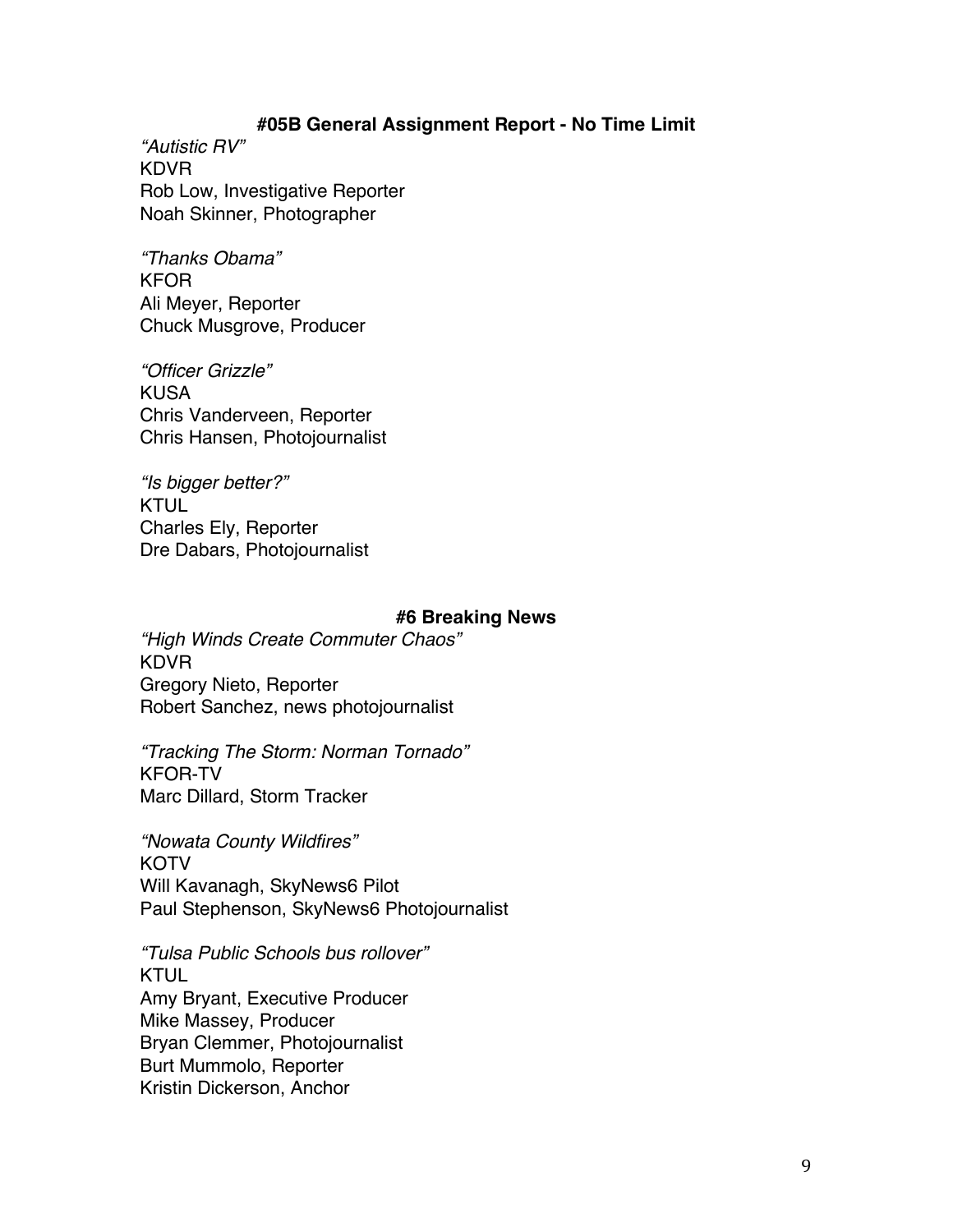*"March 25th Moore, Ok. Tornado"* KFOR-TV Michael Morgan, Anchor

*"Black Friday - The Planned Parenthood Shooting"* KOAA Monica Gouty, Producer Jeff Ackermann, producer Samantha Daigle, Producer Amy Smith, director Andrew Koen, Reporter Juice Godfrey, photographer Jackie Alcon, Producer Rob Quirk, anchor Lisa Lyden, anchor Elaine Sheridan, Proucer AdamKnapik, photographer Kelly Duffy, News Director

### **#7 Spot News**

*"High Speed Police Chase"* KWTV Jim Gardner, Helicopter Pilot Kylie Frakes, Producer

*"Chaos at the Clinic"* **KCNC** Thomas Merolla, Producer Aaron Romek, Producer

## **#8 Continuing Coverage**

*"Flight for Life Crash"* KUSA Chris Vanderveen, Reporter Anna Hewson, Photojournalist

*"Shooting Leads to Turmoil in Tulsa Sheriff's Office"* **KOTV** Allison Harris, Reporter

*"Theater Shooting Trial"*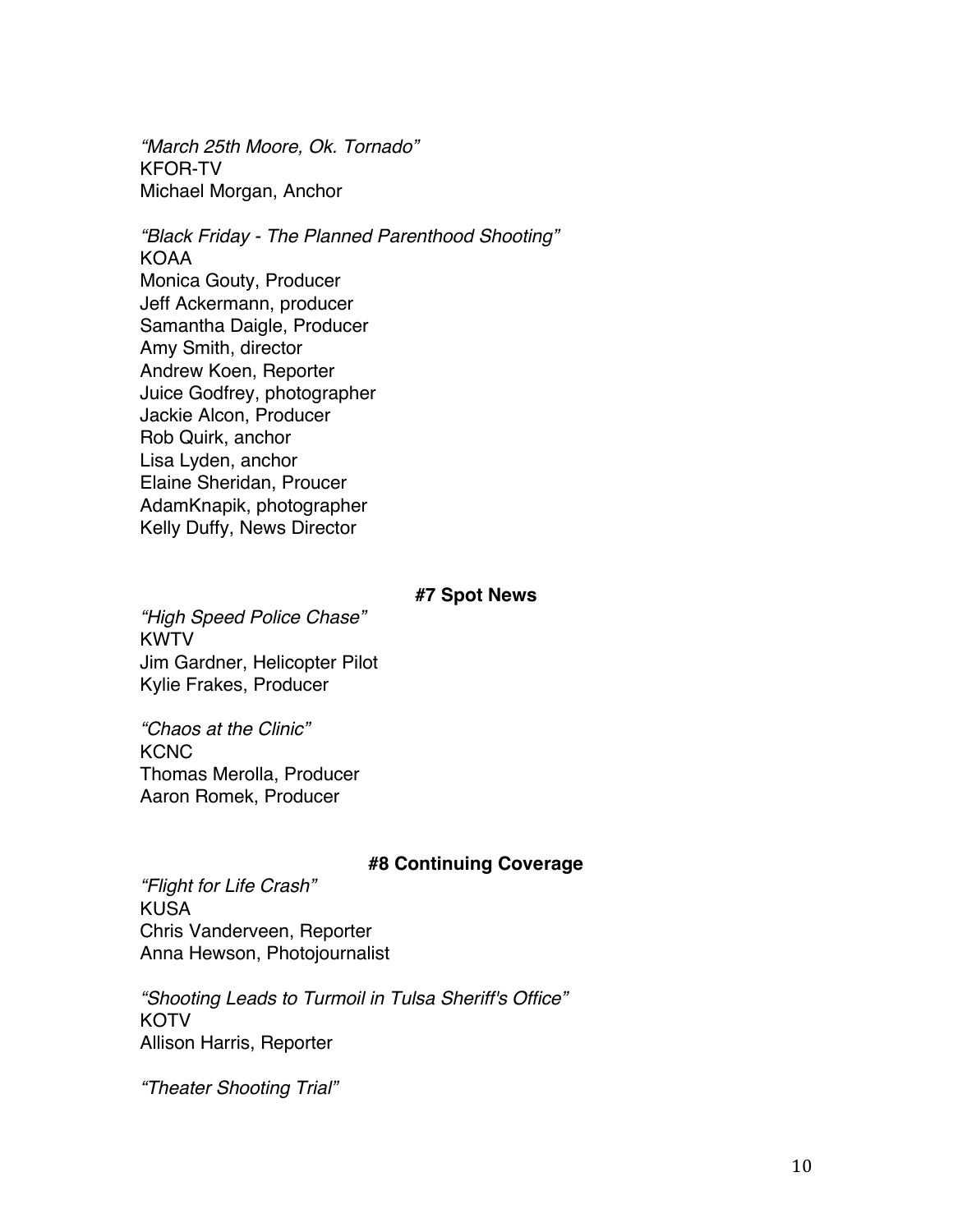**KCNC** 

Jeff Gurney, Executive Producer Tim Wieland, News Director Stan Bush, Reporter Allan Bisset, Photojournalist

*"The Case of Harold Henthorn"* **KCNC** 

Tim Wieland, News Director Brian Maass, Investigative Reporter Mark Ackerman, Producer Kevin Hartfield, Photographer

*"Repair Shop Ripoff"* KDVR Heidi Hemmat, Investigative Reporter Noah Skinner, Photographer Isaias Medina, Photojournalist Carisa Scott, Investigative Producer

*"We Remember: 20 Years Later"* KWTV Kelly Ogle, Anchor Deanne Stein, Producer Jeff Bardach, Executive Producer

## **#9 Team Coverage**

*"Aurora Theater Shooting Trial Verdict Day"* KDVR/Fox 31 Denver Arash Mosaleh, coordinating producer Chris Mosher, photojournalist Julie Bonniwell, Reporter Deborah Catalano, Art Director Maureen Capasso, producer

*"Planned Parenthood Shooting"* KUSA Megan Jurgemeyer, Managing Editor Linda Kotsaftis, Executive Producer

*"Officer Killed in the Line of Duty"* KETV Television Vonn Jones, Assistant News Director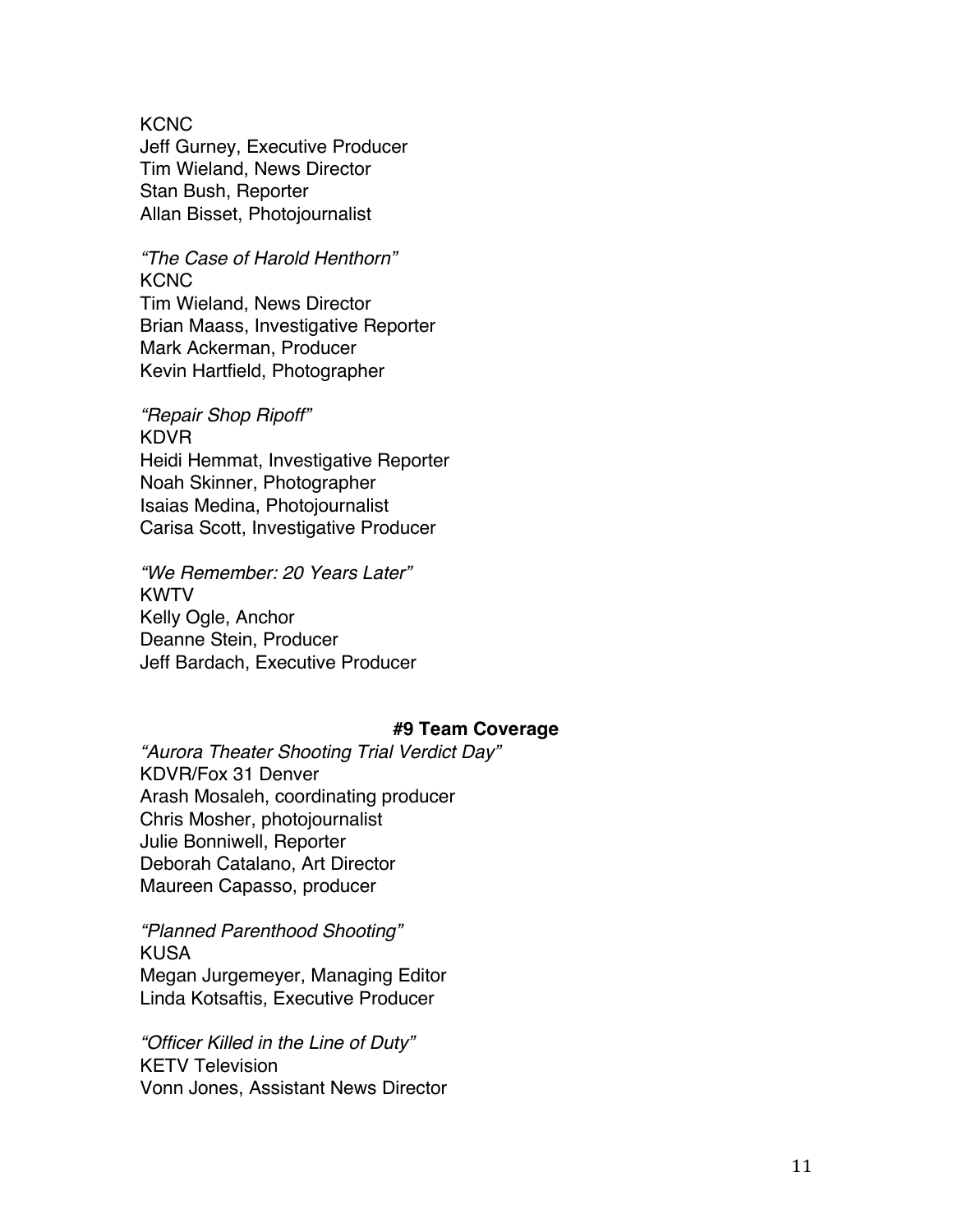# **#10A Investigative Report - Single Story**

*"Conspiracy & Confession"* KDVR Justin Joseph, Reporter

*"The Flight for Life Fire"* KUSA Chris Vanderveen, Investigative Reporter Anna Hewson, Photojournalist Edward Nelson, Graphic Artist

*"Juvenile Jail Beating"* KUSA Jeremy Jojola, Reporter Anna Hewson, Photographer & Editor

*"Crosswind Danger at DIA"* KDVR-Fox31 Christopher Halsne, Investigative Reporter Isaias Medina, Photojournalist/Editor Christopher Koeberl, Investigative Producer

# **#10B Investigative Report – Series**

*"Addicted to Tickets "* KUSA Jeremy Jojola, Reporter Anna Hewson, Photographer & Editor Nicole Vap, Executive Producer

*"Changing the Grade"* KDVR-Fox31 Chris Halsne, Investigative Reporter Isaias Medina, Photojournalist/Editor Christopher Koeberl, Investigative Producer

*"Rough Rides"* KDVR-Fox31 Chris Halsne, Investigative Reporter Isaias Medina, Photojournalist/Editor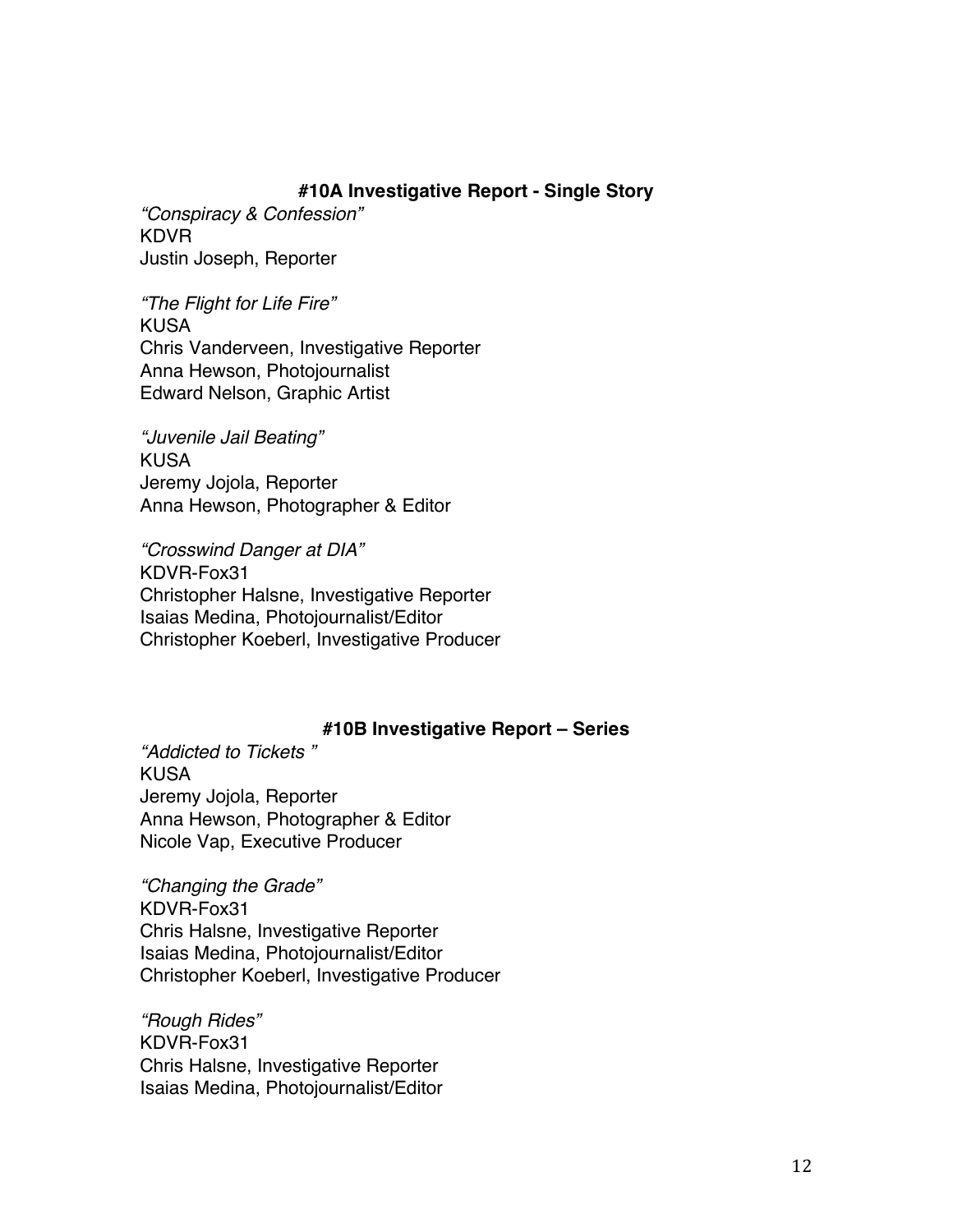Noah Skinner, Photographer Christopher Koeberl, Investigative Producer

*"Lost on the Line"* KUSA Chris Vanderveen, Reporter Anna Hewson, Photojournalist Nicole Vap, Executive Producer Cameron Hoffman, Graphic Artist Chris Hansen, Photojournalist

## **#11A Feature News Report - Light Feature**

*"Giving their customers the bird!"* KUSA Chris Vanderveen, Reporter Eric J. Kehe, Photojournalist

*"Midway Theater"* KUSA Corky Scholl, Field Producer Chris Vanderveen, Reporter

*"UPS Kid"* The E.W. Scripps Company Isaac Blancas, Photojournalist/Editor Todd Walker, Reporter

*"A Western Tradition"* KDVR/Fox 31 Denver Kent Erdahl, Reporter Anne Herbst, Producer

# **#11B Feature News Report - Light Series**

*"Caiden's bed"* KMGH-TV Brad Bogott, Producer Anne Trujillo, Writer Peter Lipomi, Photographer

*"They Deserve Everything"* KUSA Steve Staeger, Reporter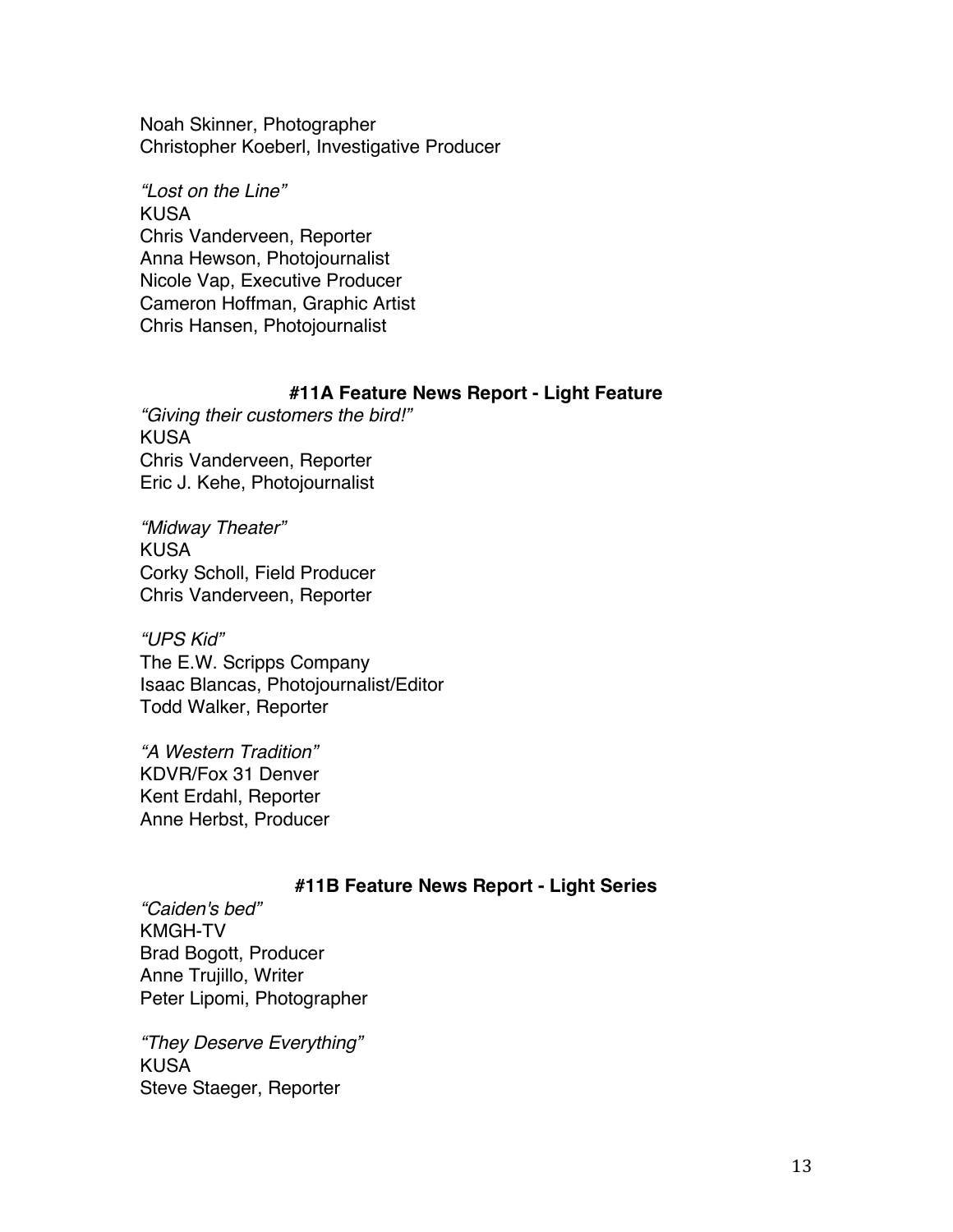Chris Hansen, Photojournalist

*"The Cocoa Kid"* KUSA Jonathan Gonzalez, Writer Christopher Cheline, Photojournalist Andy Buck, Photojournalist

*"Hugs at Home"* KDVR Kent Erdahl, Reporter Rico Romero, Photojournalist

*"Vivir para Siempre"* **ENTRAVISION** Rocio Irun Muzzey, REPORTER Erick Valenzuela, PHOTOGRAPHER/EDITOR

## **#12 Business/Consumer - News Single Story**

*"buyER beware"* KUSA Chris Vanderveen, Reporter Anna Hewson, Photojournalist Nicole Vap, Producer Krista Aiello, Graphic Artist

*"Population Boom/Gail's Story"* KUSA-TV Kim Christiansen, reporter Eric J. Kehe, photojournalist-editor

*"Selling Surprises"* KMGH - TV John Ferrugia, Investigative Reporter Andy Miller, photojournalist Brittany Freeman, Investigative Producer Jason Foster, photojournalist/editor

*"Uber, Lyft, Taxi Test"* KDVR Rob Low, Reporter Serena Ung, Producer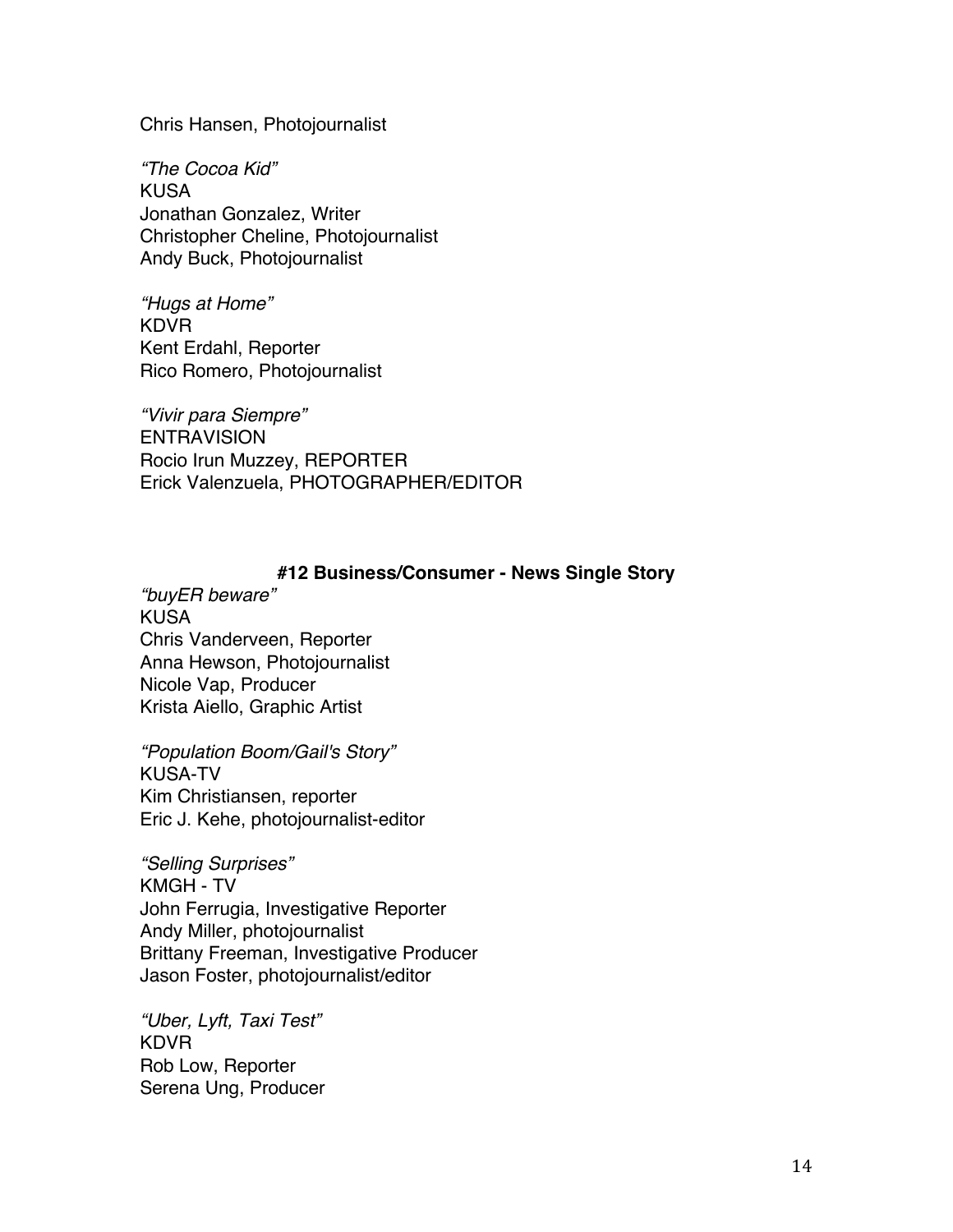Mike Horvath, Editor

*"Don't you hate that buffering circle thing?"* KUSA Jeremy Jojola, Reporter Tristan Darling, Graphic Artist

*"Breast Milk For Sale: The Hidden Dangers Of Buying & Selling Online"* KMGH Jaclyn Allen, Reporter

## **#13A Politics/Government - News Single Story**

*"Paroled to the Governor's House"* KUSA Whitney Wild, PRODUCER Christopher Cheline, Photojournalist Anna Hewson, Photojournalist

*"They Let Another One Die"* KDVR Rob Low, Investigative Reporter Noah Skinner, Photographer

*"Waste, Fraud & Abuse in Lifeline Phone Program"* KCNC Brian Maass, Investigative Reporter Mark Ackerman, Producer Kevin Hartfield, Photographer

*"Death With Dignity"* **KCNC** Shaun Boyd, Reporter

# **#13B Politics/Government - News Series**

*"Surprise! You have no health coverage."* KUSA 9NEWS Brandon Rittiman, Reporter

*"Lawmakers & Private Emails"* KUSA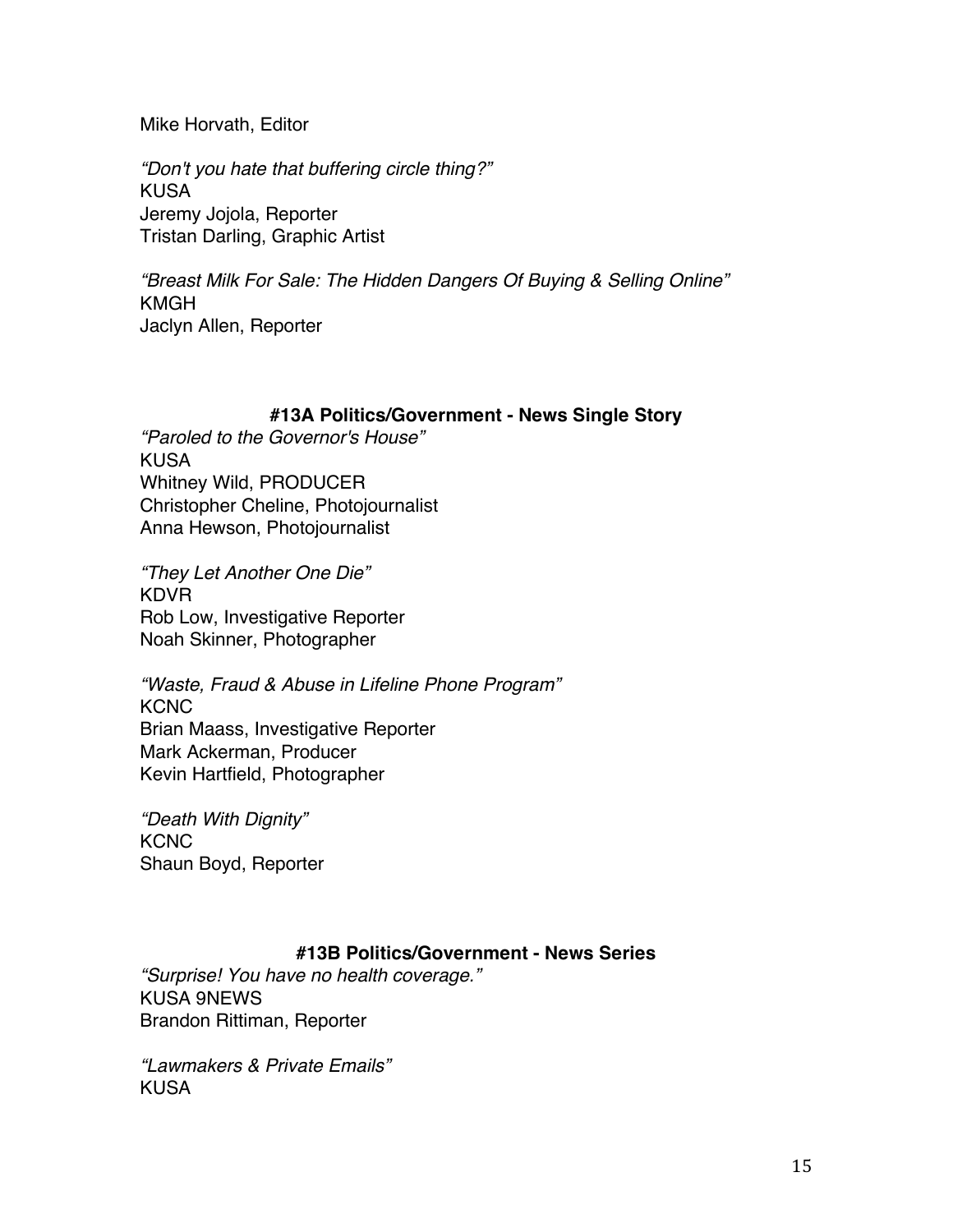Jeremy Jojola, Reporter Anna Hewson, Photographer & Editor

*"Opening the Confidential File"* KWCH Lauren Seabrook, Reporter George Taylor, Photojournalist Elliott Trimble, Photojournalist Brian Burkett, Photojournalist

### **#14 Crime - News Feature**

*"The Truth Behind Ari Liggett's Fiction"* KUSA Chris Vanderveen, Reporter Anna Hewson, Photojournalist

*"Tyrone's Court"* KDVR David Althouse, Photographer Raul Martinez, Reporter

*"Justice for Holly"* KDVR Heidi Hemmat, Investigative Reporter Carisa Scott, Investigative Producer Noah Skinner, Photographer Isaias Medina, Photojournalist Nicholas Carvin, Senior Motion Graphics Designer

*"The Supermodel Vandal"* KUSA Jeremy Jojola, Reporter Anna Hewson, Photographer & Editor Caitlin Kingsbury, Producer

*"Kicking Cop"* KDVR-Fox31 Chris Halsne, Investigative Reporter Isaias Medina, Photojournalist Christopher Koeberl, Investigative Producer Mike Horvath, Video Editor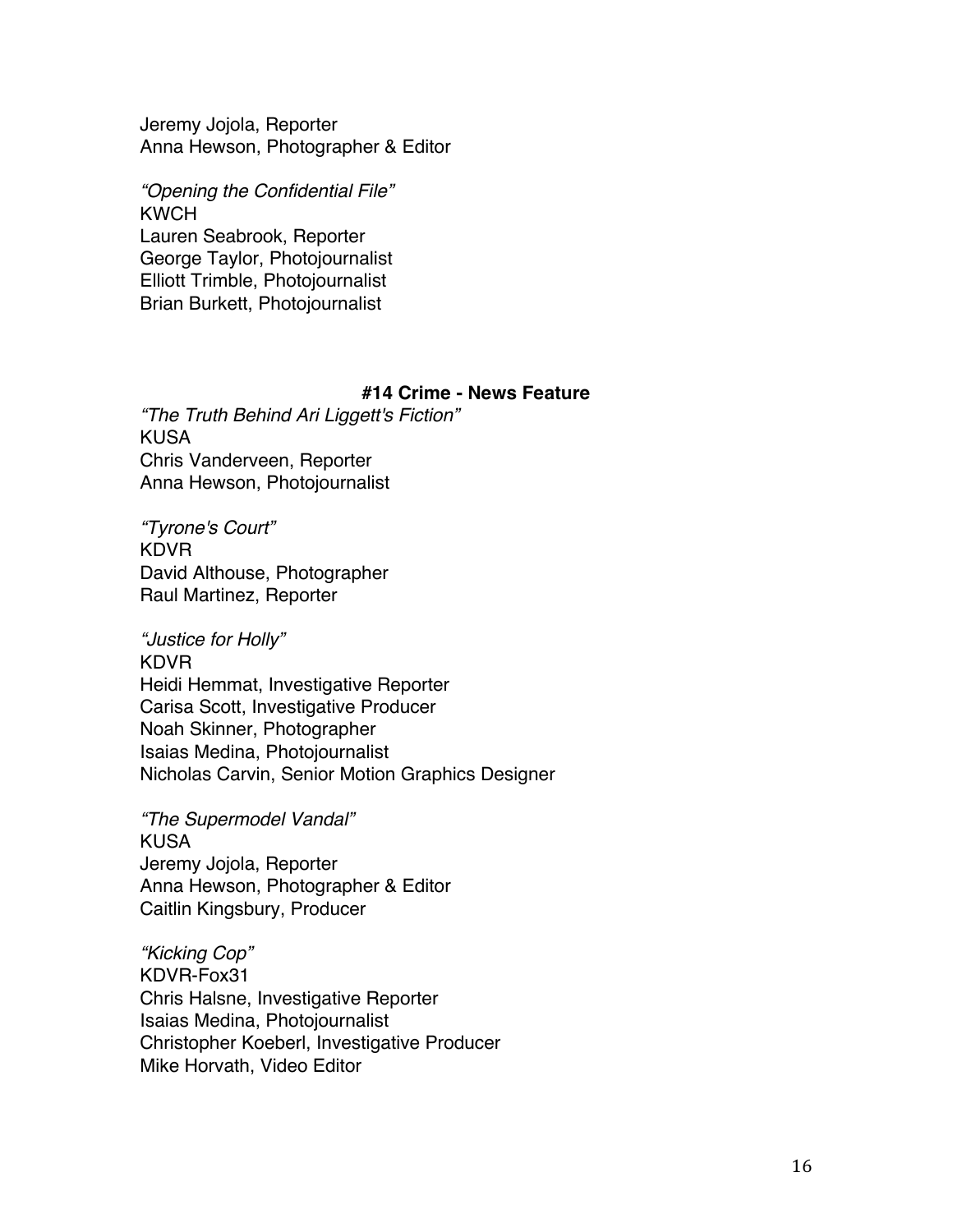## **#15 Human Interest - News Single Story**

*"Pedal to the Prius"* KDVR Ashley Michels, Reporter Anne Herbst, Photographer

*"Mom Still Texts Trooper"* KUSA-TV Kim Christiansen, reporter Andy Buck, Photojournalist

*"Healing Through Song"* KUSA Anastasiya Bolton, News Reporter Andy Buck, Photojournalist

*"A Friendship on Two Wheels"* KUSA Steve Staeger, Reporter Christopher Cheline, Photojournalist

*"Zoe's Song"* KUSA Cheryl Preheim, Reporter Andy Buck, Photojournalist

*"Passion, We All Got It"* EW Scripps Company Pete Burd, Photographer/Editor Andy Choi, Reporter

# **#16 Environment - News Single Story**

*"Fungus Among Us"* KDVR Drew Smith, Photojournalist

*"Home on the Range"* KUSA Ryan Haarer, Reporter Andrew Christman, Photojournalist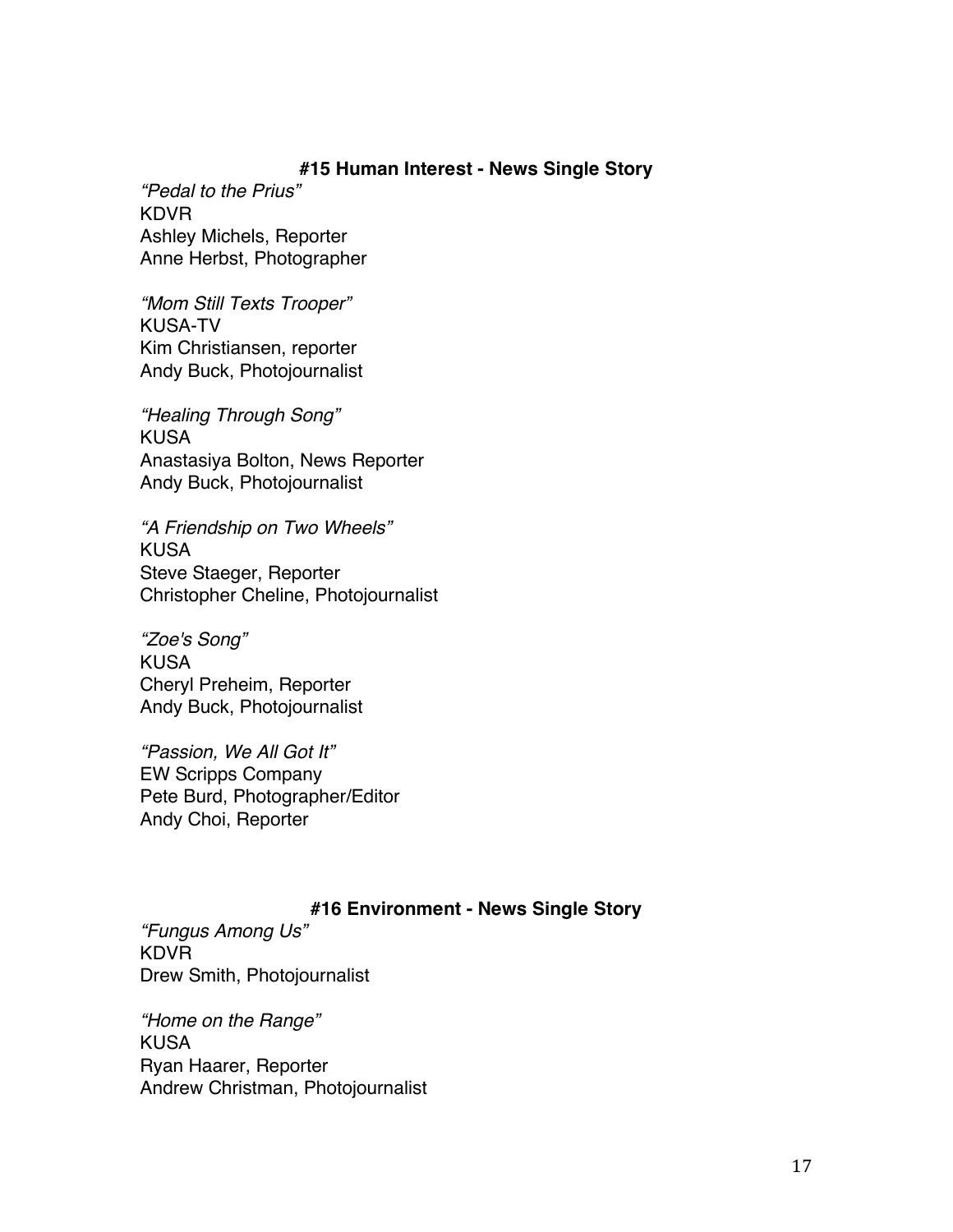*"Into the Bears' Den"* **KCNC** Stan Bush, Reporter Bill Masure, Photojournalist

*"Nayarit - Punta Mita"* ENTRAVISION Gaston Heredia, REPORTER Mario Galarza, PHOTOGRAPHER/ EDITOR

### **#17 Societal Concerns - News Single Story**

*"Haunted by a split second"* Denver7 News Eric Kahnert, Anchor/Reporter

*"Prosecuting a juror"* KUSA Chris Vanderveen, Reporter Anna Hewson, Photojournalist

*"The Purple Door"* KUSA Jonathan Gonzalez, Writer Christopher Cheline, Field Producer

*"Birthday Smiles"* KDVR/Fox 31 Denver Bryant Vander Weerd, photojournalist Aristea Brady, anchor/reporter

*"Pepper Spraying and False Reporting"* KDVR-Fox31 Rob Low, Investigative Reporter Mike Horvath, Editor

*"Shadows of the 16th Street Mall"* KDVR Fox31 Denver Michael Grady, Photographer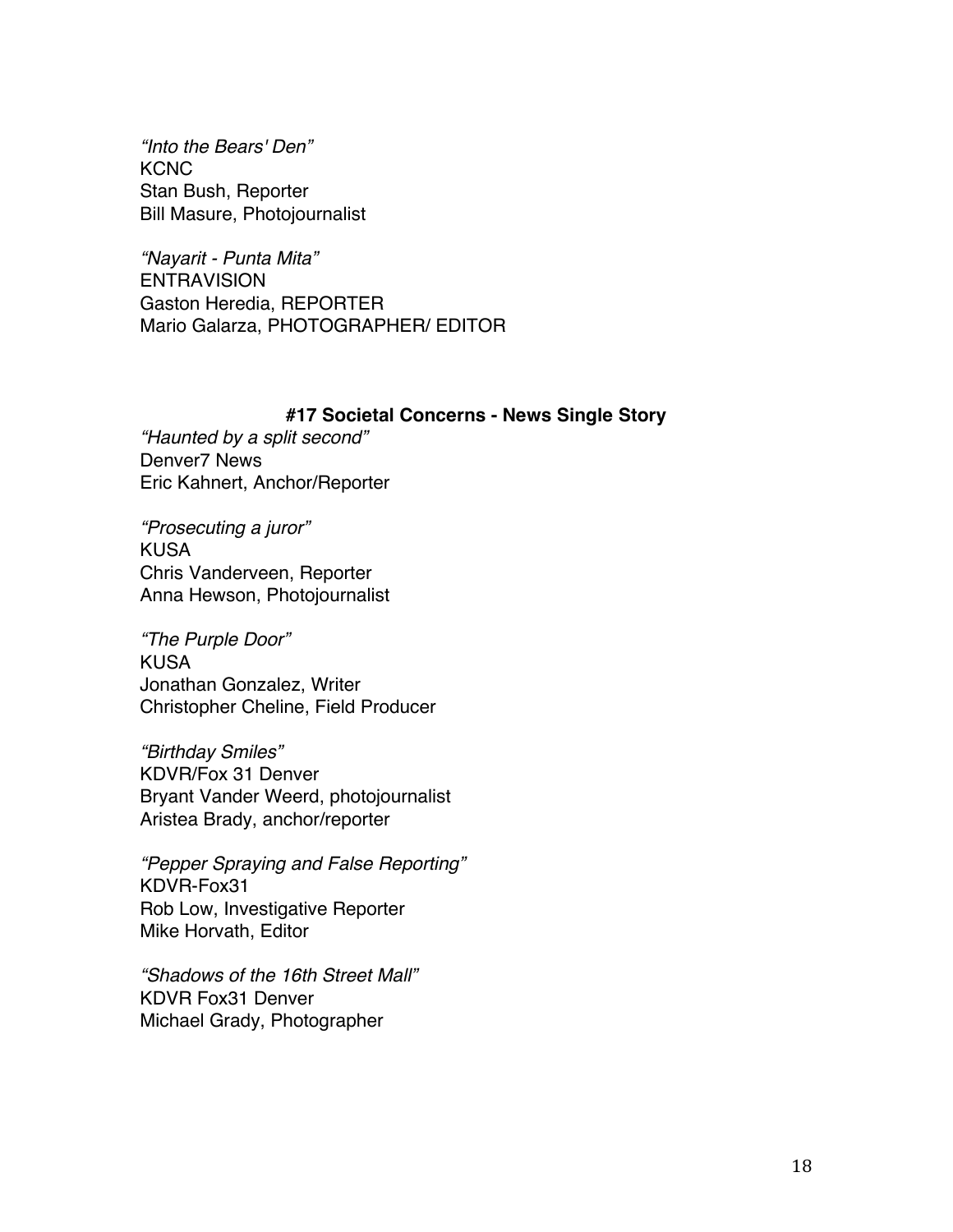# **#18A Specialty Assignment Report - News Single Story**

*"Aplicacion Verde"* **ENTRAVISION** Priscilla Cabral, MULTIMEDIA JOURNALIST

*"Operation Babylift"* KUSA Whitney Wild, PRODUCER Chris Hansen, Photojournalist Adam Vance, Photojournalist

*"Fahr Too Strong"* KUSA Aaron Matas, Reporter Brian Olson, Producer

*"Breast Milk For Men"* KFOR Ali Meyer, Reporter Eric Dixon, Photojournalist

*"Bri's Zzzzzzzs"* KUSA Corky Scholl, Field Producer Nelson Garcia, Producer

# **#18B Specialty Assignment Report - News Series**

*"I'm Stuck In This House"* KDVR Heidi Hemmat, Investigative Reporter

*"The Racial Divide"* KUSA-TV Nelson Garcia, Reporter Chris Hansen, Photojournalist

*"Left In The Smoke"* KUSA Corey Rose, Reporter

*"Health Reporting"*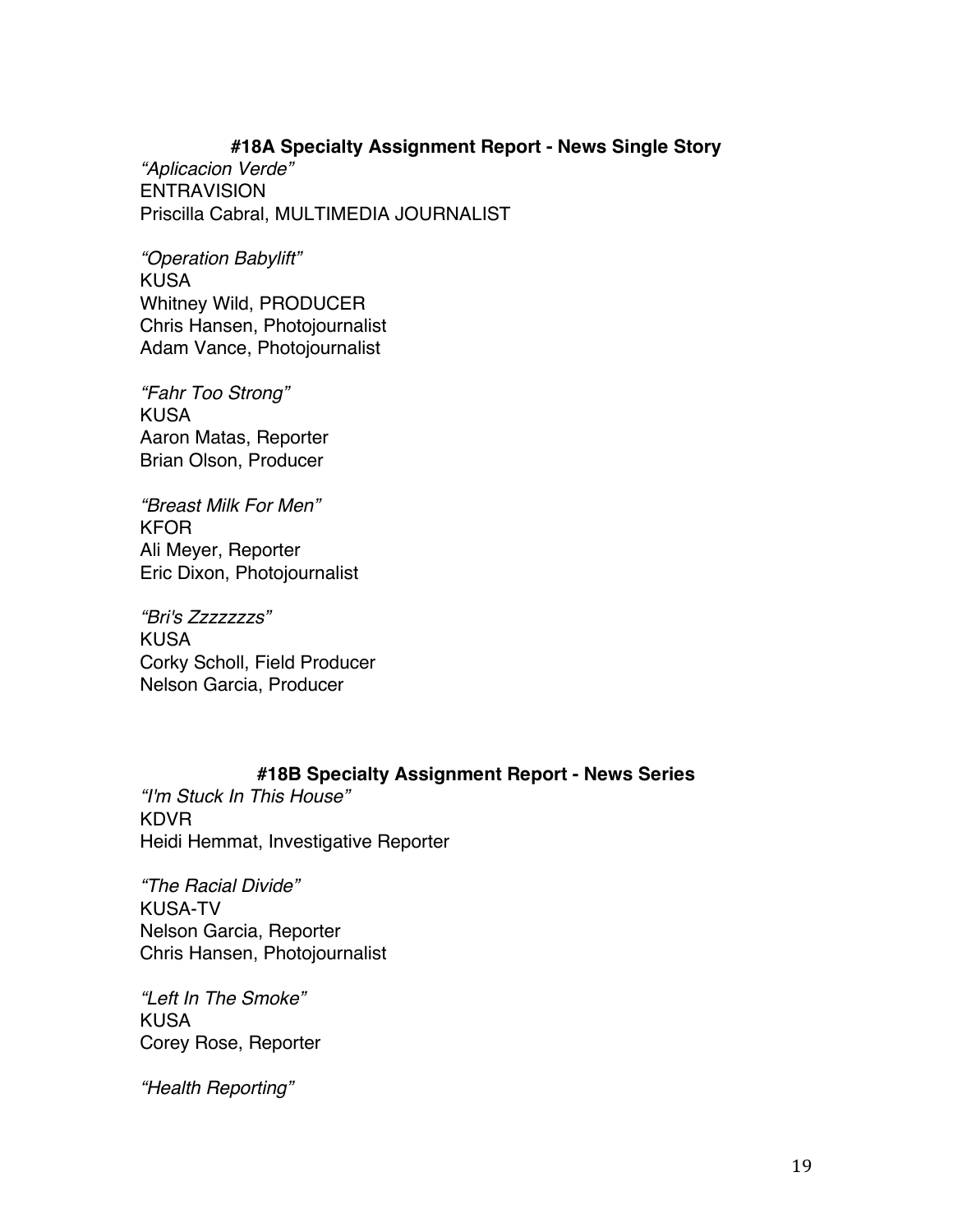**KCNC** Kathy Walsh, Reporter

### **#19 Sports - News Feature**

*"Letters to Big Kale"* TULSA WORLD Michael Simons, photographer, editor, producer

*"Singing Bronco"* KDVR Dave Althouse, Producer

*"Tyler and Chadd"* KUSA Chris Vanderveen, Reporter Chris Hansen, Photojournalist

*"Fighting for a Cause"* KDVR Raul Martinez, Reporter David Althouse, Producer

*"The Bond"* KUSA Jonathan Gonzalez, Writer Christopher Cheline, Field Producer

## **#20 Technology - News Single Story**

*"The Tortoise Shell"* The Denver Post Lindsay Pierce, Videojournalist

*"Technology Helped Me Stop Shaking"* KUSA Vida Urbonas, Reporter

*"Do You Really Understand Relativity?"* KUSA-TV Maya Rodriguez, Reporter Andrew Christman, Photojournalist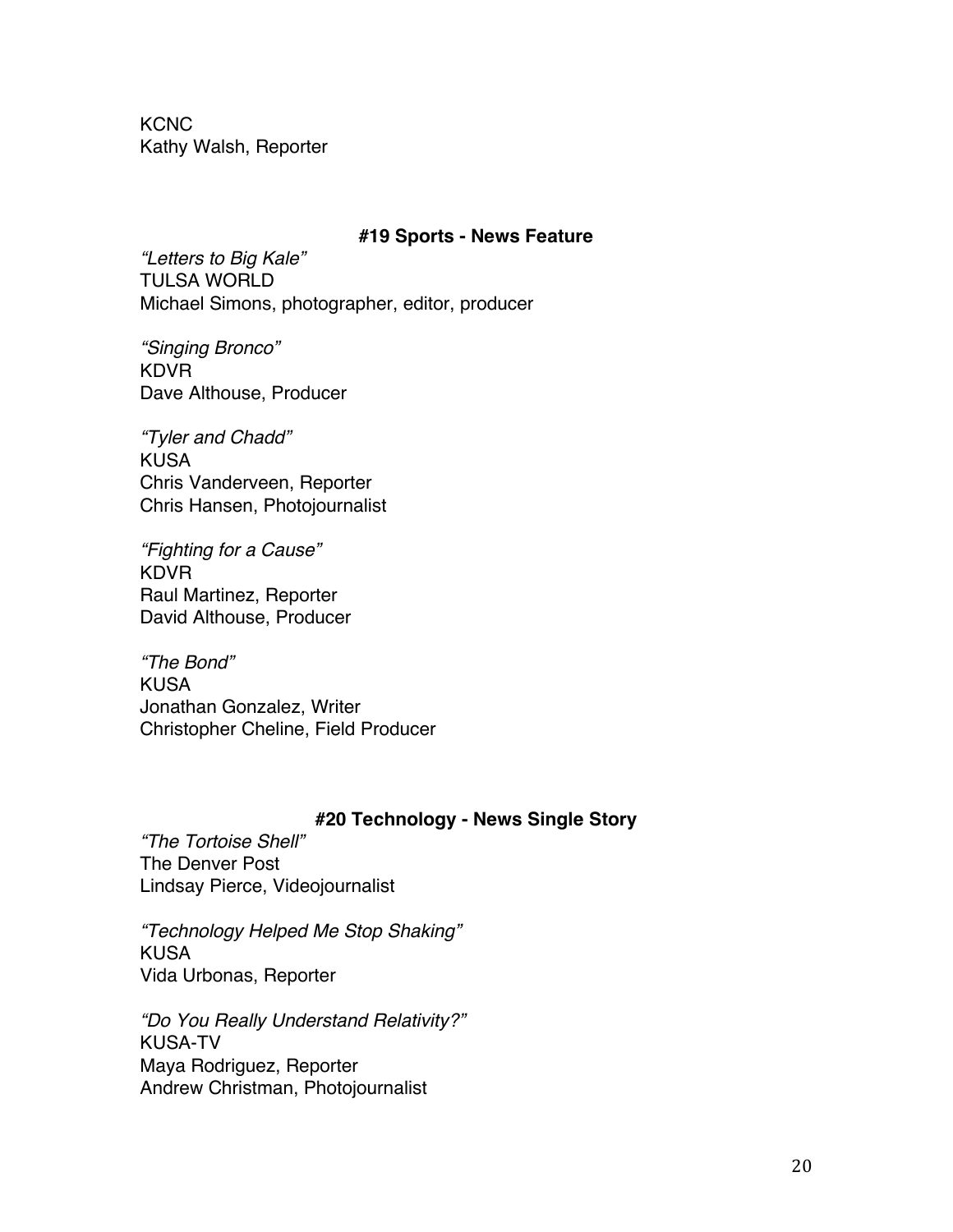*"PC's For People"* KDVR/Fox 31 Denver Kent Erdahl, Reporter Anne Herbst, Photographer

## **#21A Arts/Entertainment - Program/Series/Special**

*"Arts District #491"* Rocky Mountain PBS Carrie Saldo, Reporter, Writer Janine Trudell, Director of Photography, Editor Paul Cywilko, Director of Photography Daniel Mercure, Post Production Editor Lisa D. Olken, Series Executive Director and Producer Ryan Borgman, Videographer, Editor Lisa Boehm, Production Specialist

*"Spirit of Colorado: Arts and Entertainment"* KDVR Anne Herbst, Producer Kent Erdahl, Reporter Ashley Michels, Reporter Ama Arthur-Asmah, Photographer Rico Romero, Photographer David Althouse, Photographer Jeremy Hubbard, Reporter Deborah Catalano, Graphic Designer

*"ArtScene - Episode #1"* Denver 8 TV Carol Caster, Producer Bill MacAllister, Director/Editor

*"Gallery: Art for the People"* OETA David Tamez, Program Producer Susan Cadot, Segment Producer Janna Smith, Photographer - Editor Bill Perry, Executive Producer Richard Sinnett, Artistic Consultant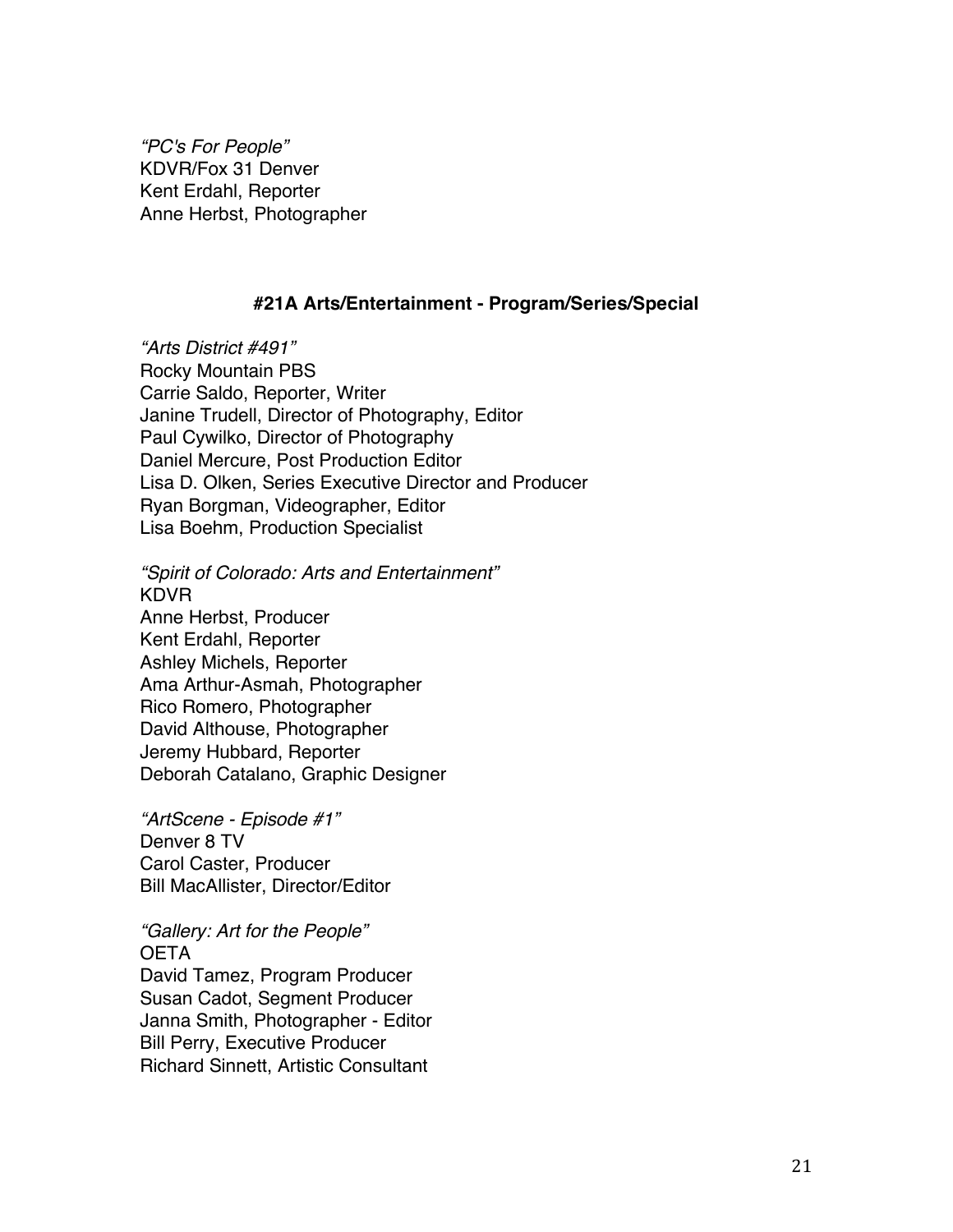*"Arts District #490"* Rocky Mountain PBS Carrie Saldo, Reporter, Writer Janine Trudell, Director of Photography, Editor Paul Cywilko, Director of Photography Daniel Mercure, Post Production Editor Lisa D. Olken, Series Executive Director and Producer

## **#21B Arts/Entertainment - Program Feature/Segment**

*"Matt nd Me"* KDVR Sean Towle, Writer

*"The Tank"* KDVR Kevin Torres, Reporter Anne Herbst, Producer

*"Sangre Gitana"* ENTRAVISION Vanessa Bernal, Reporter Raul Garcia, Photojournalist

*"Kenny Knight"* KDVR/Fox 31 Denver Drew Smith, photojournalist Tammy Vigil, Reporter

# **#22 Business/Consumer - Program/Series/Special**

*"La Casa de Monedas"* **ENTRAVISION** Karen Vega, Reporter Erick Valenzuela, Photographer/Editor

*"A Place to Call Home"* KUSA-TV Kyle Dyer, Anchor & Reporter Tim Ryan, Producer Steve Staeger, Reporter Chin Chin Liu, Editor Matt Renoux, Reporter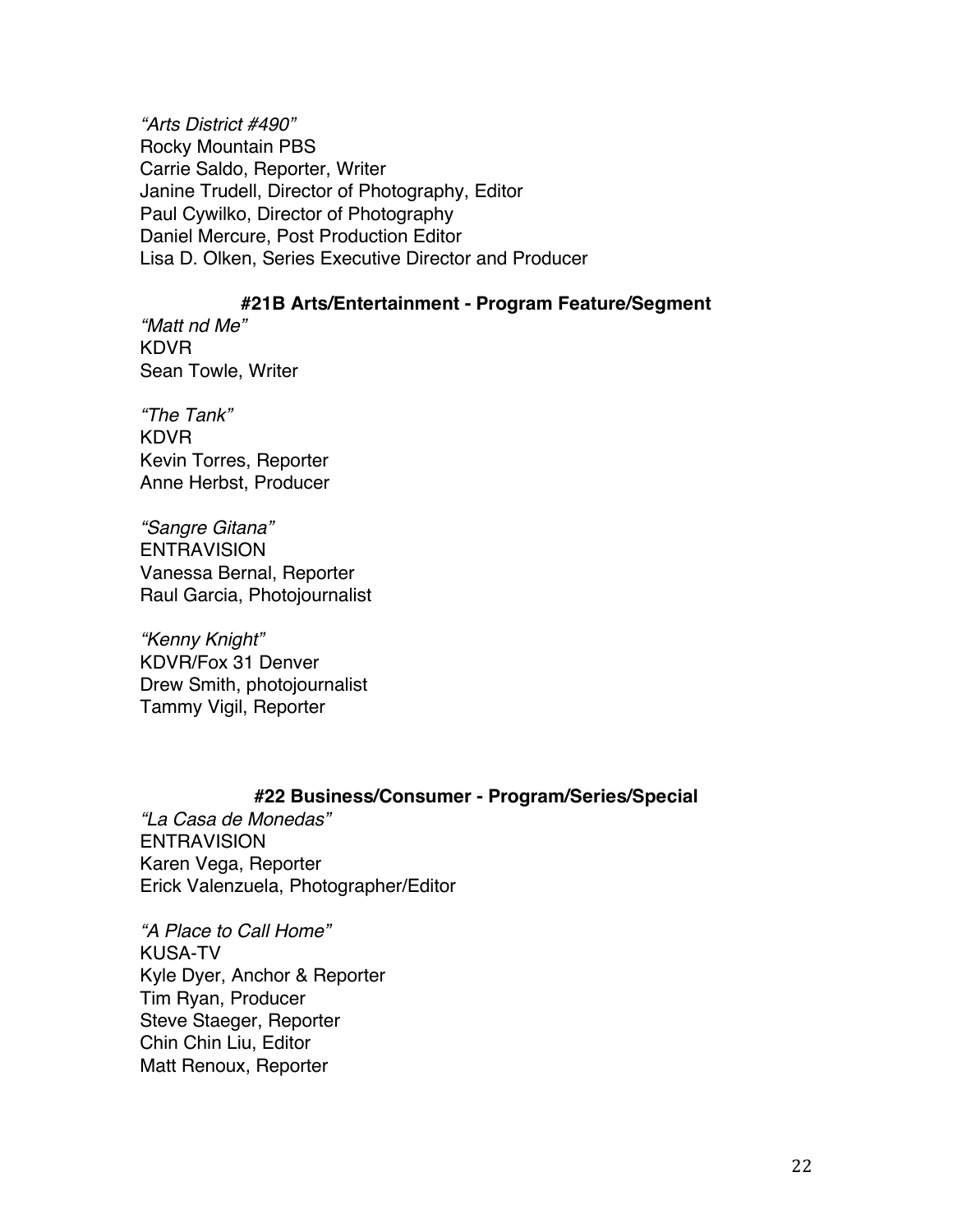*"Colorado Eats"* KDVR David Althouse, Producer Jeremy Hubbard, Producer Nicholas Carvin, Motion Designer Isaias Medina, Photographer Noah Skinner, Photographer Chris Mosher, Photographer

### **#23 Lifestyle - Program/Series/Special**

*"Tomer's Trails"* KDVR Chris Tomer, Host Linda Kicak, Executive Producer Mike Mestas, Editor Rodney Pearcey, graphic designer

*"TEDxRiNo: RiNo Neighborhood Video Series"* TravelingJules Productions Juliana Broste, Video Journalist

## **#24 Environment - Program/Feature**

*"Protecting the Park"* KDVR Sean Towle, Producer Kent Erdahl, Reporter Drew Smith, Photographer Rico Romero, Photographer Ashley Michels, Reporter Bryant Vander Weerd, Photographer Michael Grady, Photographer Anne Herbst, Producer Nicholas Carvin, Motion Designer David Althouse, Producer DeborahTakahara, Reporter Jeremy Hubbard, Producer

*"Climate Change"* KCNC Christopher Spears, Weather Producer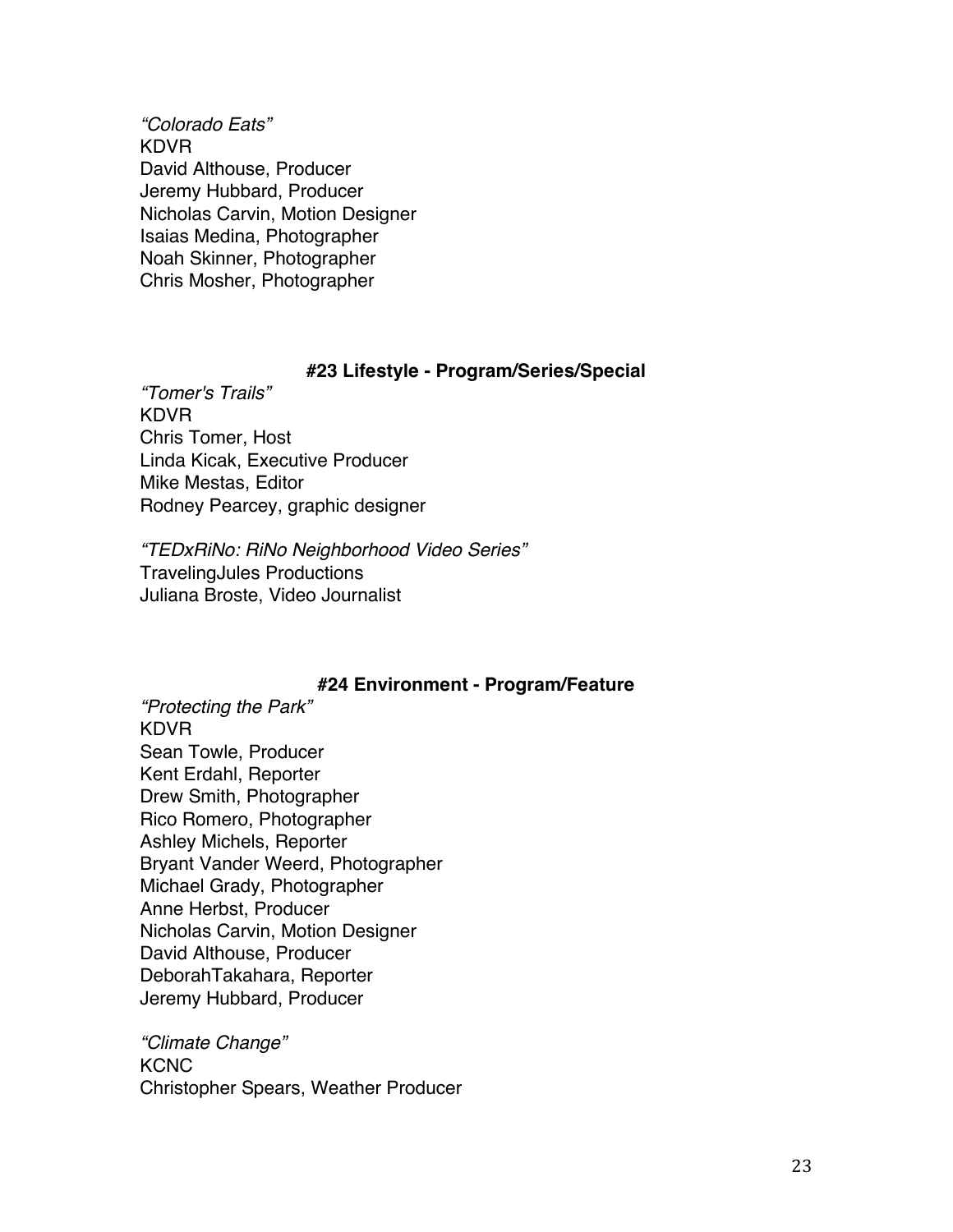TYLER SMITH, Editor

*"Fracking"* **ENTRAVISION** Gaston Heredia, Reporter Raul Garcia, Photojournalist

*"The Long Haul"* The Denver Post Mahala Gaylord, Videojournalist Lindsay Pierce, Videojournalist Dean Krakel, Photographer AAron Ontiveroz, Videojournalist Meghan Lyden, Producer

# **#25 Politics/Government - Program/Series/Special**

*"Immigration Townhall"* **ENTRAVISION** Juan Carlos Gutierrez, Producer Juan Cardenas, Technical Director

*"Brian Mastre Reports - Nebraska v Colorado: The War on Weed"* WOWT Brian Mastre, Anchor/Reporter Jim Hinchik, Photographer/Editor Amy Adams, News Director

## **#26 Human Interest - Program/Series/Special**

*"Storytellers"* KUSA-TV Adam Vance, Executive Producer Mark Koebrich, Host Christopher Cheline, Executive Producer

*"Dream Fulfilled"* **ENTRAVISION** Juan Carlos Gutierrez, Reporter Mario Galarza, Photographer/Editor

*"Elsa's Story"*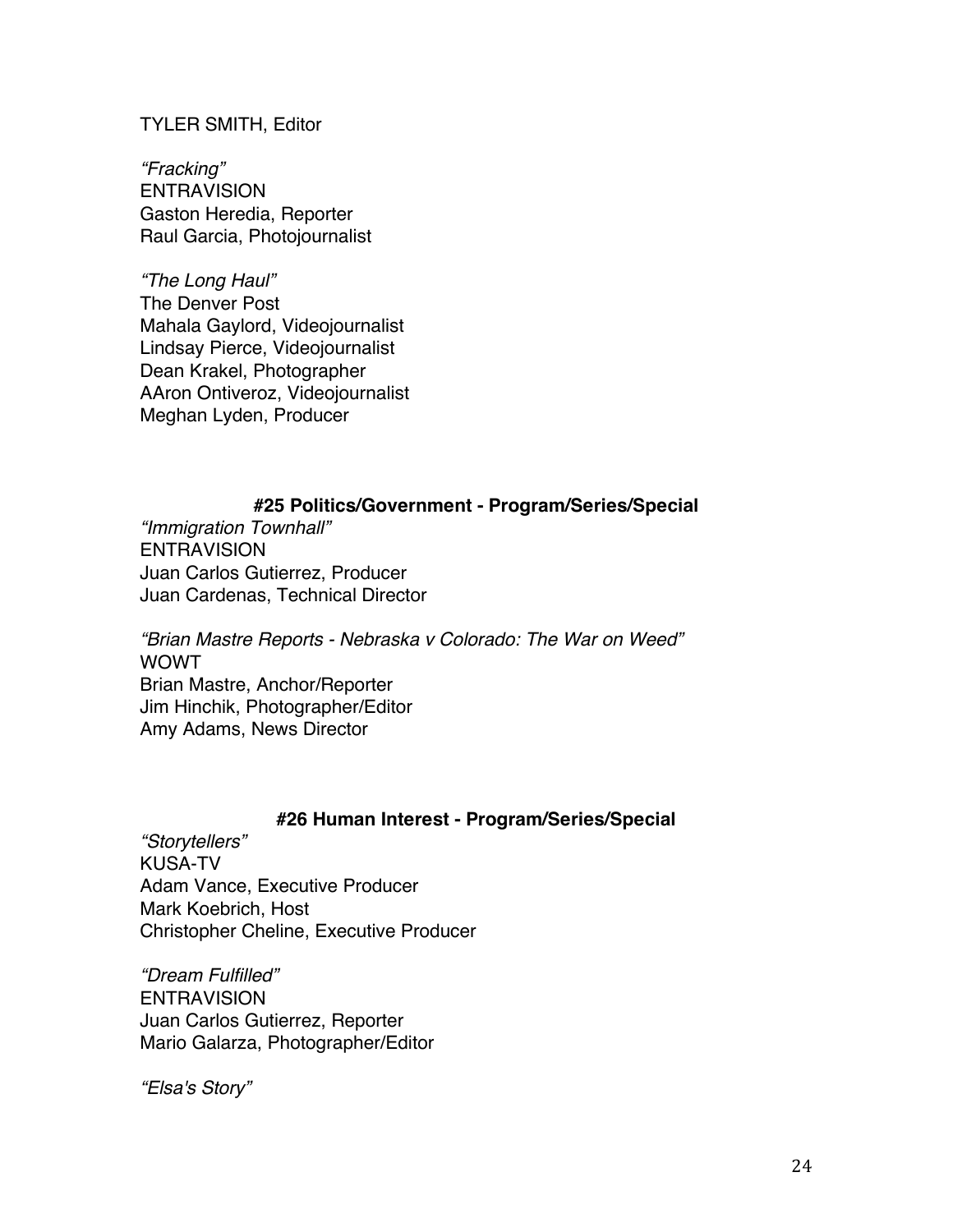The Denver Post Mahala Gaylord, Videojournalist Jennifer Brown, Reporter Lindsay Pierce, Editor AAron Ontiveroz, Editor Meghan Lyden, Producer

*"Return to Vietnam"* KDVR Jeremy Hubbard, Producer Sean Towle, Producer

#### **#28A Sports - Program Series**

*"In The Zone with Coach Kubiak"* KDVR Nick Griffith, Sports Director Nicholas Carvin, motion graphics designer Greg Sakowicz, production manager Raul Martinez, sports anchor/reporter Adrian Cruz, Photographer/Editor David Torelli, ENGINEER Kami Snyder, Sports Reporter Drew Engelbart, PRODUCER David Althouse, photojournalist Chris Mosher, Photojournalist Noah Skinner, Engineer

## *"Forward"*

University of Colorado - Athletics - Sports Video Jamie Guy, Producer/Director/Colorist John Snelson, Director/Producer/Editor Lucas Flores, Producer/Cinematographer Grayson Simon, Producer Matthew Sisneros, Cinematographer Tucker Brumley, Cinematographer Ross Stoner, Cinematographer

*"19th Hole: Jake Plummer"* **KCNC** Brett Heinzerling, Producer Ed Cushing, Executive Producer Judson Luyties, Photographer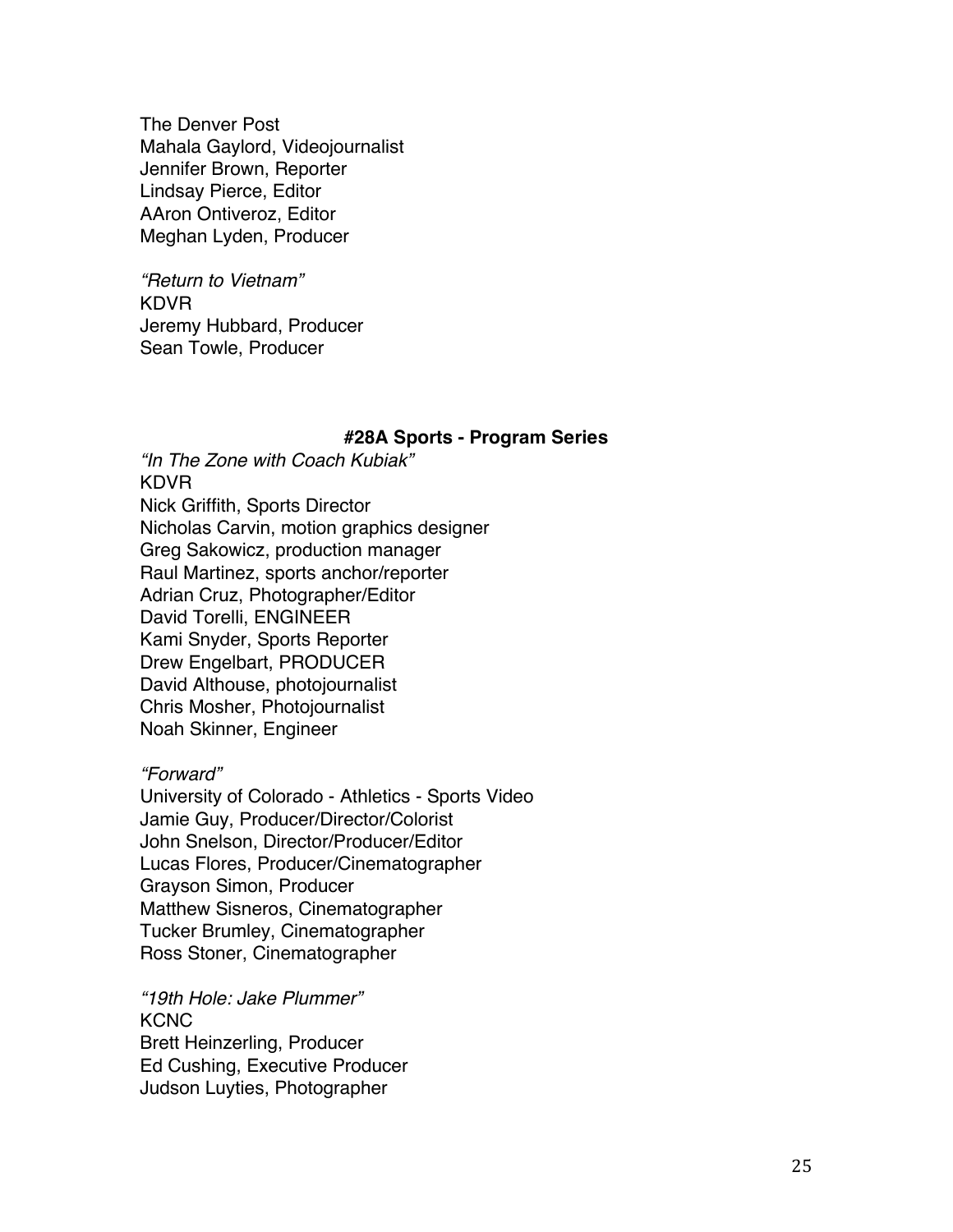Mike Nunez, Producer Michael J. Robert, Producer/Photographer Vic Lombardi, Host

*"Rockies Real Time: Gift of the Game Nolan Arenado"* Root Sports RM Jenny Cavnar, Host/Producer John DeVore, Producer/Photographer/Editor Ryan Powell, Editor Ryan Morrison, Producer/Photographer Alison Vigil, Producer Charlie Felix, Photographer Clay Pahlau, Coordinating Producer

*"Hombre de Hierro"* **ENTRAVISION** Mauricio Jaramillo Mutis, Reporter Gonzalo Fernandez Vedoya, Photojournalist Raul Garcia, Editor

*"La Casa de los Broncos en Espanol"* ENTRAVISION Juan Carlos Gutierrez, PRODUCER Luis Canela, ANCHOR Mauricio Jaramillo Mutis, REPORTER Karen Vega, REPORTER Rocio Irun Muzzey, REPORTER Eduardo Flores Rodriguez, PHOTOJOURNALIST Mario Galarza, PHOTOJOURNALIST

#### **#28B Sports - One-Time Special**

*"Masking The Pain"* KDVR-Fox31 Chris Halsne, Investigative Reporter Isaias Medina, Photojournalist/Editor Christopher Koeberl, Investigative Producer Chris Mosher, Photojournalist

*"Touching All Bases"* KUSA-TV Gary Shapiro, Reporter John Kuhrt, Producer/Photojournalist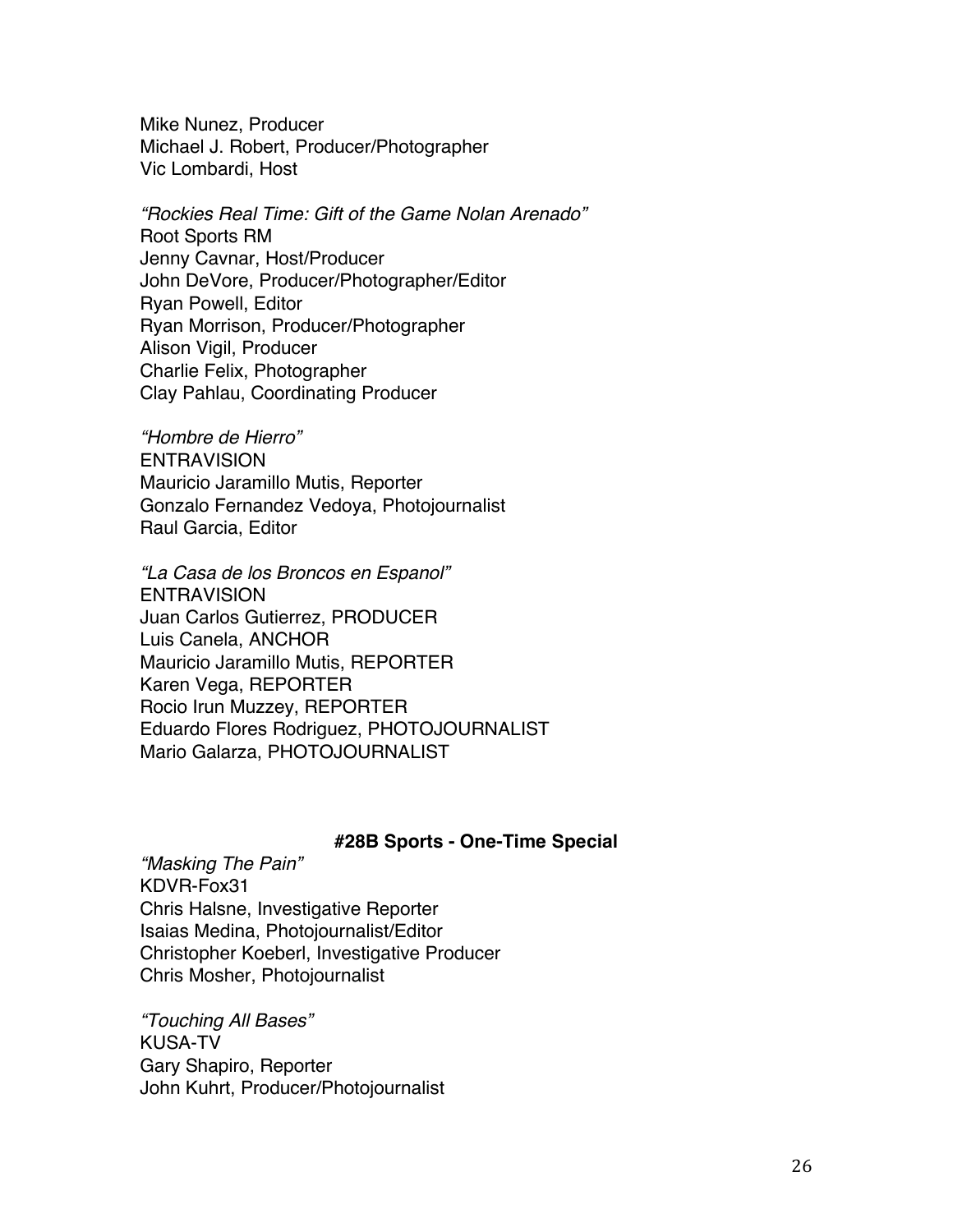Chris Hansen, Photojournalist

*"Edge of Speed"* KUSA Cheryl Preheim, Reporter John Kuhrt, Editor Matt Renoux, Reporter

### **#29 Sporting Event/Game - Live/Unedited**

*"Golden State Warriors vs OKC Thunder"* Fox Sports Oklahoma Dan Mahoney, Executive Producer Mike Anastassiou, Executive Producer Edward Pete, Coordinating Producer Eric Date, Executive Producer/Director Steve Melton, Broadcast Producer Christopher Josephson, Associate Producer Brian Davis, TV Play-by-Play Michael Cage, Color Analyst Lesley Mccaslin, Sideline Reporter/Host Matt Pinto, Contributing Reporter DavidJones, Contributing Producer

*"Mountain West Football on Root Sports"* Root Sports Rocky Mountain Marc Stout, Play by Play Sherdrick Bonner, Color Commentator Erica Ferrero, Director Nicole Gates, Associate Director Jarrod Ligrani, Technical Director Laura Berzins, Production Manager Susan Strand, Graphics Operator Steve Rollins, Technical Director Ed Martinez, Tech Manager Andy Kilman, EVS Operator LouEnsenat, Audio Operator Dale Kirstein, Senior Video Engineer

*"2015 Colorado Rockies Home Opener"* ROOT Sports Rocky Mountain, Denver Ken Miller, Executive Producer Tavis D. Strand, Producer Michael Fox, Director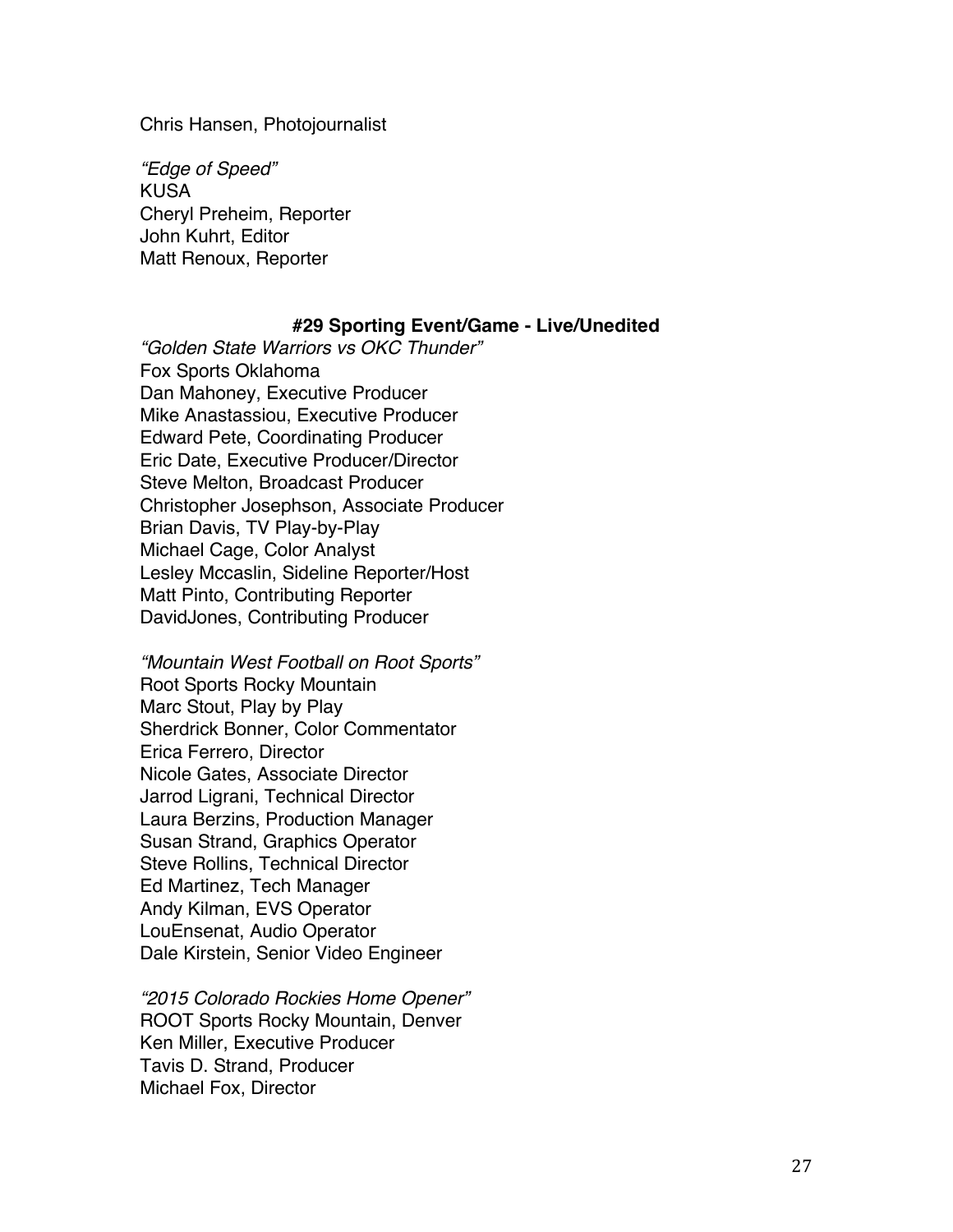Laura Berzins, Production Manager Javier Prieto, EVS Operator Jarrod Ligrani, Technical Director Susan Strand, Graphics Operator Krista Madrill, Graphics Operator Charlie Felix, Photographer James Armintrout, Director MichaelSchanno, Operation Manager Ryan Morrison, Photographer

#### **#30A Documentary - Cultural**

*"Yours, Willa Cather"* NET Television Christine Lesiak, Producer, Director, Writer Pat Aylward, Videographer/Editor

*"The Verdigris: In Search of Will Rogers"* Aviation Cinemas Beau Jennings, Director Bradley Beesley, Executive Producer Eric Steele, Producer Adam Donaghey, Producer Jack Pyland, Editor Jennifer Sterling, Coordinating Producer Austin Tolin, Cinematography Bret Curry, Color Correction Johnny Marshall, Sound Design

*"Osiyo, Voices of the Cherokee People: Remember the Removal Bike Ride'"* Cherokee Nation Businesses Jennifer Loren, Executive Producer Amanda Clinton, Supervising Producer Jeremy Charles, Producer and Director Sterlin Harjo, Producer and Director Charles Elmore, Editor

*"The People Planet"* KUSA-TV Tim Ryan, Producer Kim Christiansen, Host Dan McKinney, Videojournalist/Editor Joey Gasiorek, Motion Designer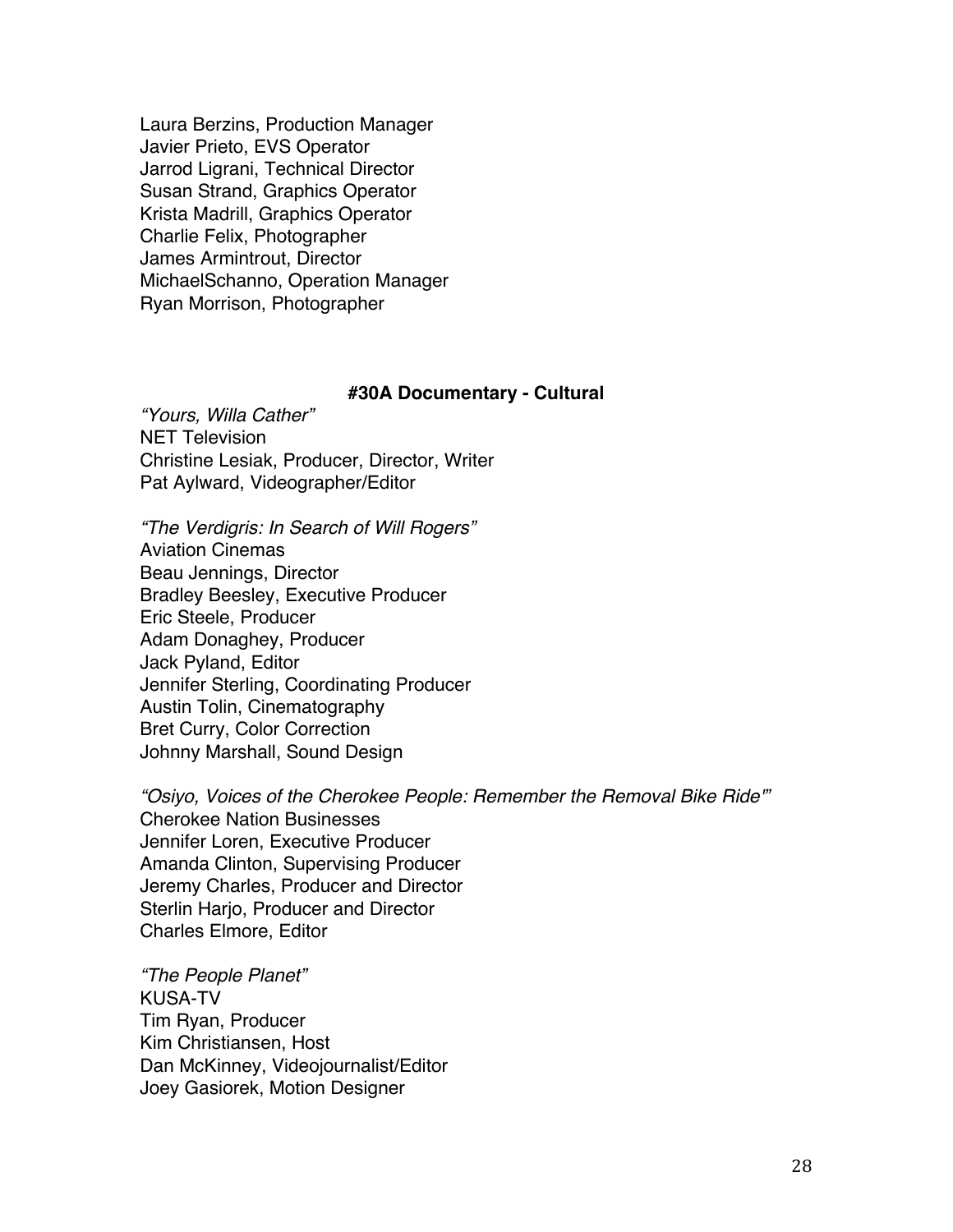### **#30B Documentary - Historical**

*"Boomtown: An American Journey"* Kirkpatrick & Kinslow Productions Russ Kirkpatrick, Producer/Executive Producer Andy Kinslow, Executive Producer Michelle Place, Technical Advisor Bunee Tomlinson, Director Brady Foster, Editor/DIT Ian Swart, Featured Michael Wallis, Narrator/Technical Advisor Zach Litwack, Creative Producer Royal Aills, Distributor Sam Calvin, Director of Photography AaronFulkerson, Composer Bond Love, Writer

*"The Great Divide"* Havey Productions Jim Havey, Director Nathan Church, Editor

*"Back in Time: Civil Rights"* **OETA** Bill Perry, Executive Producer Robert Burch, Producer Ryan Lorg, Photographer - Editor David Tamez, Program Producer Michael Fowler, Researcher / Photographer

*"Colorado Experience: National Western Stock Show"* Rocky Mountain PBS Julie Speer, Executive Producer & Director Mariel Rodriguez-McGill, Producer Paul Cywilko, Videographer, Editor & Writer Janine Trudell, Videopgraher William Convery, Expert & Talent Aaron Marcus, Archival Research Specialist Coi Drummond-Gehrig, Archival Research Ariane Osborne, Production Assistant

*"The Living Dream: 100 Years of Rocky Mountain National Park"*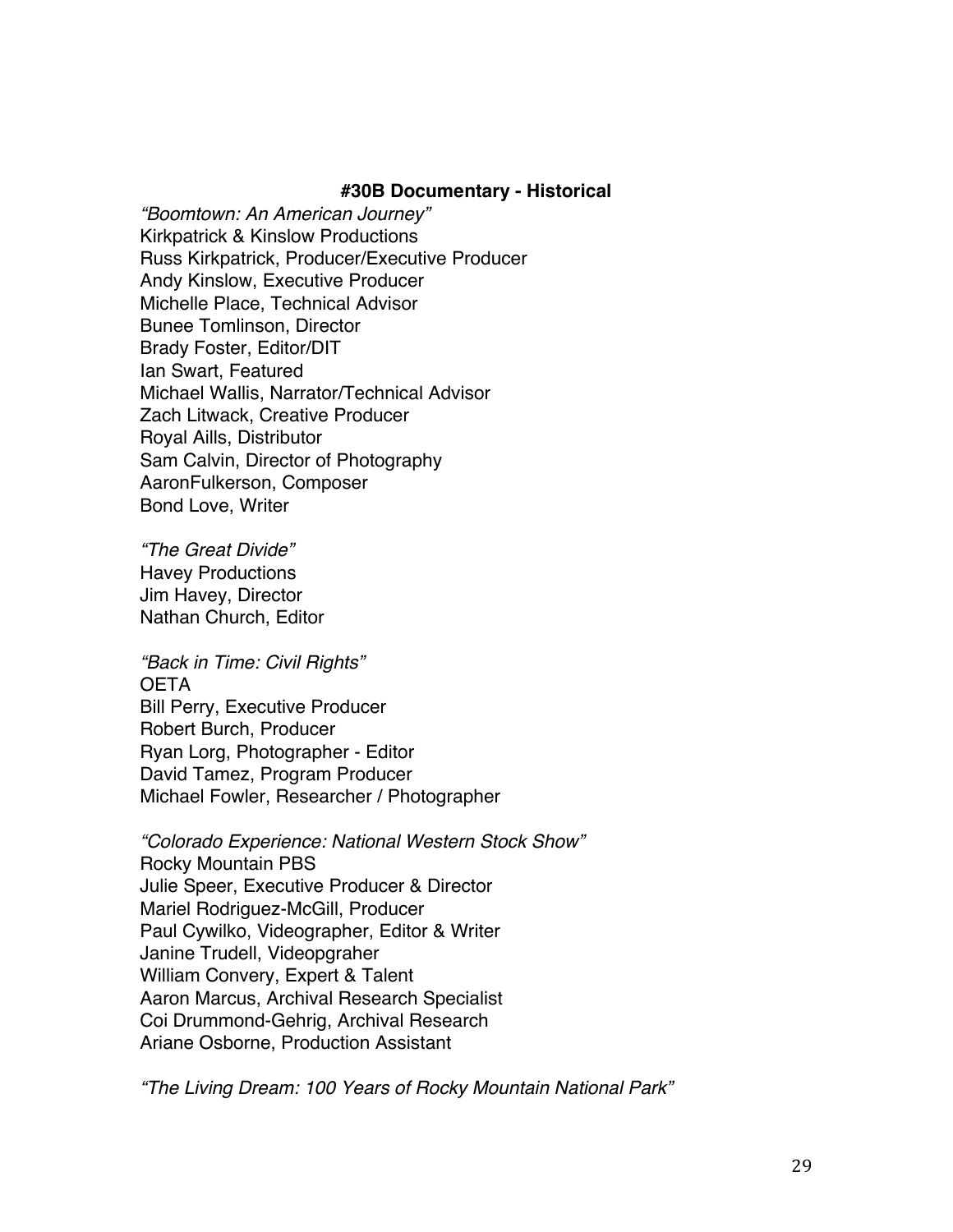Nick Molle Productions Nick Molle, Producer

### **#30C Documentary - Topical**

*"Education, Inc."* Fast Forward Films Brian Malone, Director Cindy Malone, Producer James King, Motion Graphic Animator Kristin Edwards, Assistant Editor Diana Holtzberg, Executive Producer Kristen Kidd, Writer

*"Colorado Experience: Colorado Coined"* Rocky Mountain PBS Julie Speer, Executive Producer & Creator Mariel Rodriguez-McGill, Producer, Director & Editor Paul Cywilko, Videographer & Finishing Editor Janine Trudell, Videographer William Convery, Expert & Talent Aaron Marcus, Archival Research Specialist Coi Drummond-Gehrig, Archival Research Ariane Osborne, Production Assistant Dan Levitt, Production Assistant

*"Trish King: A Soldier's Story"* The Denver Post Mahala Gaylord, Videojournalist Jennifer Brown, Reporter Meghan Lyden, Producer Amy Brothers, Graphic Designer

## **#31 Historic/Cultural Program - Feature/Segment**

*"Piatt Street Plane Crash"* KTWU Jim Kelly, PRODUCER

*"Nayarit Tesoro del Pacifico"* ENTRAVISION Juan Carlos Gutierrez, Reporter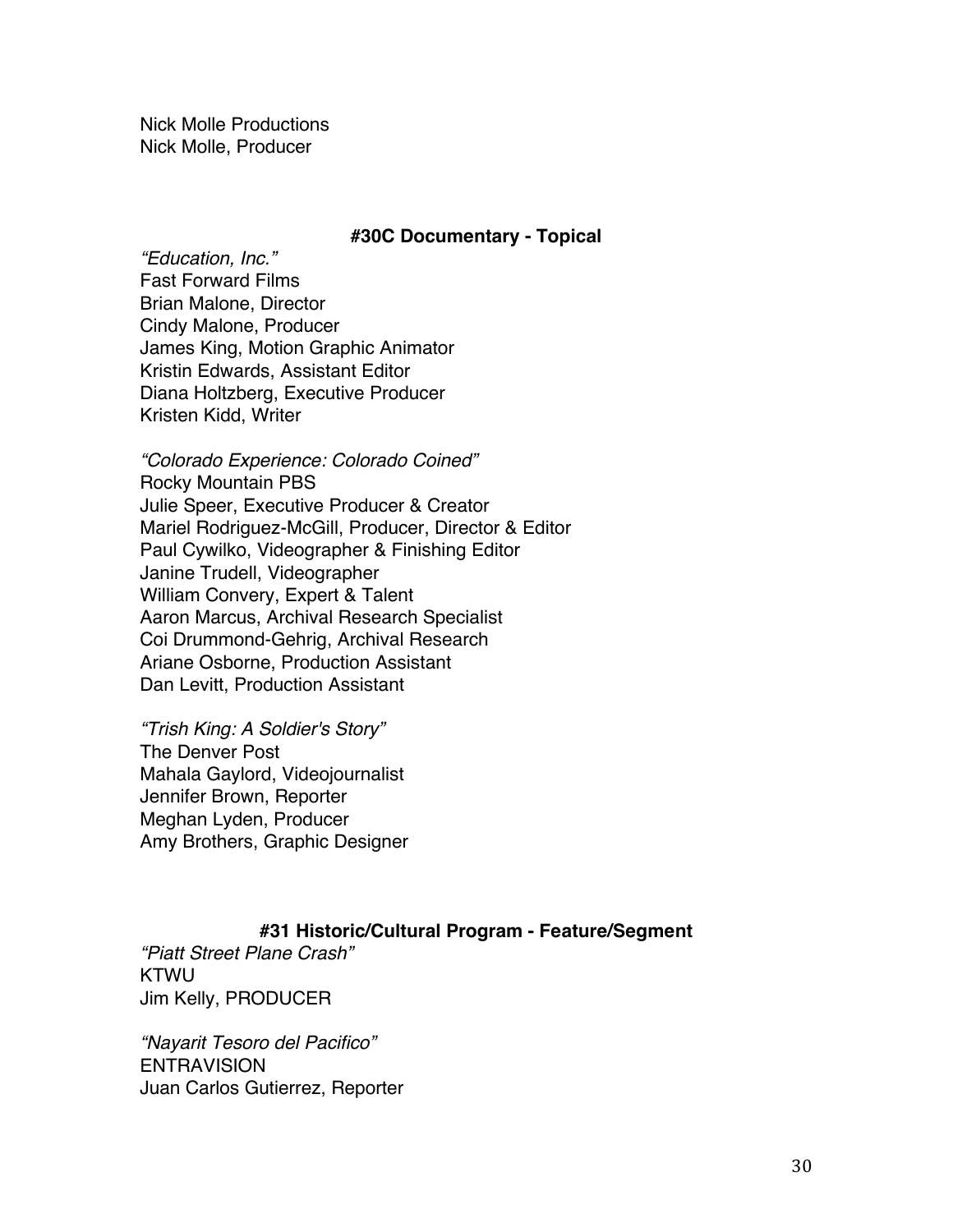#### Mario Galarza, Photojournalist

*"Colorado Experience: Last Stop 'til Denver"* Rocky Mountain PBS Julie Speer, Executive Producer & Creator Mariel Rodriguez-McGill, Producer, Director & Writer Janine Trudell, Videographer & Creative Editor Paul Cywilko, Videographer William Convery, Expert & Talent Aaron Marcus, Archival Research Specialist Coi Drummond-Gehrig, Archival Research Ariane Osborne, Production Assistant

*"Colorado Experience: Jewish Pioneers"* Rocky Mountain PBS Julie Speer, Executive Producer, Creator Mariel Rodriguez-McGill, Producer, Director, Editor Janine Trudell, Videographer Paul Cywilko, Videographer William Convery, Expert and Talent Aaron Marcus, Archival Research Coi Drummond-Gehrig, Archival Research

## **#32A Interview/Discussion - Program/Series/Special**

*"19th Hole: Rod Smith"* **KCNC** Brett Heinzerling, Producer Ed Cushing, Executive Producer Mike Nunez, Producer Vic Lombardi, Host Michael J. Robert, Producer/Photographer

*"Colorado Inside Out: Circa 1940"* Colorado Public Television Dominic Dezzutti, Producer Larry Patchett, Producer Gabrielle Bryant, Producer Amy Larson, Editor Patricia Calhoun, Panelist David Kopel, Panelist Dani Newsum, Panelist Kevin Flynn, Panelist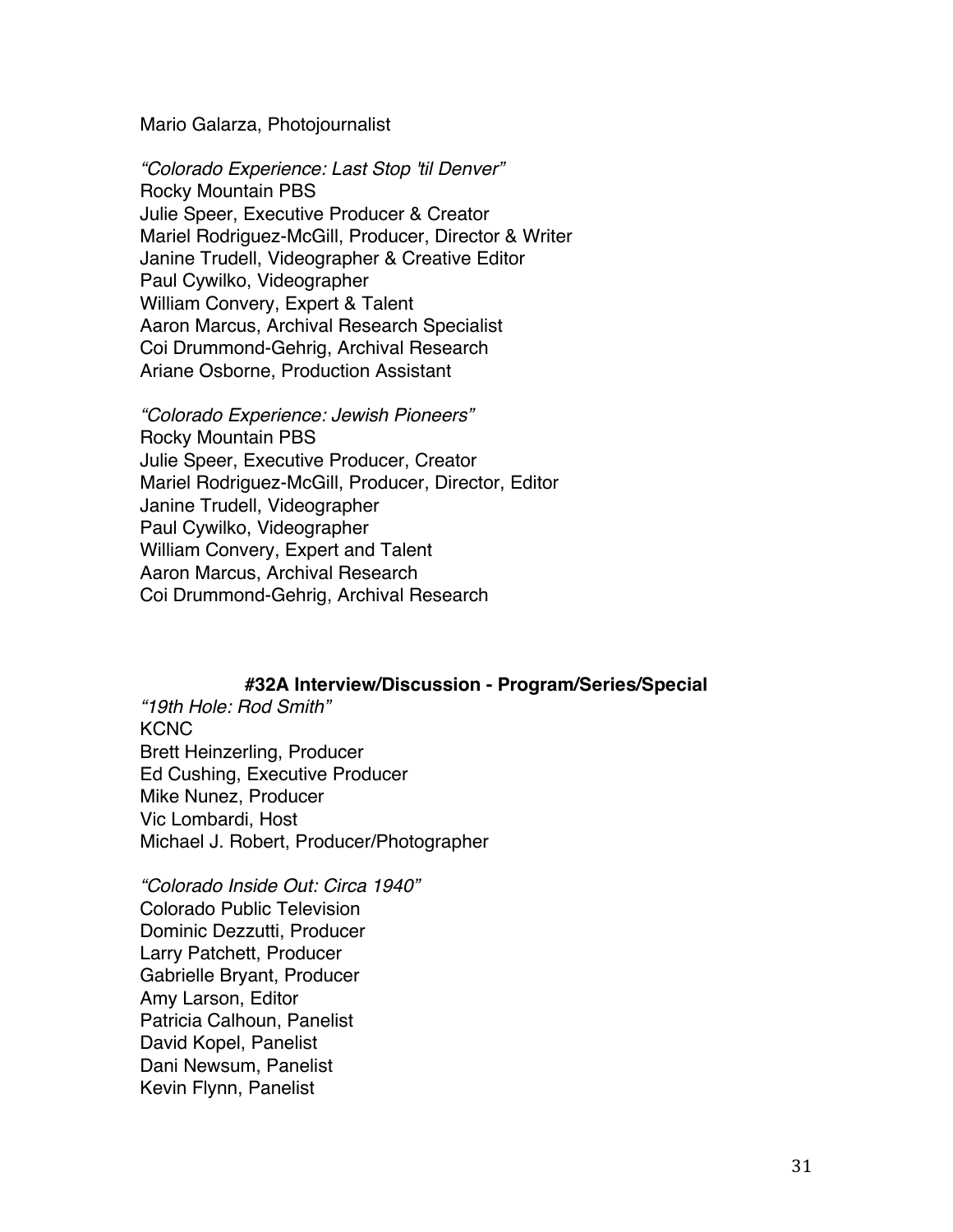*"Balance of Power - Un-legalize it?"* KUSA 9NEWS Brandon Rittiman, Producer Geoff Sawtell, Editor

# **#32B Interview/Discussion - Feature/Segment No Nominees**

#### **#33A Magazine Program - Program/Series/Special**

*"Osiyo, Voices of the Cherokee People,' #105"* Cherokee Nation Businesses Jennifer Loren, Executive Producer Amanda Clinton, Supervising Producer Jeremy Charles, Producer and Director Sterlin Harjo, Producer and Director

*"Citation Nation"* KUSA Jeremy Jojola, Reporter Anna Hewson, Photographer & Editor Nicole Vap, Executive Producer Katherine Wilcox, Researcher Brittany Iverson, Graphics Artist

*"Nebraska Stories: Runway Magic & More"*

NET Television Joe Turco, Executive Producer Michele Wolford, Episode Producer / Segment Producer Kay M. Hall, Segment Producer Kelly Rush, Segment Producer Gregory Grosse, Segment Producer

*"Arts District #492"* Rocky Mountain PBS Carrie Saldo, Reporter, Writer Daniel Mercure, Post Production Editor Janine Trudell, Director of Photography, Editor Paul Cywilko, Director of Photography, Editor Leslie Dodson, Producer Lisa D. Olken, Series Executive Director and Producer Adam Stielstra, Videographer, Editor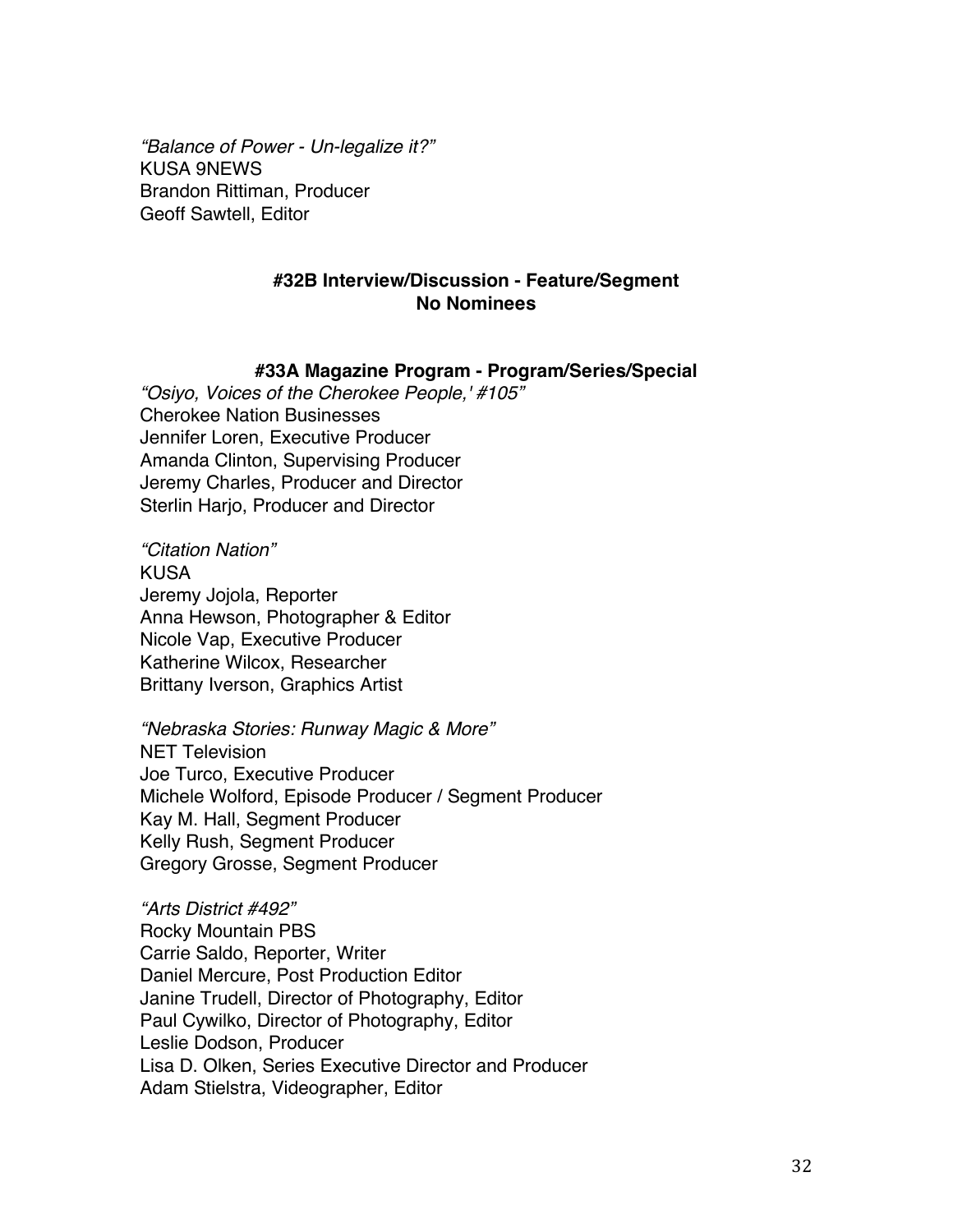Lisa Boehm, Production Specialist

*"Osiyo, Voices of the Cherokee People,' #102"* Cherokee Nation Businesses Jennifer Loren, Executive Producer Amanda Clinton, Supervising Producer Jeremy Charles, Producer and Director Sterlin Harjo, Producer and Director

## **#33B Magazine Program - Feature/Segment**

*"Blind Batting Instructor"* KOLN/KGIN TV Taryn Vanderford, Reporter Jon Vanderford, Photographer/Editor

*"Hot and Smoky: The Real Thing"* West Metro Fire Rescue Ronda Scholting-Funchess, Producer/Editor/Photographer

*"Russell Westbrook Car Donation"* OKC Thunder Dan Mahoney, Executive Producer Matthew Wells, Producer Daniel Green, Video Photographer/Editor Clinton Corley, Video Photographer/Editor Jay Beauchamp, Video Photographer/Editor Matthew Hinderman, Coordinating Producer

*"Look Out: It's Lucas"* KAUT/KFOR Lucas Ross, Director/Producer Marcus Ross, Director/Cinematographer

# **#34A Informational/Instructional - Program/Series/Special**

*"Living with Cancer in Nebraska"* NET Television Joe Turco, Producer/Writer Dennis Kellogg, Host Kay Hall, Segment Producer Grant Gerlock, Segment Producer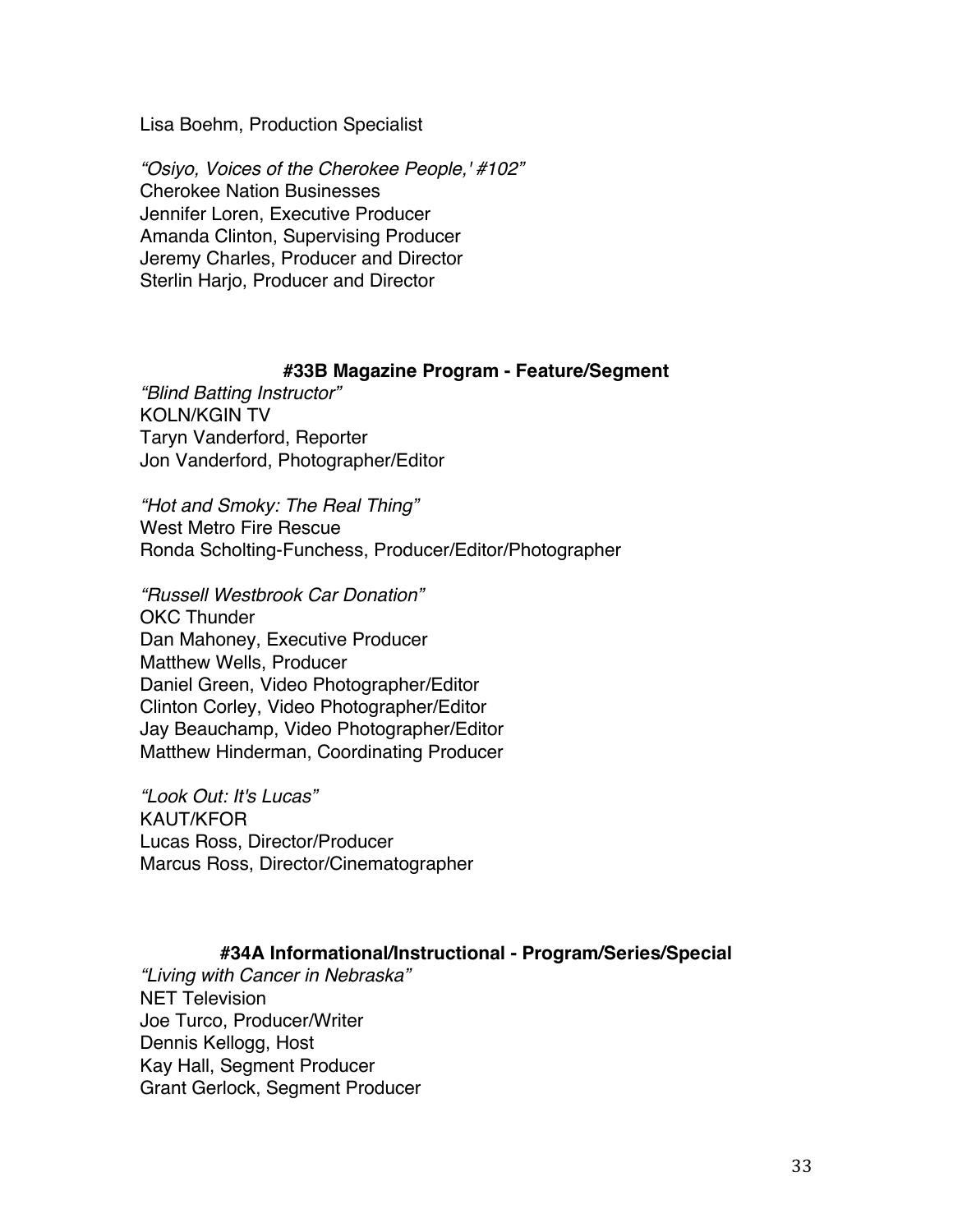Sue Maryott, Segment Producer

*"Wild Workouts"* Tribune KWGN Channel 2 Denver Vicky Evans, Host Madeline Grace, Photojournalist Jeremy Auten, Editor

*"Osiyo, Voices of the Cherokee People,' #101"* Cherokee Nation Businesses Jennifer Loren, Executive Producer Amanda Clinton, Supervising Producer Jeremy Charles, Producer and Director Sterlin Harjo, Producer and Director

*"Colorado Experience: Hydro Power"* Rocky Mountain PBS Julie Speer, Executive Producer, Director, Creator Mariel Rodriguez-McGill, Producer, Assistant Director, Editor Janine Trudell, Videographer William Convery, Expert and Talent Aaron Marcus, Archival Research

*"The Faces of the Bombing"* KFOR-TV Linda Cavanaugh, Producer Brenna Campbell, Graphic Artist Micah Leon, Photographer

*"Bilinguismo"* KDEN TELEMUNDO DENVER Pedro Calderon Michel, Reporter Jose Guzman, Photojournalist

*"Mas Claro que el Agua"* **ENTRAVISION** Karen Vega, Reporter Erick Valenzuela, Photographer/Editor

# **#34B Informational/Instructional - Feature/Segment**

*"Less Lethal: How it Works"*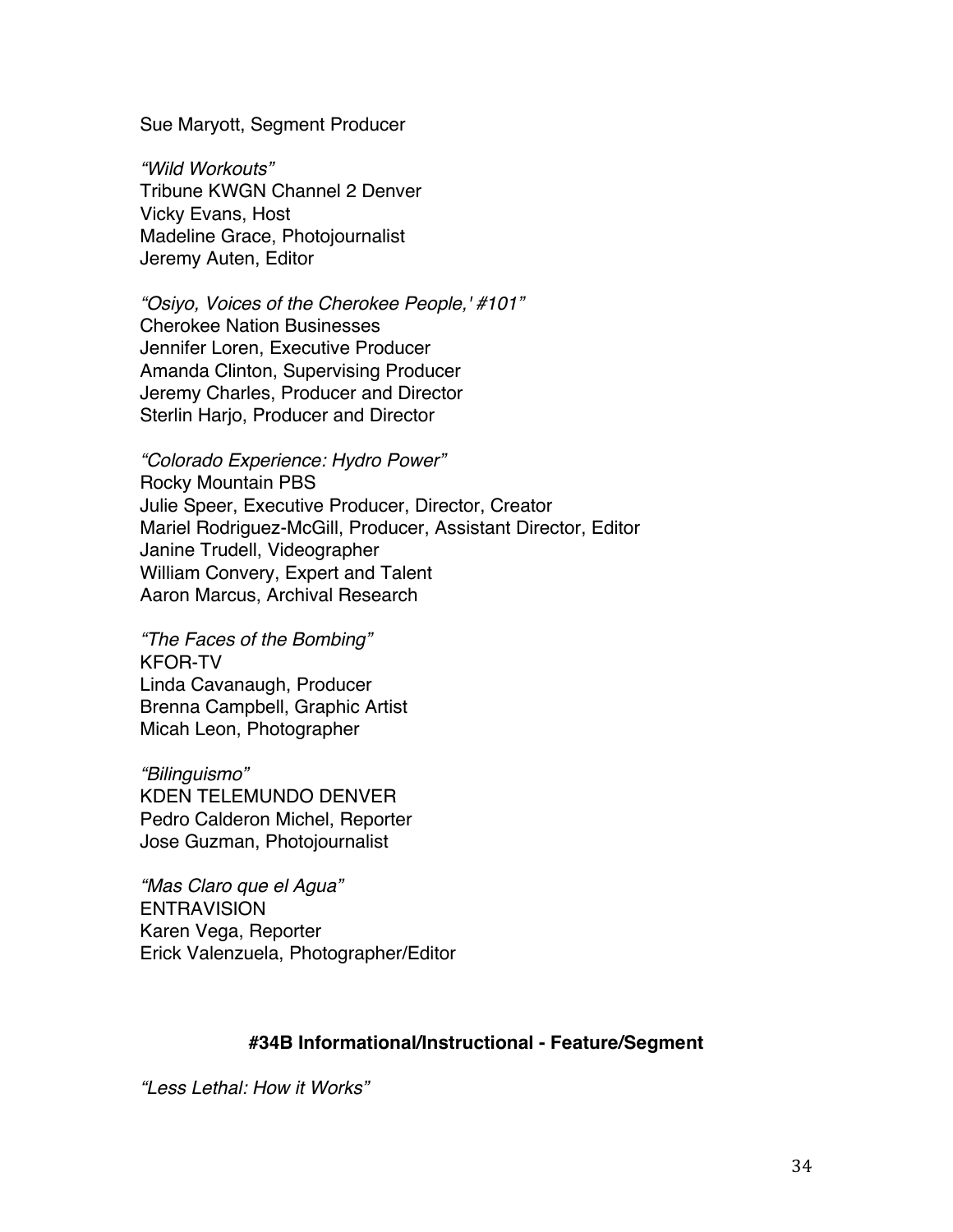Denver Police Department Brian Weister, Producer Deputy Chief Matthew Murray, Executive Producer Commander Rick Kyle, Executive Producer Sonny Jackson, Executive Producer

*"Parent Text Test"* KDVR/Fox 31 Denver Kirk Yuhnke, anchor/reporter Linda Kicak, Executive Producer Serena Ung, special projects producer Mike Horvath, video editor

*"Communicating Sandy"* Gaylord College - University of Oklahoma Scott Hodgson, Producer/Director Chandra Clark, Producer

## **#35A Public/Current/Community Affairs - Program/Series/Special**

*"Cautiverio en las Rocallosas"* **ENTRAVISION** Priscilla Cabral, Reporter Erick Valenzuela, Photographer/Editor

*"Choice Cuts: Meat in America"* NET / KCPT / RMPBS / Harvest Public Media Video Brian Seifferlein, Producer Grant Gerlock, Producer/Reporter Randy Mason, Reporter Katie Kuntz, Reporter Joe McMullen, Graphics Specialist Ian Edgington, Video Production Erin Green, Audio Engineer

*"Standing in the Gap : Far Northeast Denver"* Rocky Mountain PBS Julie Speer, Executive Producer, Writer, Director Mateos Alvarez, Writer, Producer, Outreach Director Alan Gottlieb, Writer, Producer Burt Hubbard, Writer, Producer Aaliah Hartley, Associate Producer Justin Lewis, Editor Peter Wigand, Director of Photography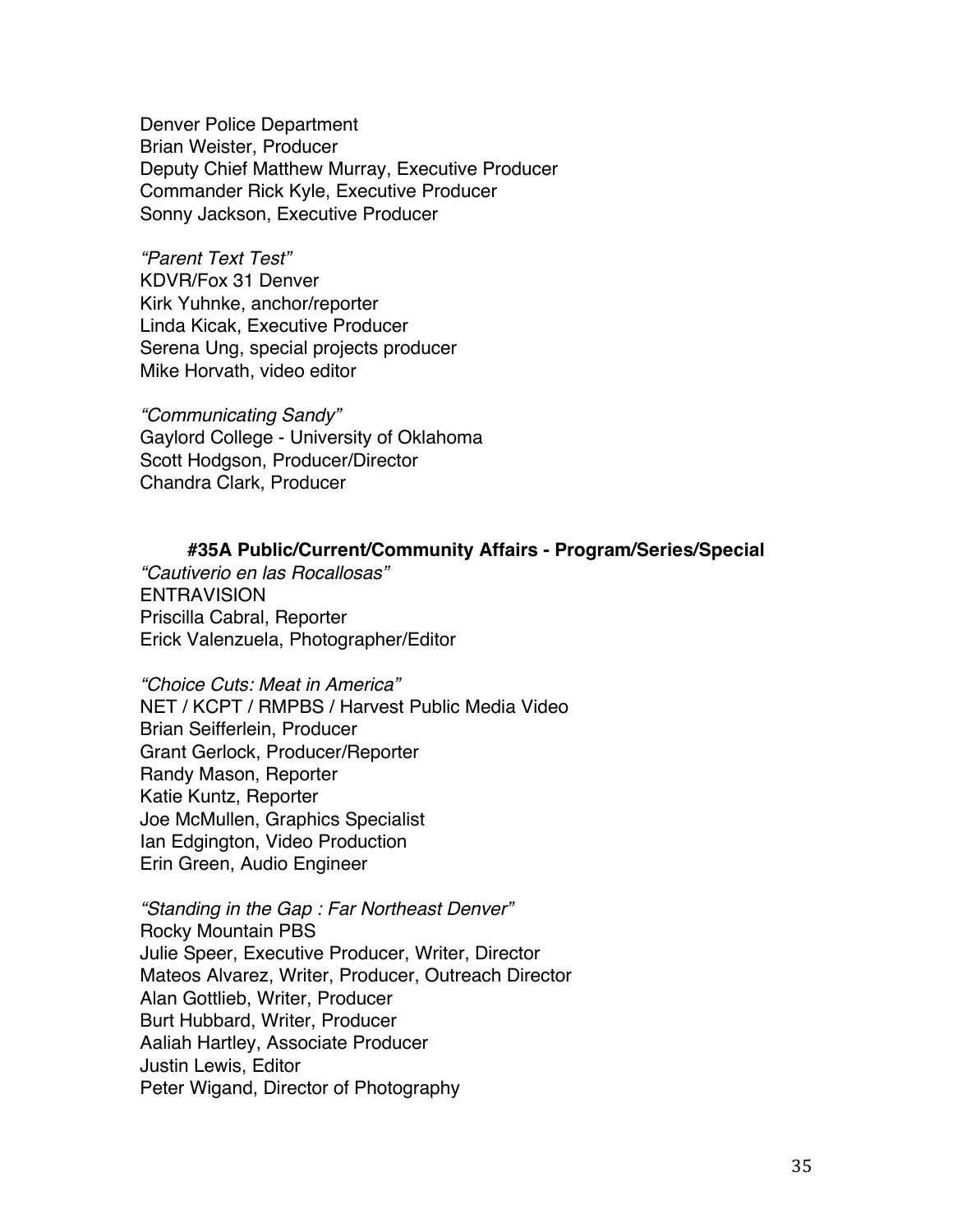Mary Seawell, Executive Producer Dan Levitt, Production Assistant Adam Espinoza, Graphic Artist DouglasPrice, Executive Producer

*"Live Through This: Survivors of Sex Trafficking"* CU Denver David Liban, Producer, Director

## **#35B Public/Current/Community Affairs - Feature/Segment**

*"Lisa's Secret"* SVP Media Michael Johnston, Photographer/Editor Lisa Monahan, Producer

*"Operation River Dance"* Denver Police Department Brian Weister, Producer Deputy Chief Matthew Murray, Executive Producer Commander Rick Kyle, Executive Producer Sonny Jackson, Executive Producer Doug Schepman, Producer

## **#36 Special Event Coverage (other than News or Sports)**

*"Washburn University Holiday Vespers"* KTWU Jared Gregg, Producer Jim Kelly, Director Kevin Goodman, Producer Lloyd Slapar, Graphics Wanda Hinton, Producer Eugene Williams, Executive Producer Scott Williams, Camera Operator-Jib

*"7News Honors Special Olympics Colorado Live at Red Rocks"* KMGH Jaime Berg, News Producer Bill Reddick, Director Anne Trujillo, News Anchor Eric Kahnert, News Anchor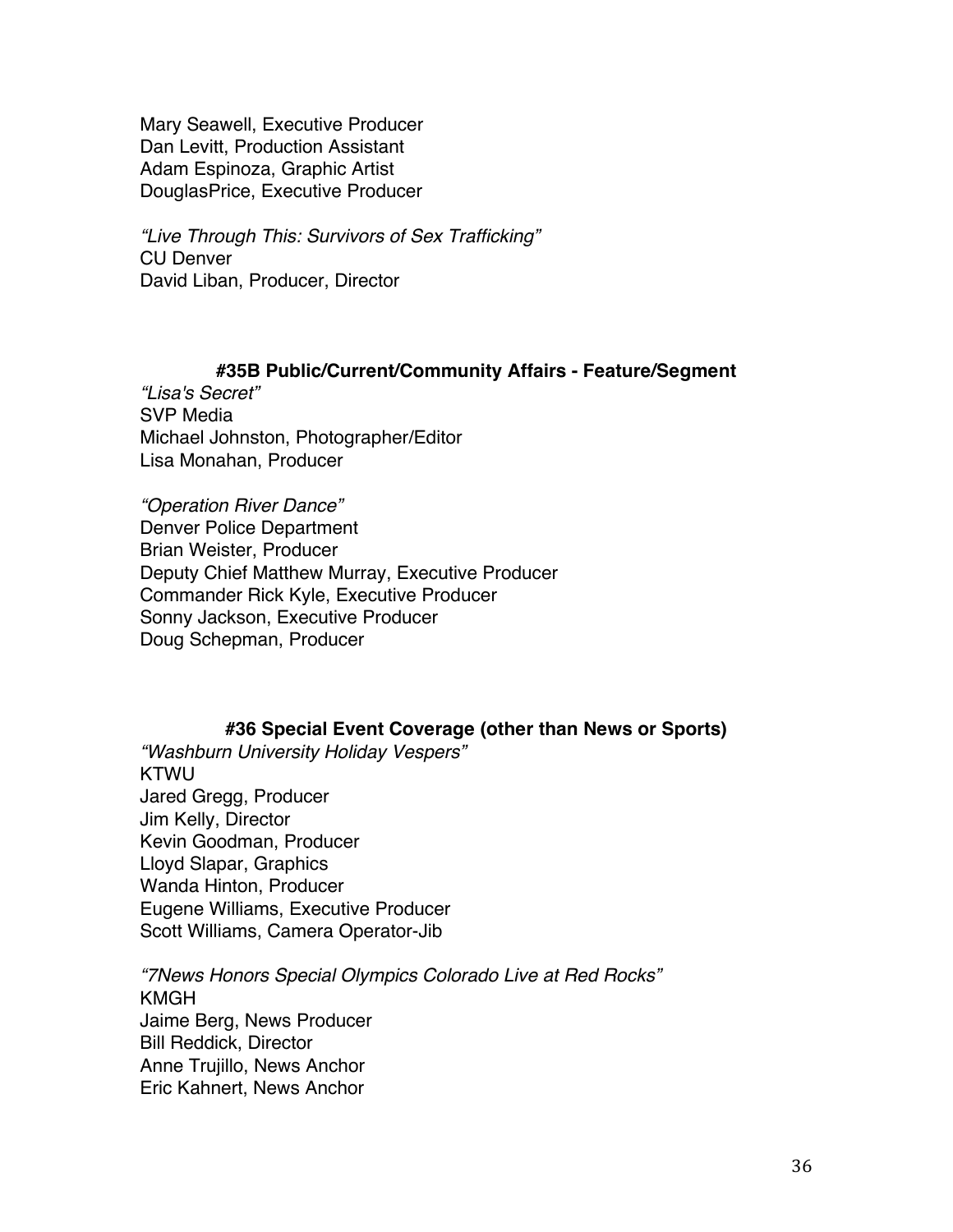April Schildmeyer, Associate Producer

*"St. Jude Dream Home Giveaway"* KWGN- Colorado's Own Channel 2 Paula Haddock, Host Joana Canals, Host Jennifer McFerron, Producer GARRETT SAILER, Local Program Director Cori Cusack, Producer Colleen Allison, Producer Korie L. Johnson, Director Eric Dixon, Photojournalist Adrian Cruz, Editor Deborah Takahara, Reporter

#### **#37 Interstitial**

*"What's The Deal with 'Guy' Wires?"* OETA Jessi Crino, Producer - Talent Carlos Manzano, Photographer

*"American Graduate: Youth Voices"* Colorado Public Television Heather Domko, Producer Pam Parker, Producer Szymon Kubica, Editor Brandon Carter, Director of Photography

*"American Graduate: Mentorship"* Colorado Public Television Heather Domko, Producer Pam Parker, Producer Szymon Kubica, Editor Brandon Carter, Director of Photography

## **#38A Short Format Program - Entertainment**

*"The District 24/7: Swing Shift"* Denver Police Department Brian Weister, Producer Deputy Chief Matthew Murray, Executive Producer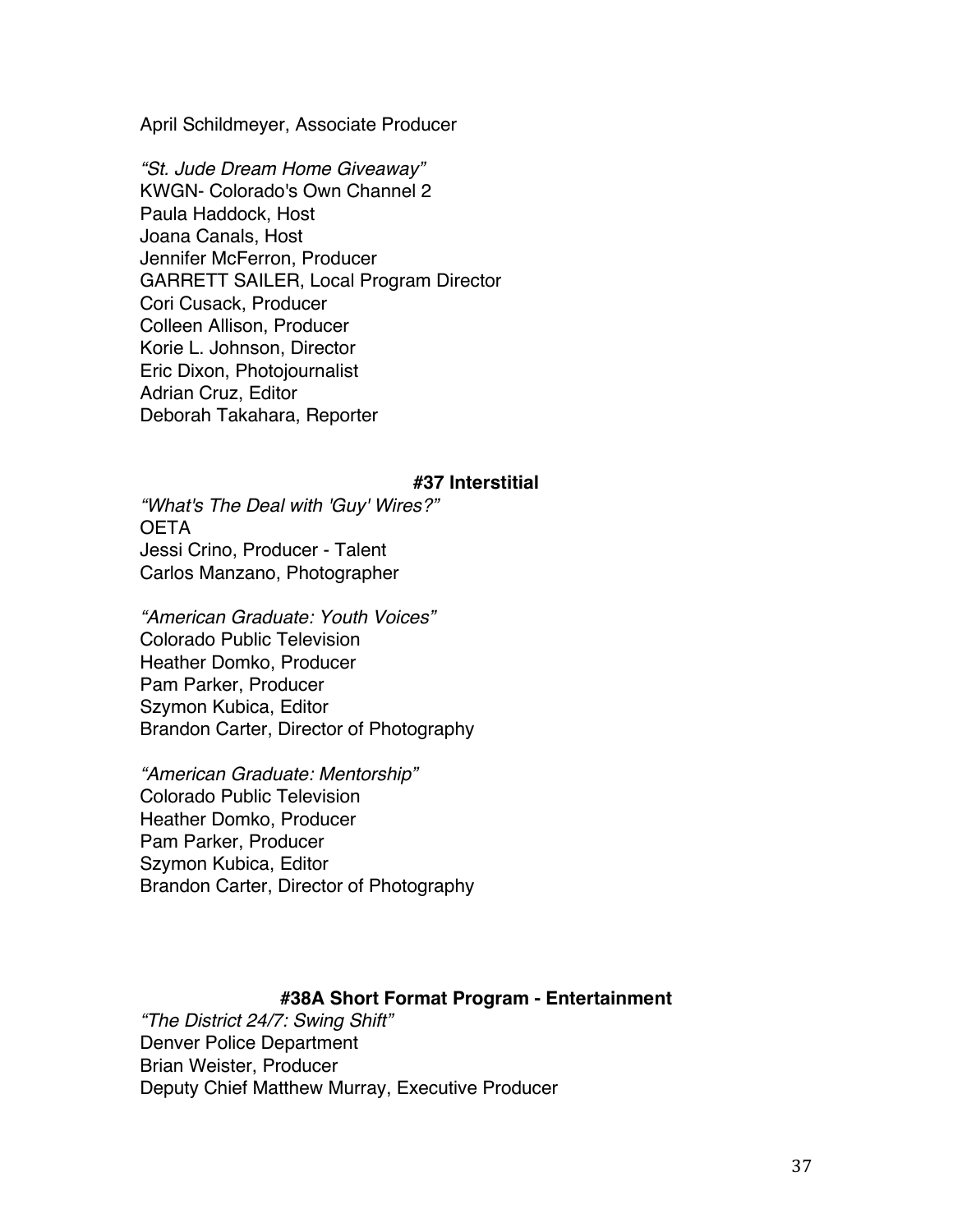Commander Rick Kyle, Executive Producer Sonny Jackson, Executive Producer

*"Save the Children - Lithuania"* Elevation Digital Media Chris Lewis, Producer

*"SOS Children's Village - South Africa"* Elevation Digital Media Jonathan Stevenson, Director

## **#38B Short Format Program – Informational**

*"Tips From a Thief: Don't Be a Victim"* Denver Police Department Brian Weister, Producer Deputy Chief Matthew Murray, Executive Producer Commander Rick Kyle, Executive Producer Sonny Jackson, Executive Producer Officer Mike Borquez, Producer

*"Surviving Life With Cancer // Susan G Komen Colorado"* Pure Cinematography Chris Orwat, Director

*"The Heart of Becky Pomerleau"* UCHealth Michael Mazzanti, Video Producer

## **#39 Technology Program - Feature/Segment**

*"Kirk Yuhnke Tech Junkie"* KDVR/Fox 31 Denver Kirk Yuhnke, anchor/reporter Mike Mestas, video editor

# **#40A Nostalgia Program - Series/Special**

*"The Day That Changed Us"* KOKH Adam Pursch, News Director Keaton Fox, Producer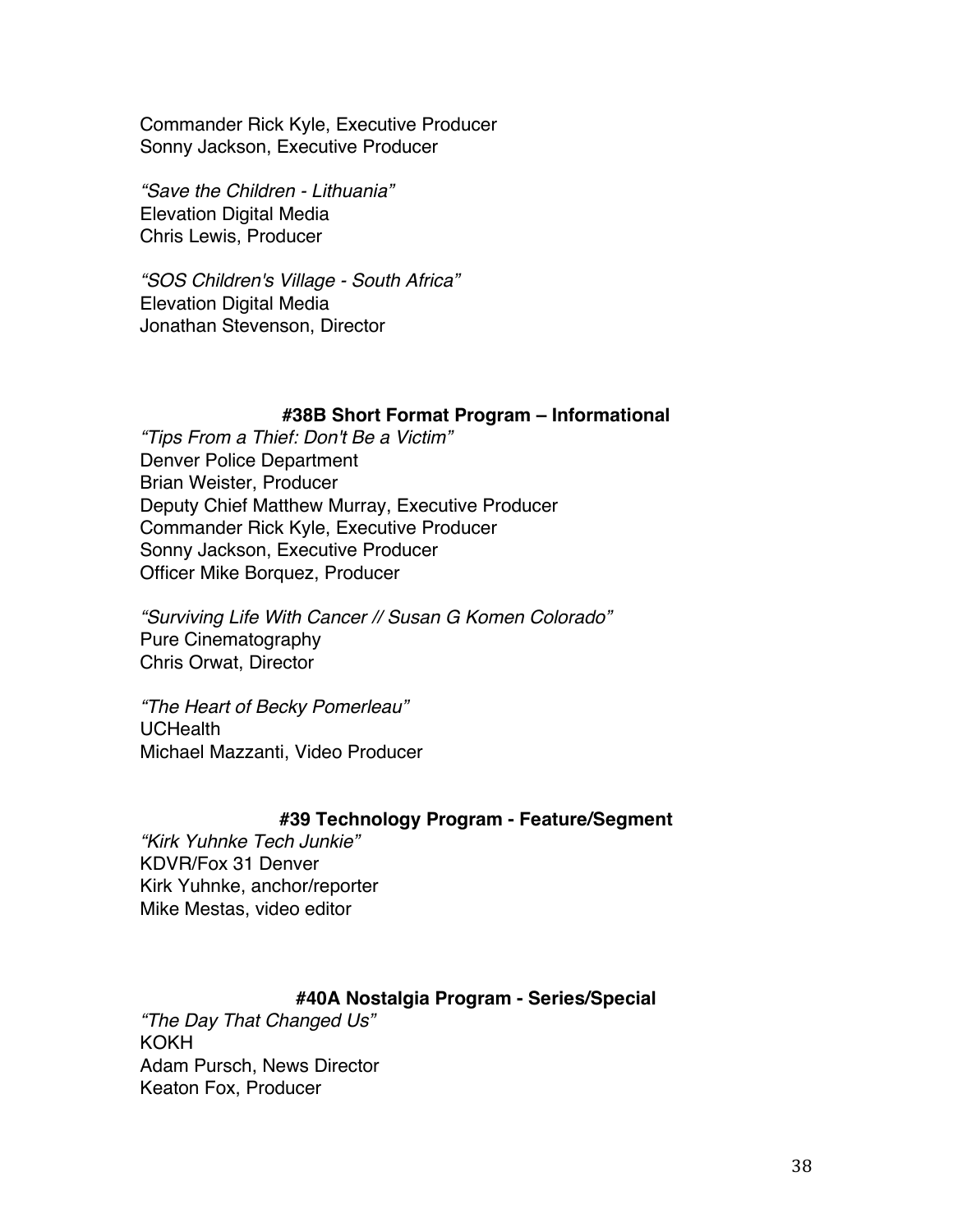Christine Meyers, Producer Colleen Wilson, Photographer Steven Anderson, Photographer Rob Welcher, Editor

*"The Forgotten Islands of World War II"* KDVR Jeremy Hubbard, Producer Sean Towle, Producer Nicholas Carvin, Motion Designer

*"Brian Mastre Reports - Omaha Remembers: The 1975 Tornado"* WOWT Brian Mastre, Anchor/Reporter Jim Hinchik, Photographer/Editor Amy Adams, News Director

*"Colorado Experience: Cinema on the Plains"* Rocky Mountain PBS Julie Speer, Executive Director & Creator Mariel Rodriguez-McGill, Producer, Director & Editor Paul Cywilko, Videographer Janine Trudell, Videographer William Convery, Expert & Talent Aaron Marcus, Archival Research Specialist Coi Drummond-Gehrig, Archival Research

# **#40B Nostalgia Program - Feature/Segment**

*"Colorado soldier killed as a POW in Korean War finally comes home"* The Denver Post Lindsay Pierce, Videojournalist

*"NET Sports: For The Love of The Game"* NET Brock Lohr, Producer / Editor

# **#41 Children/Youth/Teen Program/Special**

*"Fight Like a Girl"* **UCHealth** Michael Mazzanti, Video Producer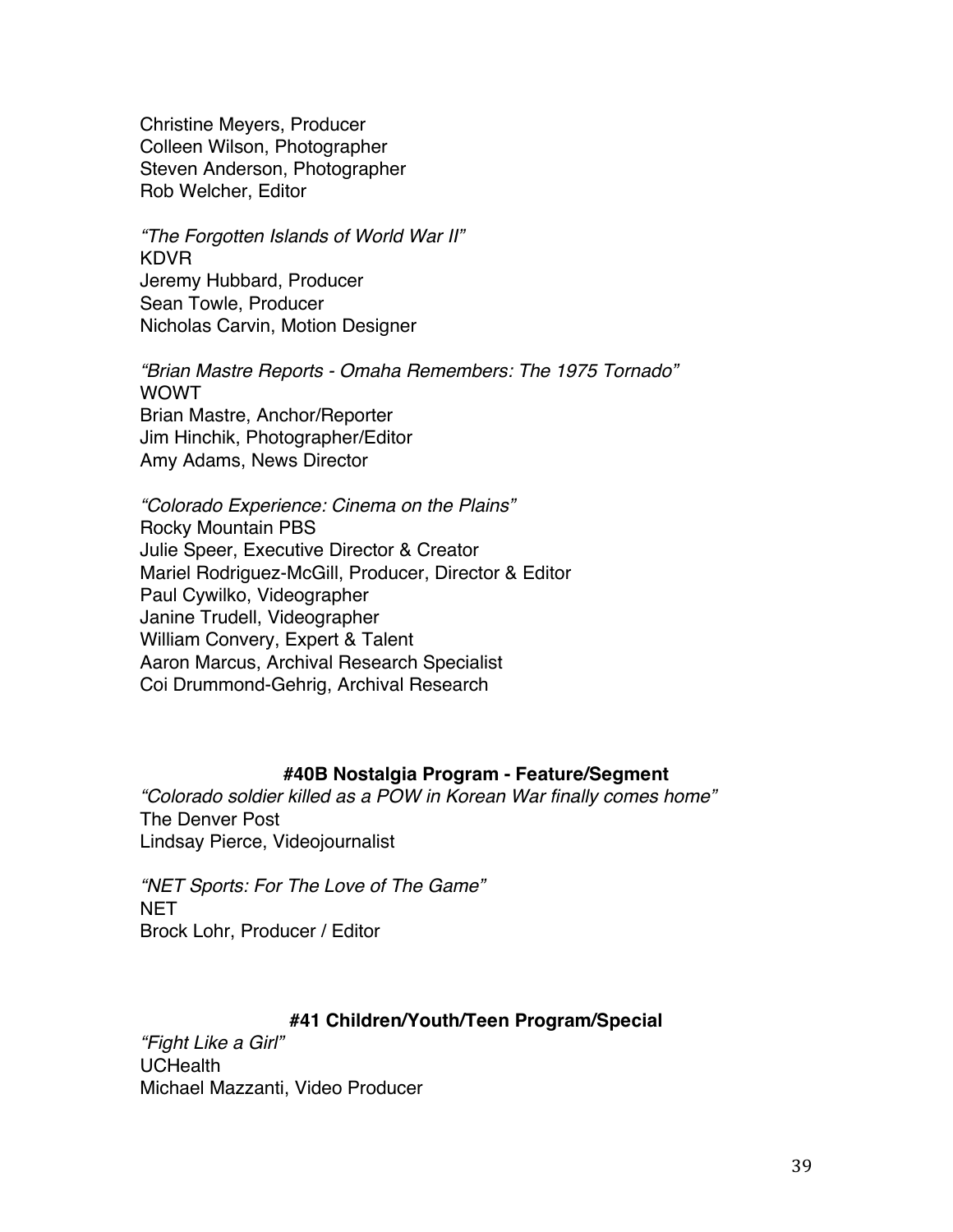# **#42A Community/Public Service (PSAs) - Single Spot**

*"Cherry Creek Schools Foundation"* Stage 2 Studios John Conn, Producer / Writer / Director Jill Henden, Executive Producer Anders Nelson, Producer / PA

*"What Will You Be?"* United Sates Air Force Academy James Evans, Executive Producer James Michaels, Director / Videographer / Editor

*"Whatever it Takes to Serve"* West Metro Fire Rescue Ronda Scholting-Funchess, Producer/Editor

## **#42B Community/Public Service (PSAs) - Campaign**

*"Who Will Choose You"* Dumb Friends League Rick Gabrielson, Executive Producer James Dur√©e, Director Patrick Huber, Editor Kristin Skelton, Producer & Editor Jenny Herren, Producer Megan Rees, Writer Lisa Davenport, Writer

*"Donor Alliance - My Hero Said Yes"* Tommy Collier Productions Tommy Collier, Producer / Director / Designer

*"Clear the Shelters"* KDEN TELEMUNDO DENVER Donny Tran, Producer Coeli Lara, Marketing and Promotions Manager

*"In this Moment, Calm a Crying Baby"* KUSA Brenna Mastro, Producer, Motion Designer, Editor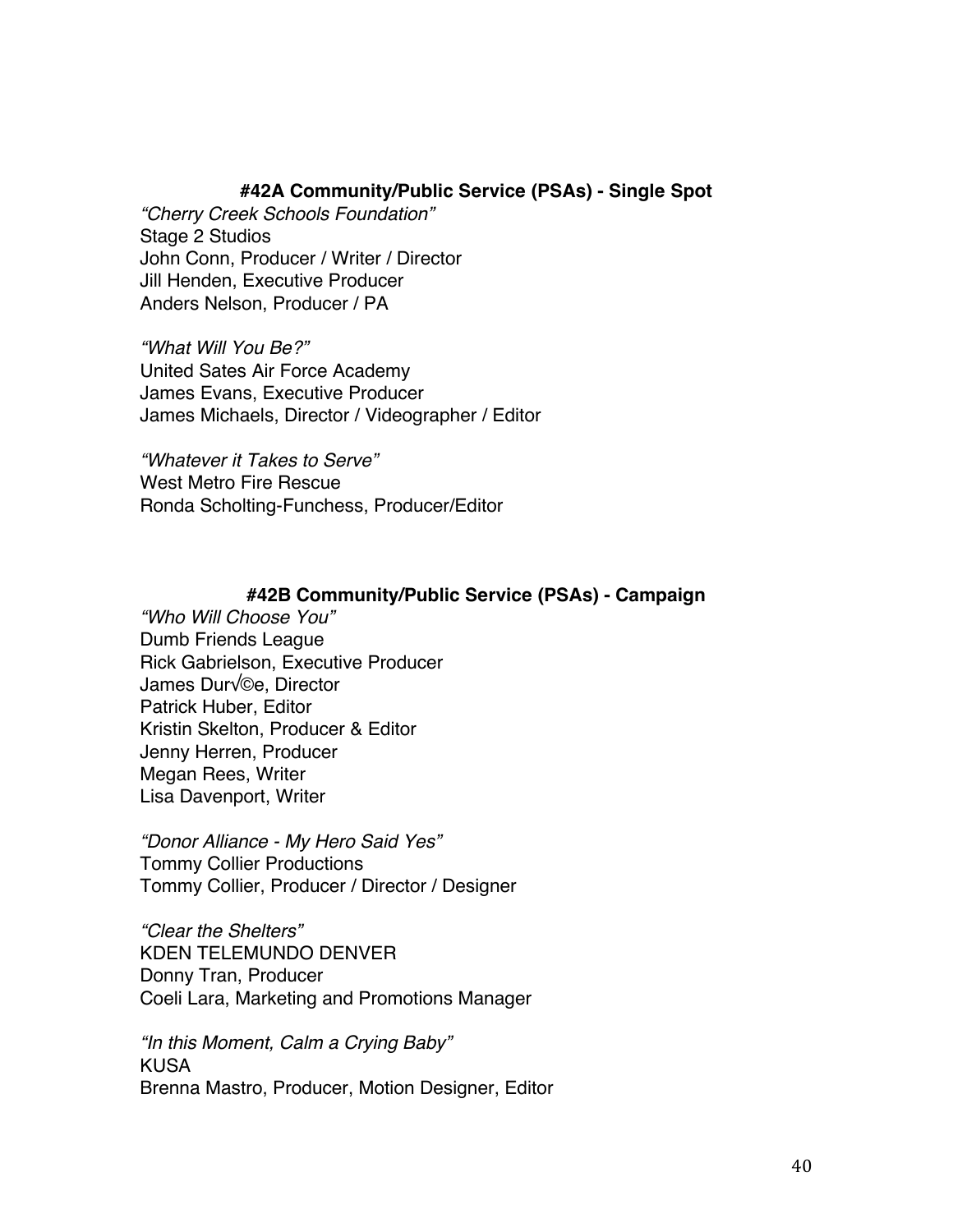Robert D. Springer, Producer

*"Crime Stoppers: Let Justice Be Served"* Denver Police Department Brian Weister, Producer Deputy Chief Matthew Murray, Executive Producer Commander Rick Kyle, Executive Producer Sonny Jackson, Executive Producer

## **#43A News Promo - Single Spot**

*"Love Week"* KUSA Drew Sidener, Writer/Producer/Editor

*"A Pension Story"* Griffin Communications Joanna Shelton, Producer Kevin Bowles, Editor/Post Production

*"Weather Veterans"* KOAA Andrew Magpoc, Director, Co-producer, Director of Photography, Editor, Motion Graphics, Compositor. Sydney Rubin, Writer, Producer Darren Grimsley, Co-Producer

# **#43B News Promo - Single Spot/Same Day**

*"Winter Together"* KUSA Enrico C. Meyer, Producer I Photographer I Editor Robert D. Springer, Producer

*"Dark Net"* **KCNC** Michael J. Choy, Writer/Producer Mike Nunez, Photographer

*"Bad Painter Proof"* KDVR Mike Johns, Promotions Producer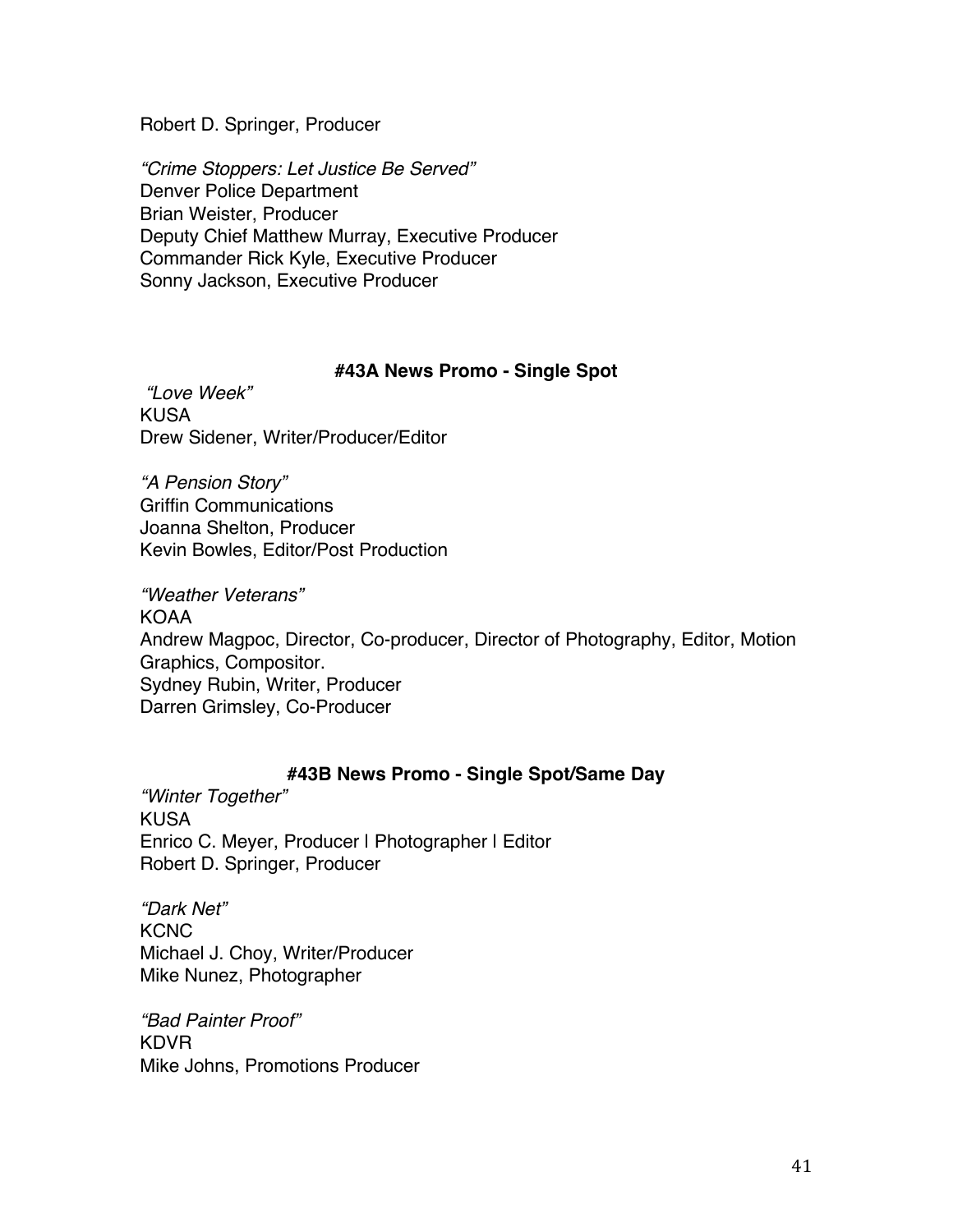### **#43C News Promo - Campaign**

*"Colorado's News Channel 'Words'"* **KCNC** Ed Cushing, Creative Services Director Malia Armani, Writer/Producer Brett Heinzerling, Producer

*"Soy Como Tu"* **ENTRAVISION** Julio Sandoval, Creative Producer GABRIEL MU√ëOZ, Creative Producer Luis Cavallo, Creative Producer Marco Briones, Creative Producer

*"The Mission"* KUSA Alycia Gleave, Editor Robert D. Springer, Writer, Producer, Editor Enrico C. Meyer, Photographer, Producer

*"WOWT NBC Omaha - Home for News Branding Campaign"* WOWT Justin Kadlec, Creative Director

*"Closer To You"* KDEN TELEMUNDO DENVER coeli lara, Marketing and Promotions Manager Donny Tran, Producer Andres Chaparro, general manager

#### **#43D News Promo - Image**

*"FOX23 Investigative Image"* KOKI/FOX23 Will Harris, Producer

*"Colorado's News Channel 'Words'"* **KCNC** Ed Cushing, Creative Services Director Malia Armani, Writer/Producer Brett Heinzerling, Producer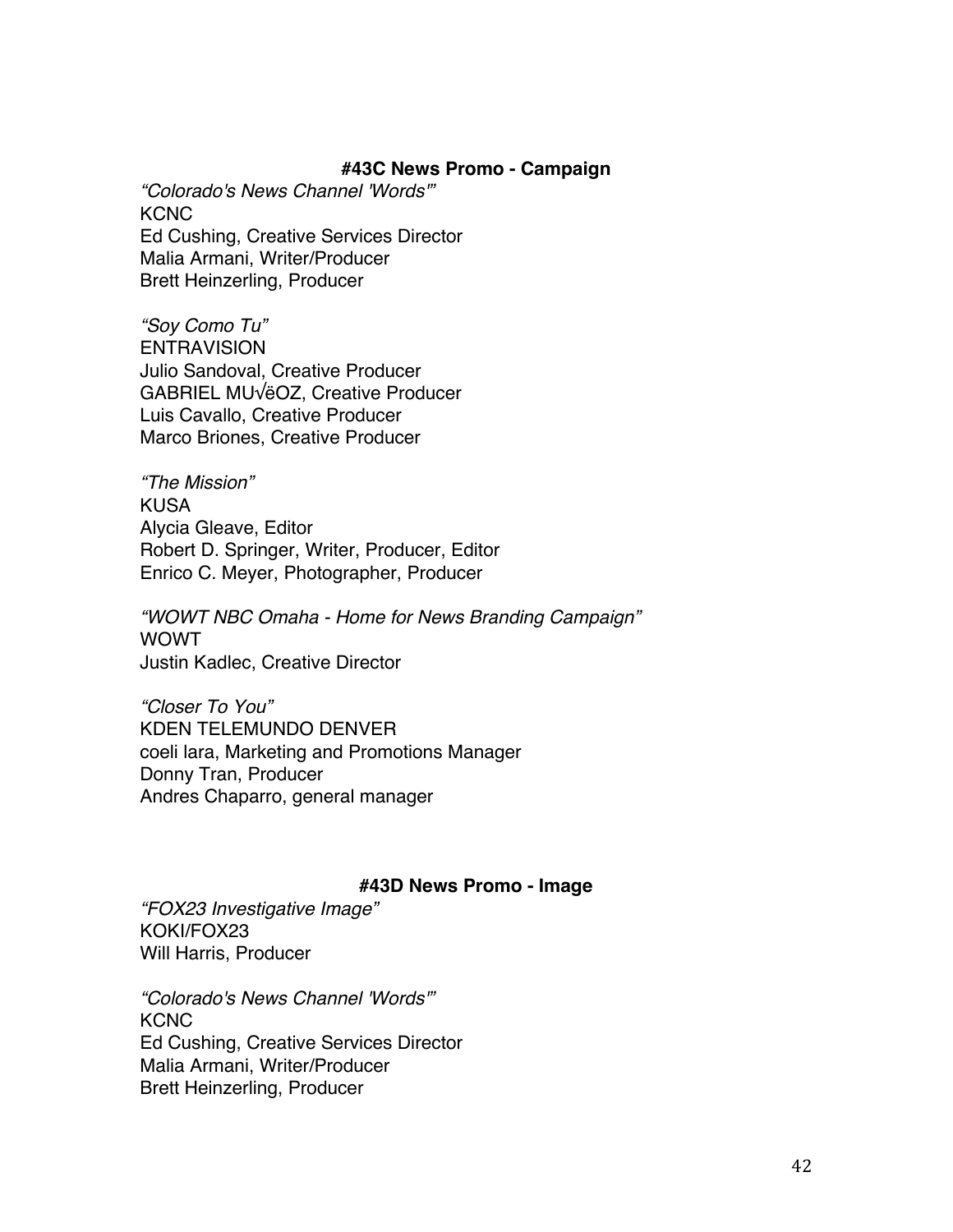*"Summer in Colorado"* KUSA Alycia Gleave, Writer, Editor, Producer Enrico C. Meyer, Photographer, Producer

## **#43E Program Promo - Single Spot**

*"Blackout: Reinventing the Grid (Trailer)"* Inside Energy Rebecca Jacobson, Producer

*"Everyday Drugs"* KDVR Mike Johns, Promotions Producer

# **#43F Program Promo - Campaign**

*"The District 24/7: Promos"* Denver Police Department Brian Weister, Producer Deputy Chief Matthew Murray, Executive Producer Commander Rick Kyle, Executive Producer Sonny Jackson, Executive Producer

*"2015 Rockies Baseball on ROOT SPORTS"* ROOT Sports Benjamin Huelsing, Supervising Producer Garrison Schott, Editor Kevin Liotti, Designer/Animator Bill Roberts, Vice President of Content

# **#43G Program Promo - Sports**

*"ROOT SPORTS 2015 Fall Look Forward"* ROOT Sports Garrison Schott, Editor Benjamin Huelsing, Supervising Producer Bill Roberts, Vice President of Content

*"Shorthorns"*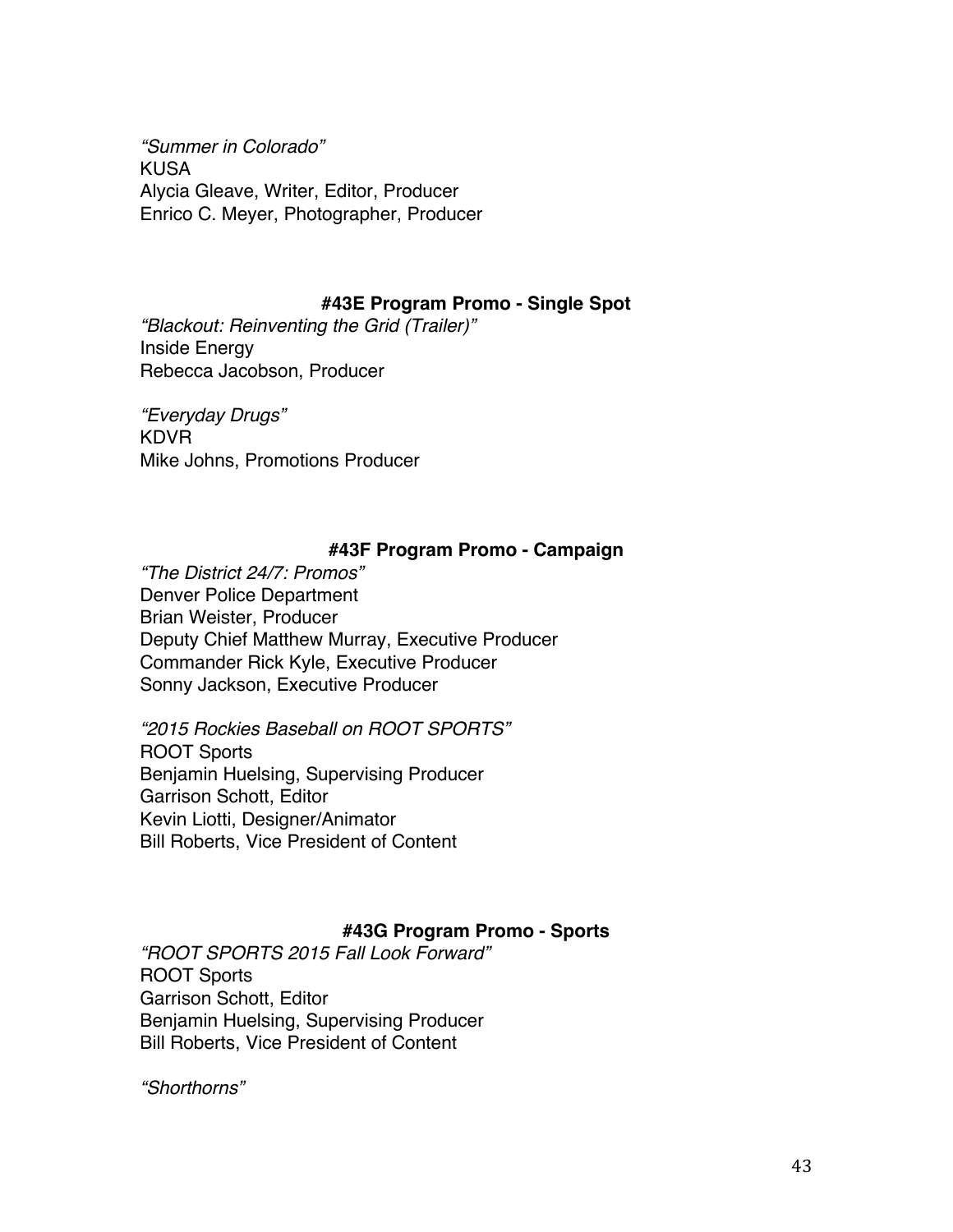Train Media Group Clayton Tramel, Director

*"Kevin Durant - 'The Speech'"* Train Media Group Clayton Tramel, Producer / Director Samuel Calvin, Cinematographer

### **#43H Program Promo - Image**

*"PBS KIDS Legacy Spot"* OETA Foundation Ashley Barcum, Project Manager Samuel Seide, Director/Editor Chase Harvick, Writer/Producer Daphne Dowdy, Executive Producer Louise Lee, Producer

*"Race for the Cure"* KUSA Drew Sidener, Writer/Producer/Editor Enrico C. Meyer, Photographer

*"9Teachers Call for Nominations"* KUSA Enrico C. Meyer, Producer | Photographer

## **#44A Commercial - Single Spot**

*"Inspirato- Ready, Set, Jaunt!"* Post House, LLC Timothy Flaherty, Creative Director Benjamin Brown, Motion Graphics Artist Richard Green, Producer

*"Where Do You Want To Go?"* ExposureLabs Scott Lynch, Producer Brad Maglinger, Chief Marketing Officer Nicole Emery, Senior Producer Daniel Goldhaber, Director and Editor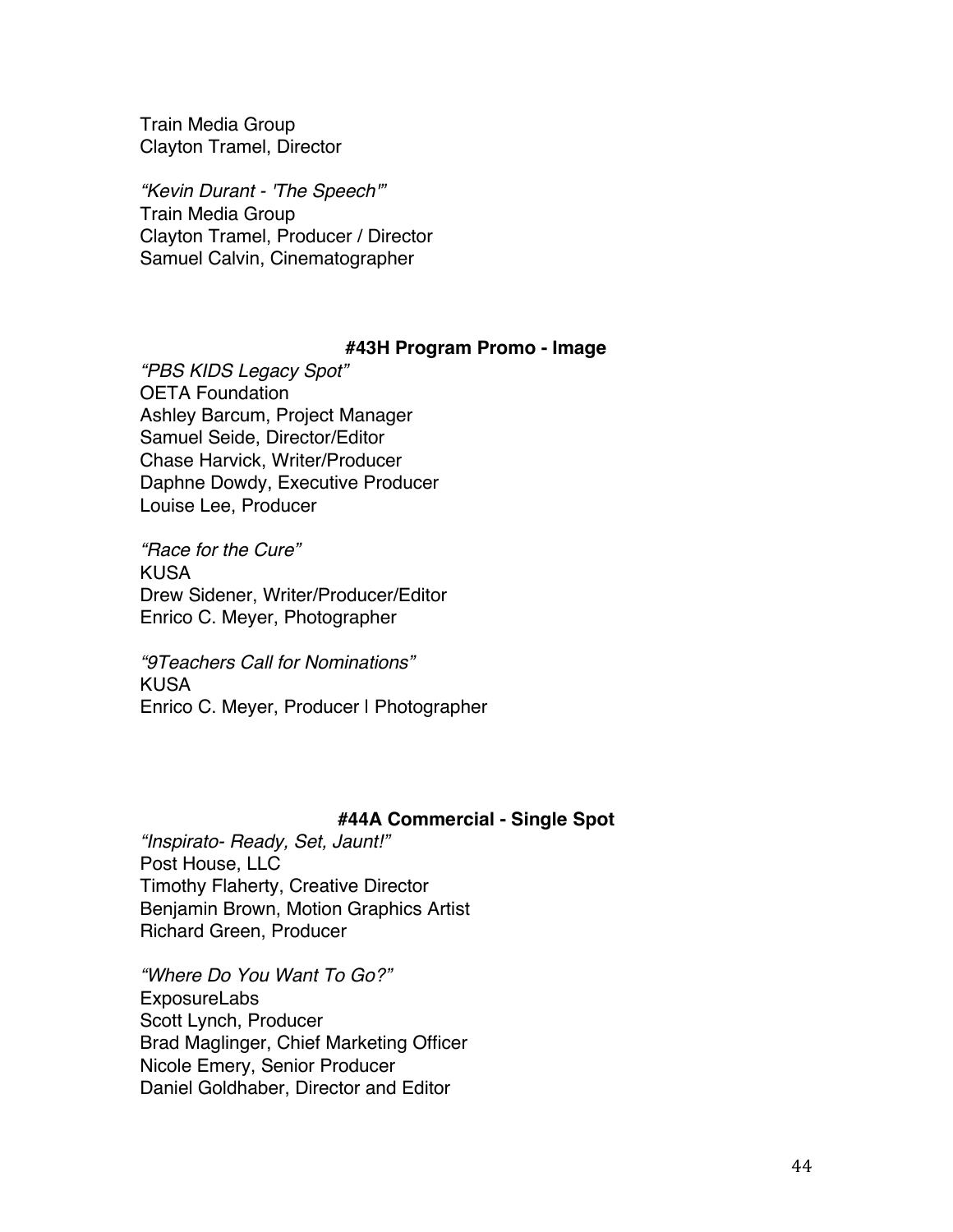Drew Levin, Cinematographer Luciano Vignola, Sound Designer

*"Inspirato- Who's Your BFF"* Post House, LLC Brian McCarthy, Executive Producer Timothy Flaherty, Producer Angela Nabors, Producer Andrew Massarella, Producer Richard Green, Producer Kimberly Flaherty, Producer Scott Baldner, Producer John Massarella, Producer

#### **#44B Commercial - Campaign**

*"Tinker Federal Credit Union - 2015 Broadcast Campaign"* Digital DK Steve Jones, Director / Cinematographer

*"Life is a Book' Commercial Campaign - Prairie Books & Gifts"* Digisphere Productions Michael Tushaus, Producer / Director Jane Tushaus, Producer Shelly Mutum, Producer/Actress Martha Marsh, Performer/Actress Donald Cook, Actor/Producer Blake Peshek, Associate Producer

*"Colorado Proud Image"* KCNC Mark Petersen, Director/Editor Ed Cushing, Writer Chad Roark, Designer/Color Correction

*"Safeway | Colorado Proud"* KUSA Jennifer Woodruff, Producer I Writer I Graphic Designer Robert D. Springer, Executive Producer

*"Oklahoma Tourism Spring TV 2015"* Jordan Advertising David Callahan, Executive Producer/Director of Photography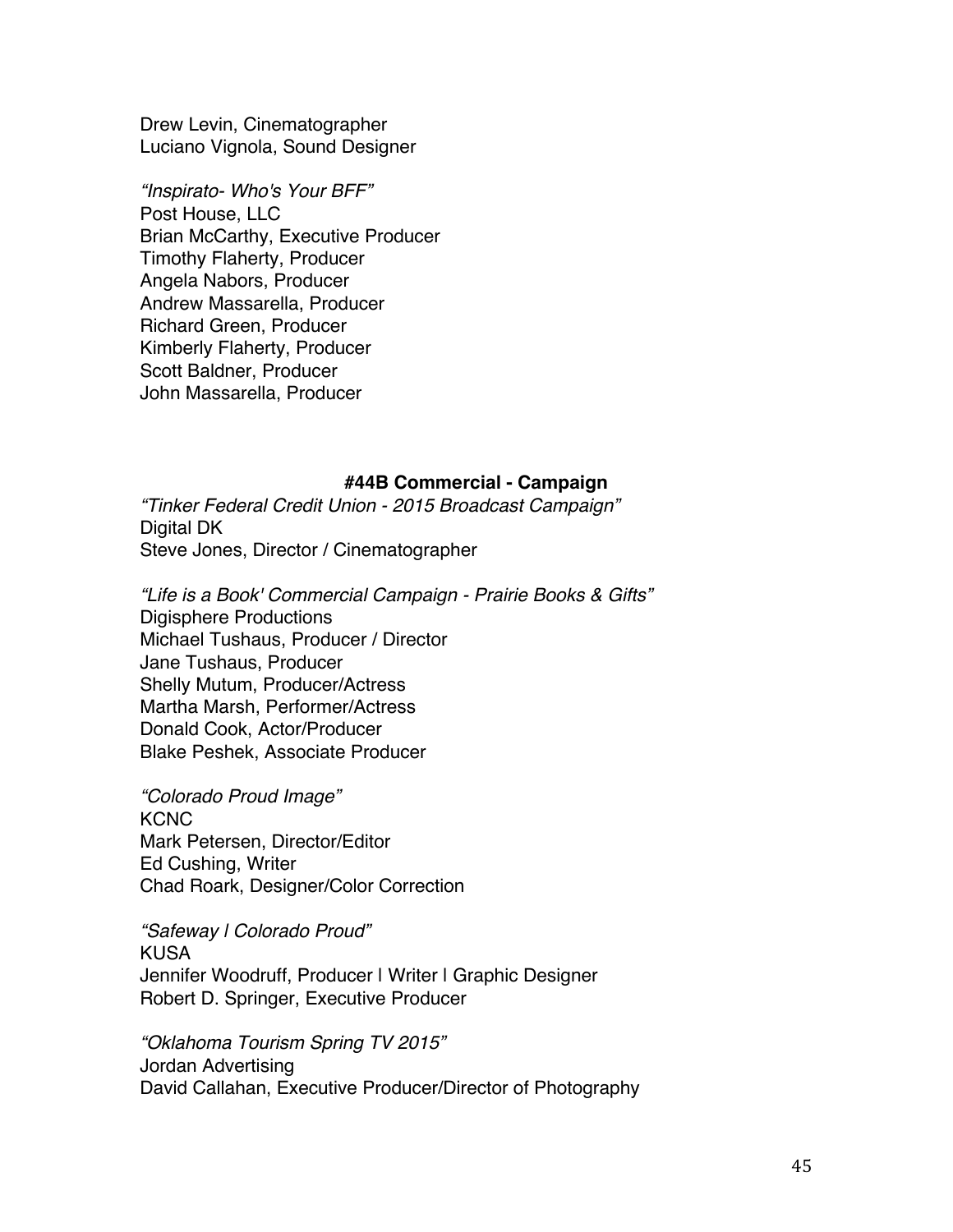Randy Bradley, Creative Director Cynthia McIntyre, Producer

## **#45 Overall Excellence**

*"Oklahoma's Own News 9"* **KWTV** Rob Krier, Chief Operating Officer

*"Denver Post Overall Excellence"* The Denver Post Gregory Moore, Editor of The Denver Post

*"9NEWS: Everywhere"* KUSA Mark Cornetta, General Manager

*"KDVR-TV"* KDVR-TV Holly Gauntt, Vice President/News Director

## **#46 News Excellence**

*"Oklahoma's Own News 9"* KWTV Todd Spessard, PM Content Director Jachin Merrill, AM Content Director

*"FOX31 News"* FOX 31 News Holly Gauntt, News Director

*"9NEWS: Colorado's News Leader"* KUSA Christy Moreno, News Director

*"Noticiero Telemundo Denver"* KDEN TELEMUNDO DENVER Pedro Calderon Michel, News Director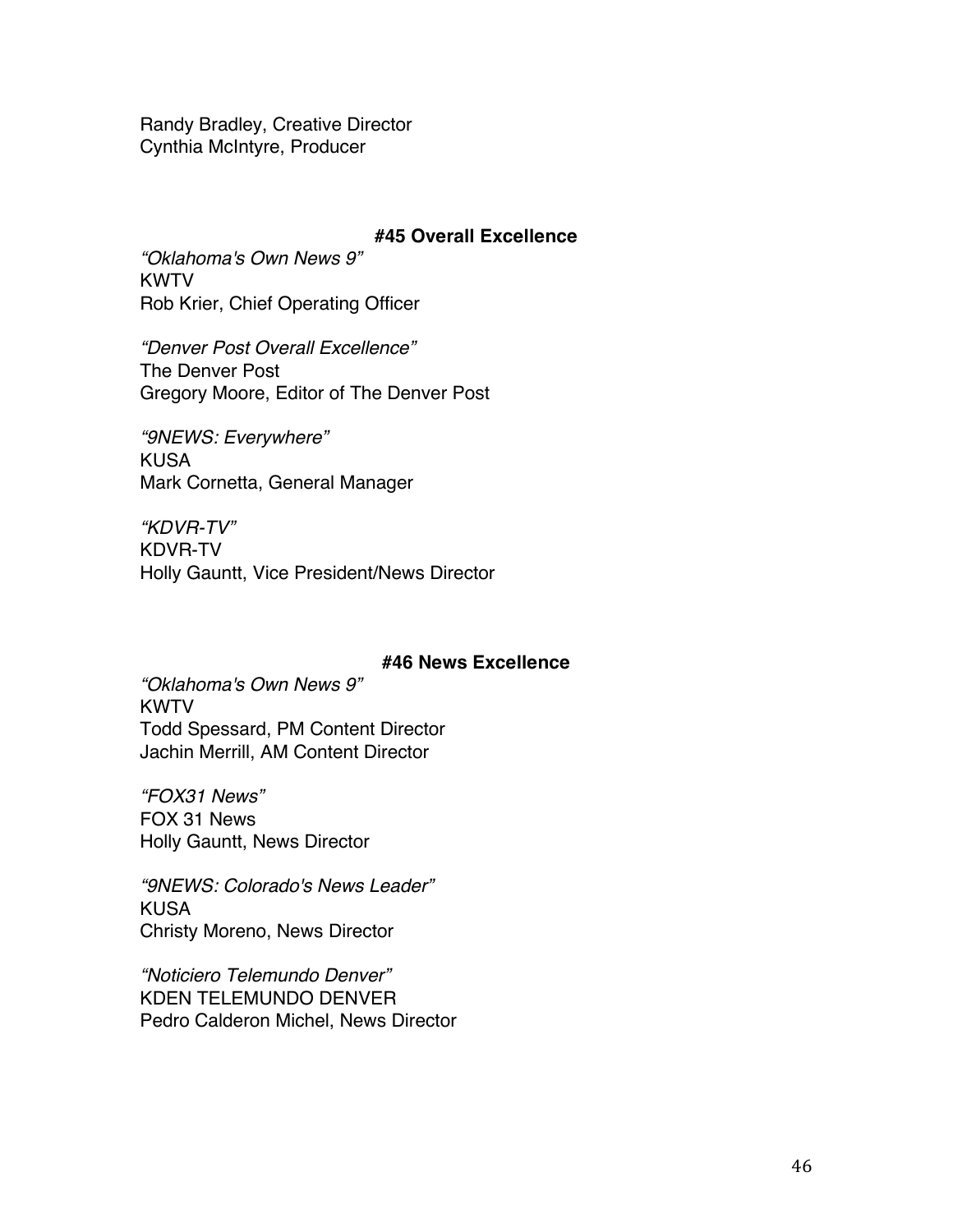# **#47 Community Service**

*"The Problem Solvers"* KDVR-TV Holly Gauntt, News Director

*"Leon's Journey: Early Detection for Colon Cancer"* KSNW Denise Killian, News Director

# **#48 Journalistic Enterprise**

*"The cop beat can be fun. Sometimes."* KUSA Anastasiya Bolton, News Reporter

*"Brian Maass"* **KCNC** Brian Maass, Investigative Reporter

*"I'm Local TV Reporter Rob Low"* KDVR-Fox31 Rob Low, Producer

*"Vanderveen Journalistic Enterprise"* KUSA Chris Vanderveen, Producer

# **#49 Interactivity**

*"#COroadtrip"* KDVR Kevin Torres, Producer Anne Herbst, Producer

*"You make the call"* KUSA Linda Kotsaftis, Executive Producer, Producer Kyle Clark, Anchor, Director, Moderator

# **#50 Audio**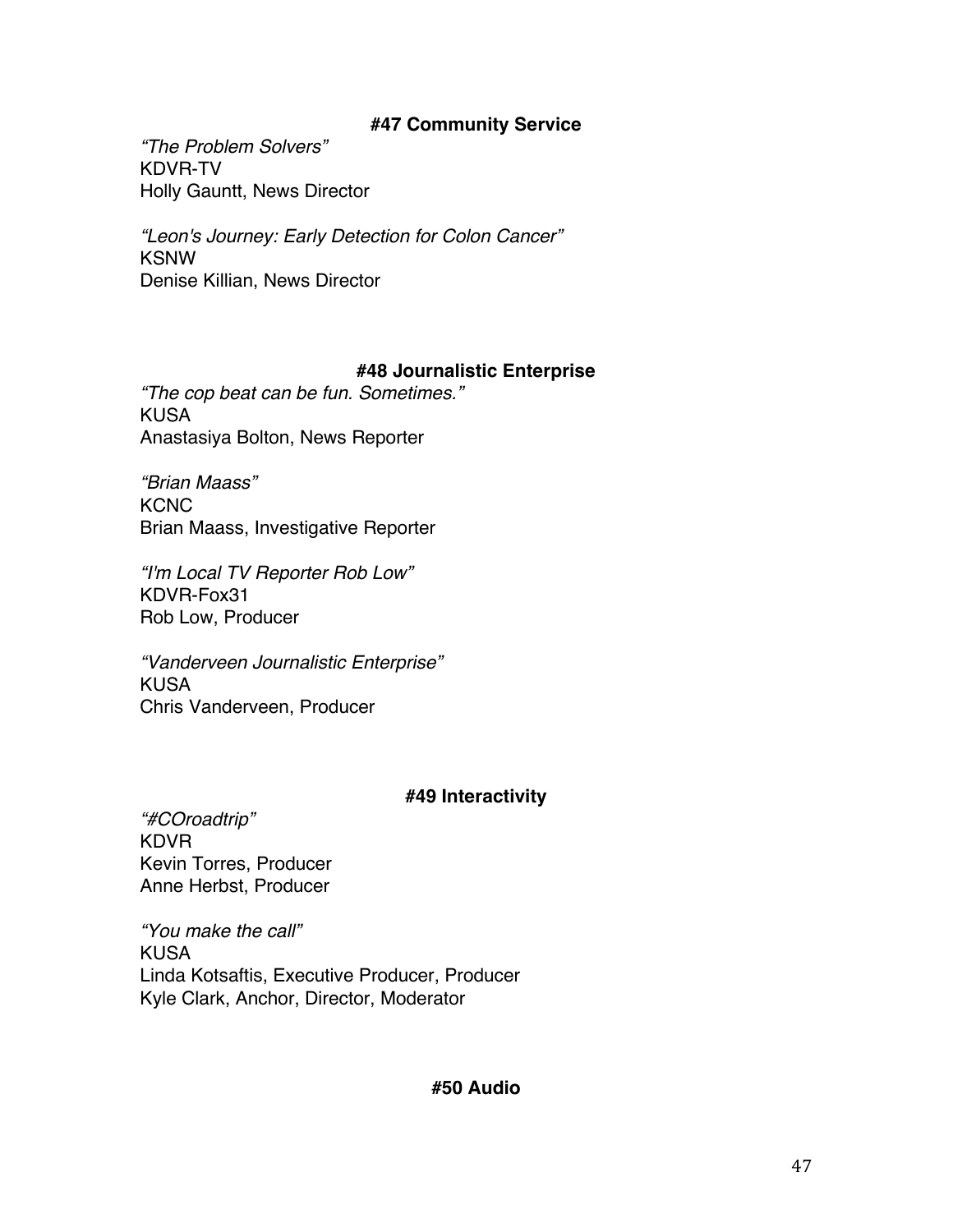*"Queen of the Prairie Music Festival - Parker Millsap"* NewsOK.com Greg Singleton, Director/Videographer Nathan Poppe, Producer/Videographer Adam Taylor, Mix Engineering

*"Smoking Gun: Inside the Crime Lab"* Denver Police Department Brian Weister, Sound Design Artist

*"Forward"* University of Colorado - Athletics - Sports Video Grayson Simon, Field Recording, Sound Design, Mixing

## **#51 Musical Composition / Arrangement**

*"Education, Inc."* Fast Forward Films Brian Malone, Composer

*"Prairie Books & Gifts Commercials - Music Score"* Digisphere Productions Michael Tushaus, Composer / Arranger

*"Green Country Christmas"* KOTV Rich Lenz, Composer Grady Nichols, Composer Alan Crone, Composer

*"Colorado Women's Hall of Fame presents Lisa Downing, World Renown Pianist & Composer"* Enchanted Road Rick Higgins, Director/Sound Mixer Lisa Downing, Composer

*"Inspirato- Who's Your BFF"* Post House, LLC Dylan McCarthy, Composer

**#52 Director**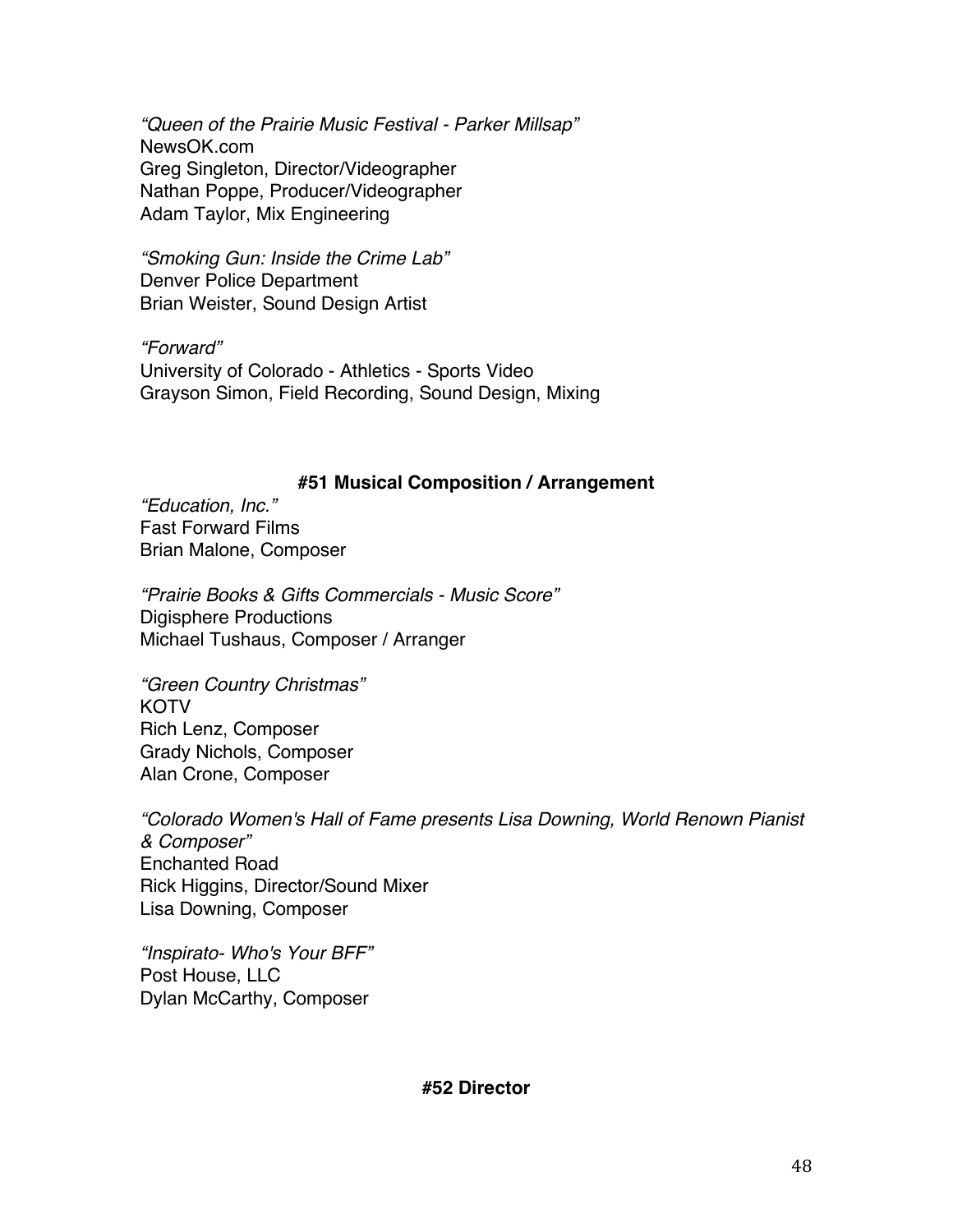*"Inspirato- Who's Your BFF"* Post House, LLC Timothy Flaherty, Director

*"The Town of Boggsville"* Rocky Mountain PBS Daniel Mercure, Post Production Director

# **#53A Editor - Program**

*"The District 24/7: Swing Shift"* Denver Police Department Brian Weister, Editor

*"Skiing at Altitude - Copper Mountain"* Altitude Sports and Entertainment Jeffrey Levitt, Editor

*"Denver's Bravest"* KDVR Joshua Maranhas, Editor

*"Trudell Editing Composite"* Rocky Mountain PBS Janine Trudell, Editor

# **#53B Editor - News - Within 24 Hours**

*"The Edit"* KUSA-TV Chris Hansen, Editor

*"All In A Day's Work"* KUSA Chris Cheline, Editor

*"Scholl Composite E-24"* **KUSA** Corky Scholl, Editor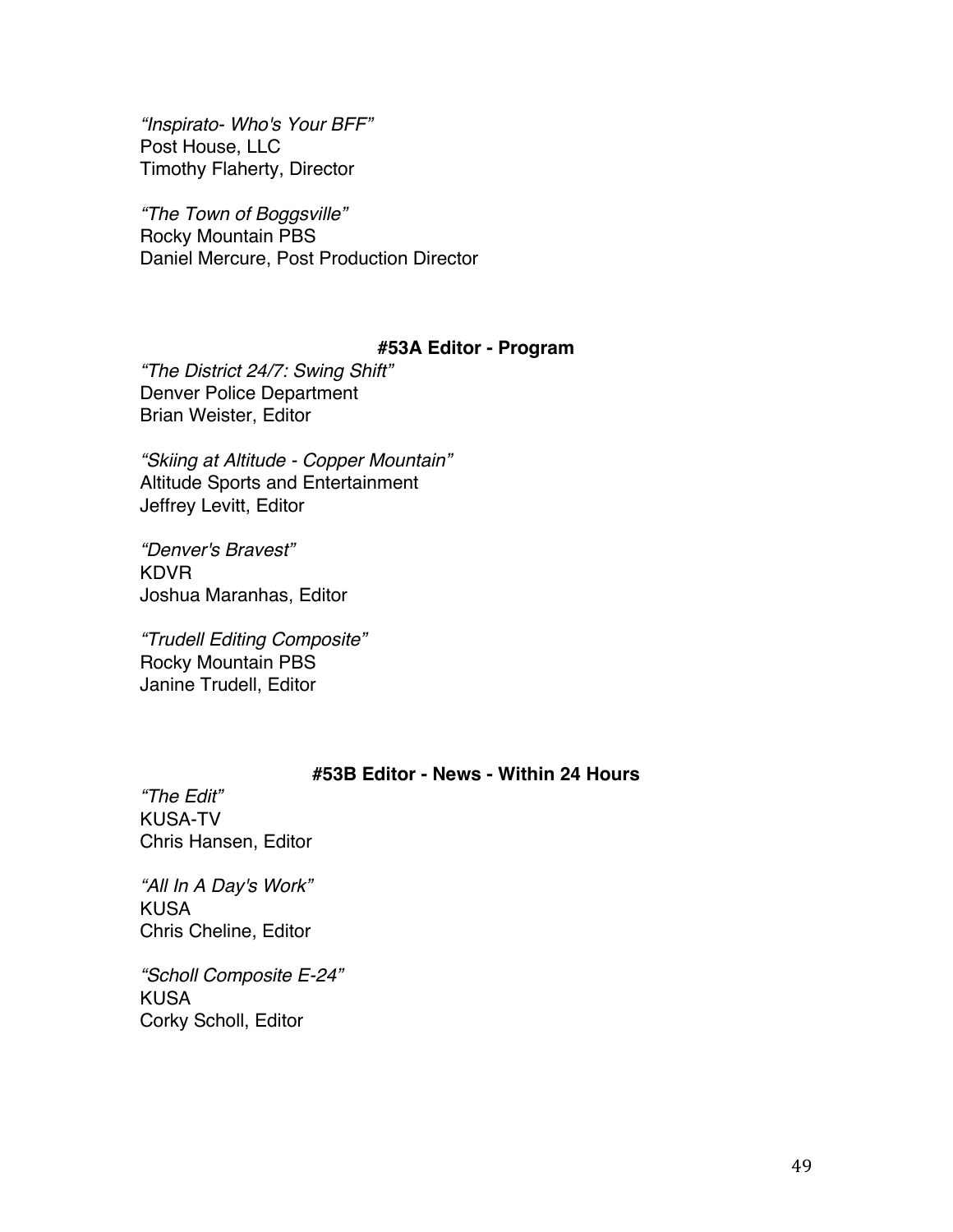### **#53C Editor - News - No Time Limit**

*"Izzy's Edit Composite"* KDVR-Fox31 Isaias Medina, Editor

*"This One's All In The Edit"* KUSA-TV Chris Hansen, Editor

*"All Day Edits"* KUSA Andrew Christman, Editor

*"Sunrise and Good Cries"* KUSA Chris Cheline, Editor

*"I know you're supposed to be editing all day, but ..."* KUSA-TV Andy Buck, Editor

#### **#**

## **#53D Editor - Sports**

*"John DeVore - Sports Editor Compilation - 2015"* ROOT Sports Rocky Mountain John DeVore, Editor

*"JK Composite"* KUSA-TV John Kuhrt, Editor

*"Dave Edits Football, MMA, and Singing!"* KDVR Dave Althouse, Editor

# **#53E Editor - Short Form**

*"Nunez Composite"* **KCNC** Mike Nunez, Editor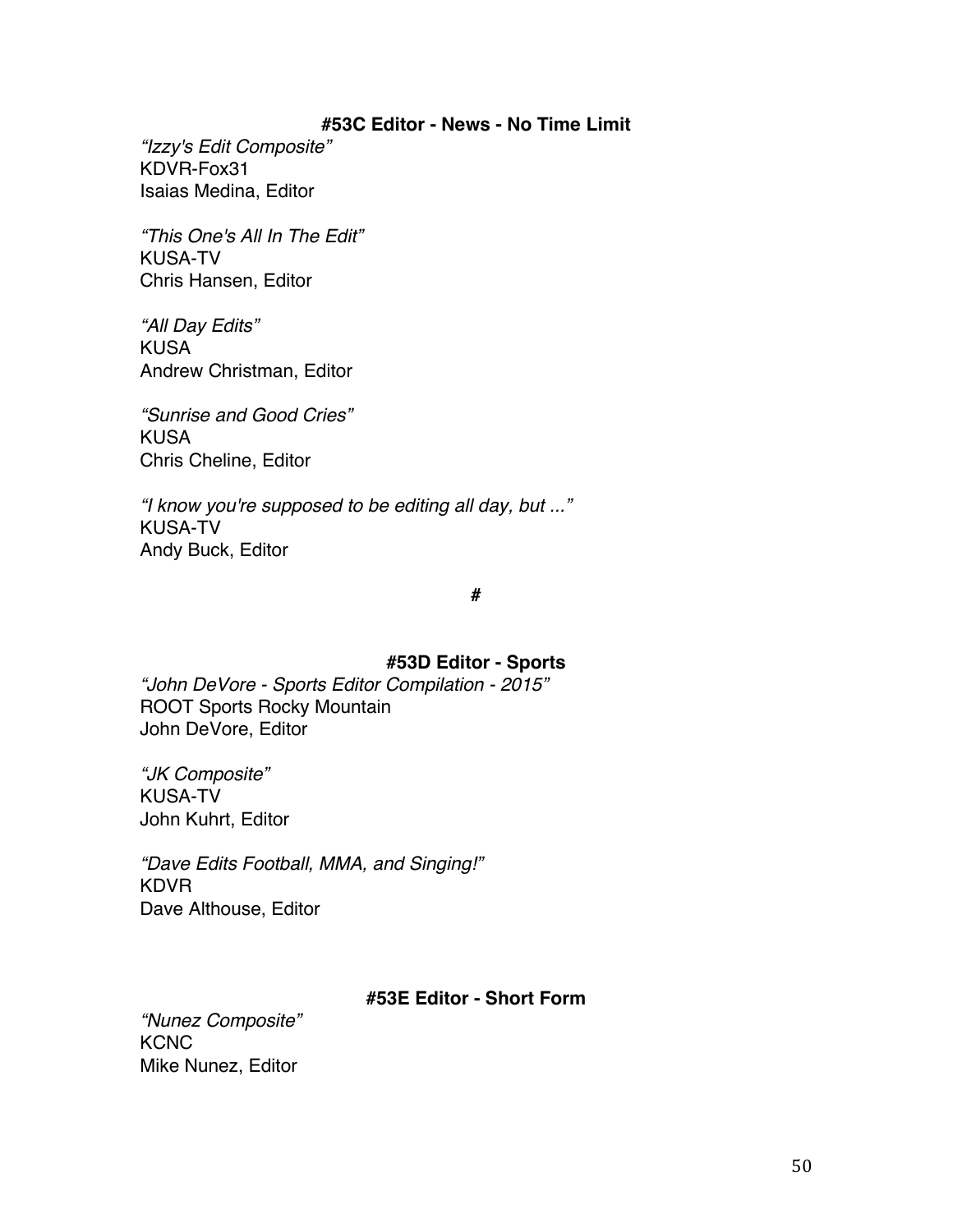*"The Long Haul Trailer"* The Denver Post Mahala Gaylord, Videojournalist

*"Surviving Life With Cancer // Susan G Komen Colorado"* Pure Cinematography Chris Orwat, Editor

## **#54A Graphic Arts - Program**

*"CU Video Animation"* University of Colorado - Athletics Lucas Flores, Animator/Graphic Designer

*"ArtScene - Bill MacAllister"* Denver 8 TV Bill MacAllister, Graphics Designer/Editor

*"FOX31 Denver Motion Graphics Programming"* KDVR FOX31 Denver Deborah Catalano, Art Director/Designer/Animator Nicholas Carvin, Motion Graphic Designer/Animator Rodney Pearcey, Motion Graphic Designer/Animator Tyler Brayton, VizRT Graphic Designer/Animator Brian Clark, Motion Graphic Designer/Animator Jeffrey Cales, Motion Graphic Designer/Animator

## **#54B Graphic Arts - News**

*"KFOR/KAUT Graphics and Animation"* KFOR/KAUT Mike Smith, Graphic Design and Animation

## *"FOX31 Denver Motion Graphics For News"*

KDVR FOX31 Denver Deborah Catalano, Art Director/Designer/Animator Nicholas Carvin, Motion Graphic Designer/Animator Rodney Pearcey, Motion Graphic Designer/Animator Tyler Brayton, VizRT Graphic Designer/Animator Brian Clark, Motion Graphic Designer/Animator Jeffrey Cales, Motion Graphic Designer/Animator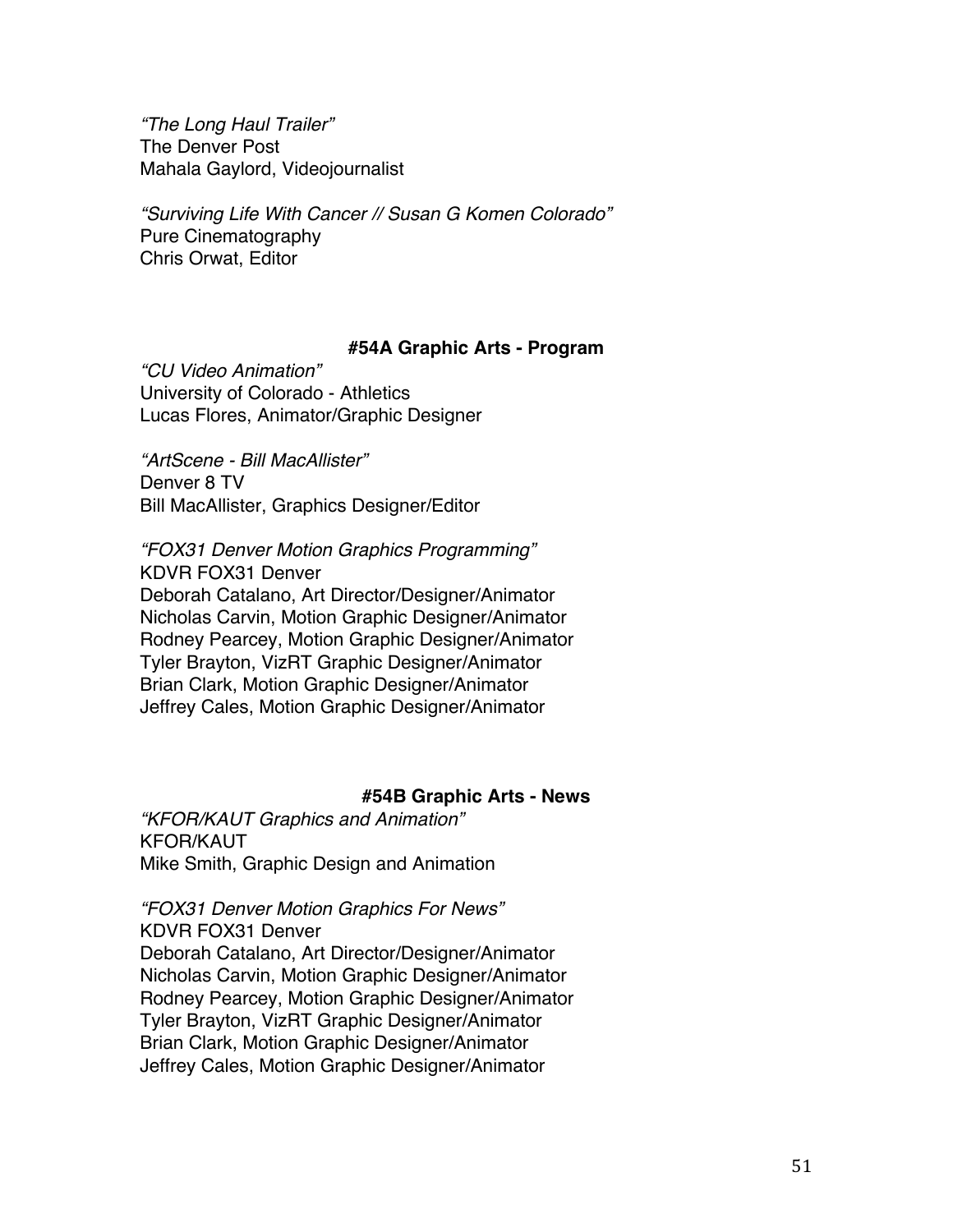### **#54C Graphic Arts - Set Design**

*"KETV News Set"* Devlin Design Group Kartik Dakshinamoorthy, Lead Design Dan Devlin, Design Diane Fiolek, Design Hannes Kling, Design Production Laurel Lawrence, Design Manager

*"News Channel Nebraska Set"* KMJF Eric Wotila, Set Designer

*"Telemundo Denver Set"* KDEN TELEMUNDO DENVER john casey, Production Design

*"Trilogy of Terror: Theatre of the Mind"* KTWU Jared Gregg, SET DESIGNER Kevin Goodman, SET DESIGNER Valerie VanDerSluis, SET DESIGNER

## **#55 Lighting**

*"Colorado Women's Hall of Fame Piano Concert - Lighting"* Enchanted Road Rick Higgins, Lighting Tech Carl Knecht, Lighting Tech Brian Higgins, Grip Beau Higgins, Grip Lisa Downing, Set Designer

*"Communicating Sandy"* Gaylord College - University of Oklahoma Scott Hodgson, Director of Photography

*"Redefining Possible"* Craig Hospital Brian Willie, Lighting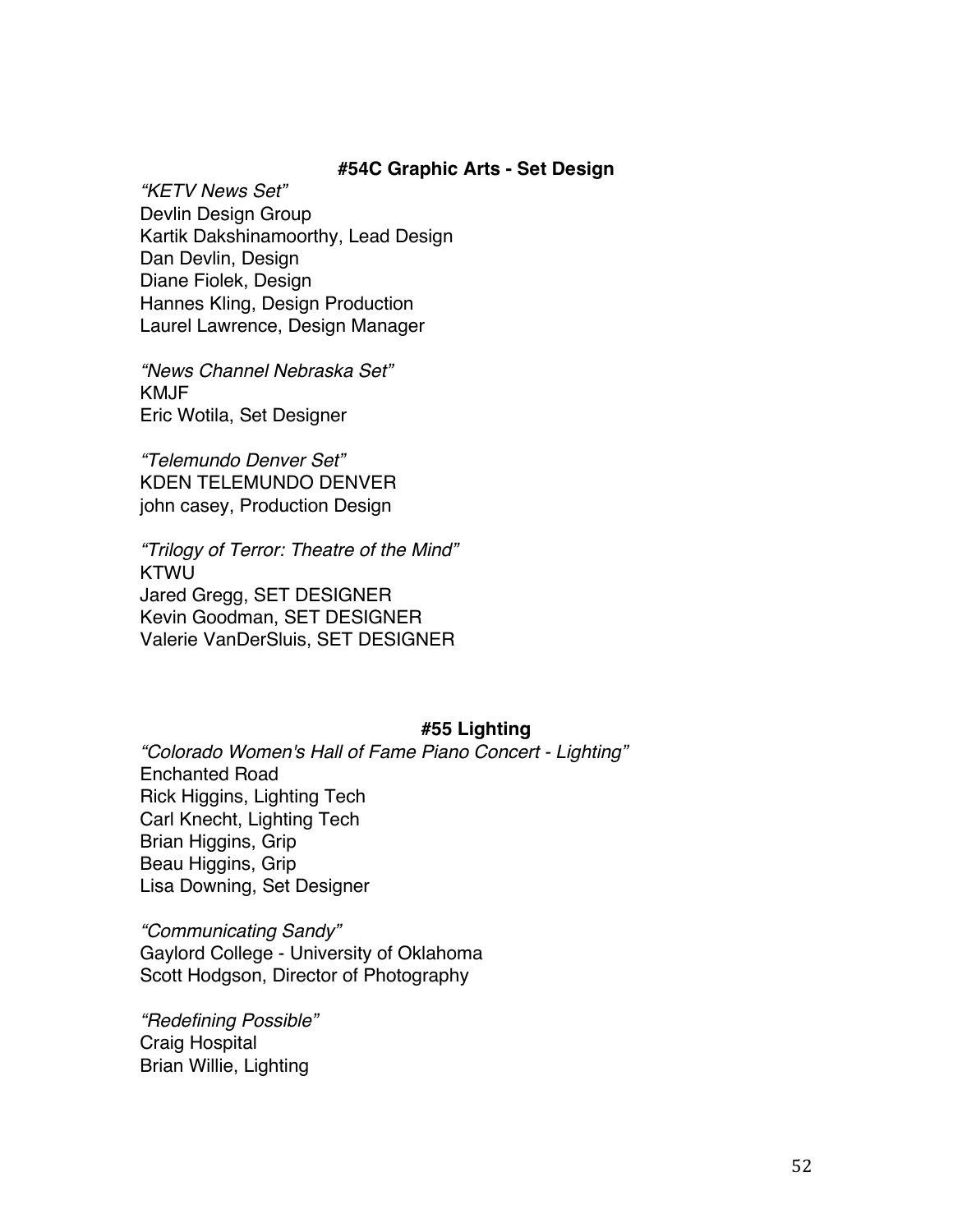*"Washburn University Holiday Vespers 2015"* **KTWU** Eugene Williams, Lighting Designer BRYAN LEWIS, LIGHTING TECHNICIAN

*"imADgine Studios Lighting for RedPeak"* ImADgine Studios/Enchanted Road Productions Rick Higgins, Lighting Guru William Ranshaw, Lighting Guru Victor Sanchez, Lighting Guru

## **#56A Talent - News Anchor**

*"Jeremy Hubbard Composite"* KDVR Jeremy Hubbard, Anchor

*"Cheryl Preheim - Traveling Anchor"* KUSA Cheryl Preheim, Anchor

*"No Teleprompter, No Problem"* KUSA Kyle Clark, Anchor

*"Corey Rose Anchor Entry"* KUSA Corey Rose, Anchor

*"We're Doin' It Live"* KFOR Lance West, Field Anchor

## **#56B Talent - Weather Anchor**

*"Danielle Grant"* KUSA Danielle Reddick, Meteorologist

*"Dave Fraser Weather"* KDVR Dave Fraser, Chief Meteorologist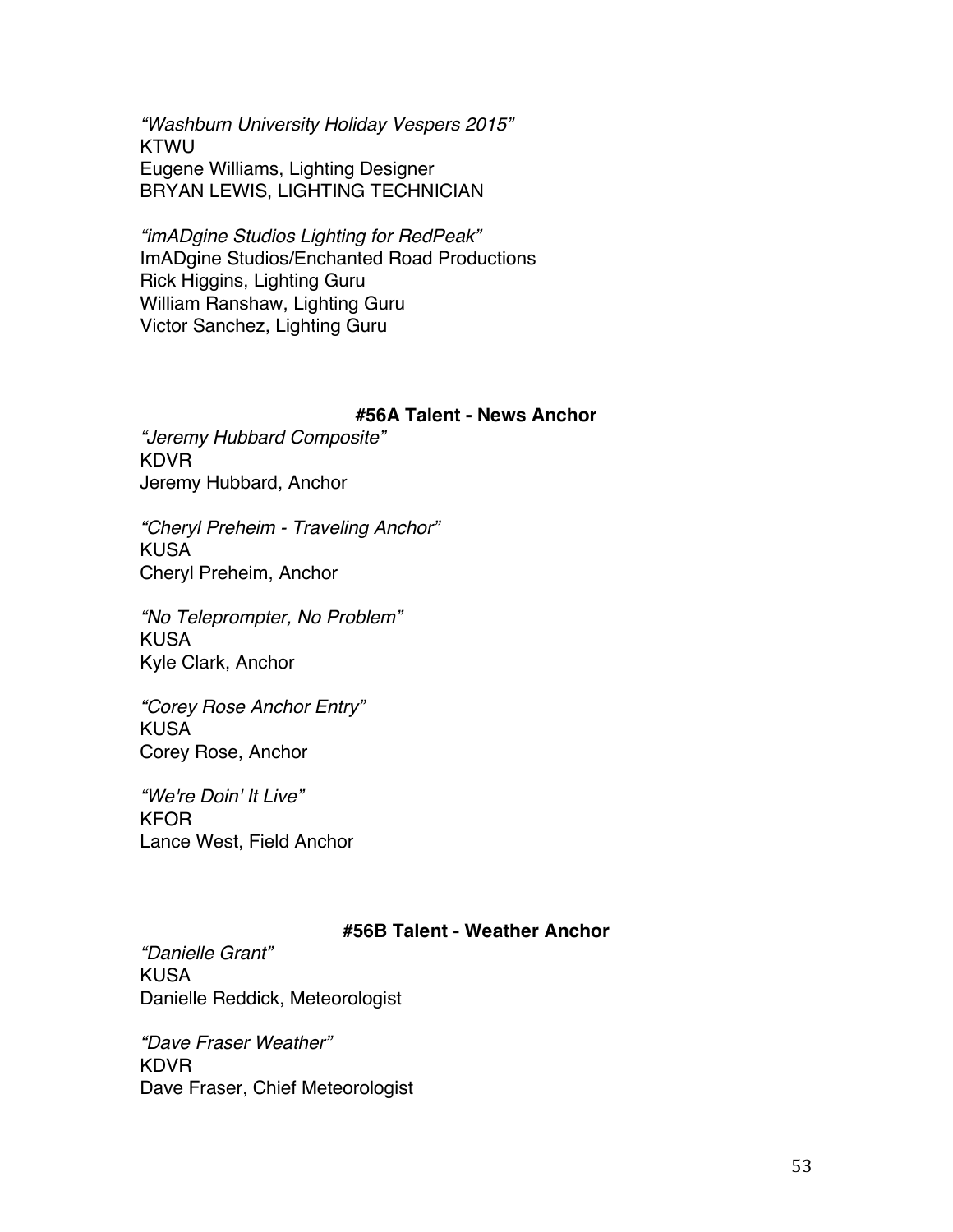*"Inside the Storm with Meteorologist Justin McHeffey"* **KCNC** Justin McHeffey, Weather Reporter

*"Un Meteorologo de Corazon"* **ENTRAVISION** Gaston Heredia, WEATHER ANCHOR

# **#56C Talent - Sports Anchor**

*"Nathan Thompson Sports Anchoring"* KOKI/FOX23 Nathan Thompson, Sports Anchor

*"So Aaron, where's Drew tonight?"* KUSA Aaron Matas, Anchor

*"Vic Lombardi Sports"* **KCNC** Vic Lombardi, Sports Anchor

*"Sports With Nick Griffith"* KDVR Nick Griffith, Sports Director

# **#56D Talent - Commentator/Editorialist**

*"Happy Birthday Colorado"* KUSA-TV Nelson Garcia, Producer

*"Opinions Are My Own And Should Be Yours Too"* KUSA-TV Kyle Clark, Writer

*"Memorial Day: Terry's Day"* KUSA-TV TaRhonda Thomas, Reporter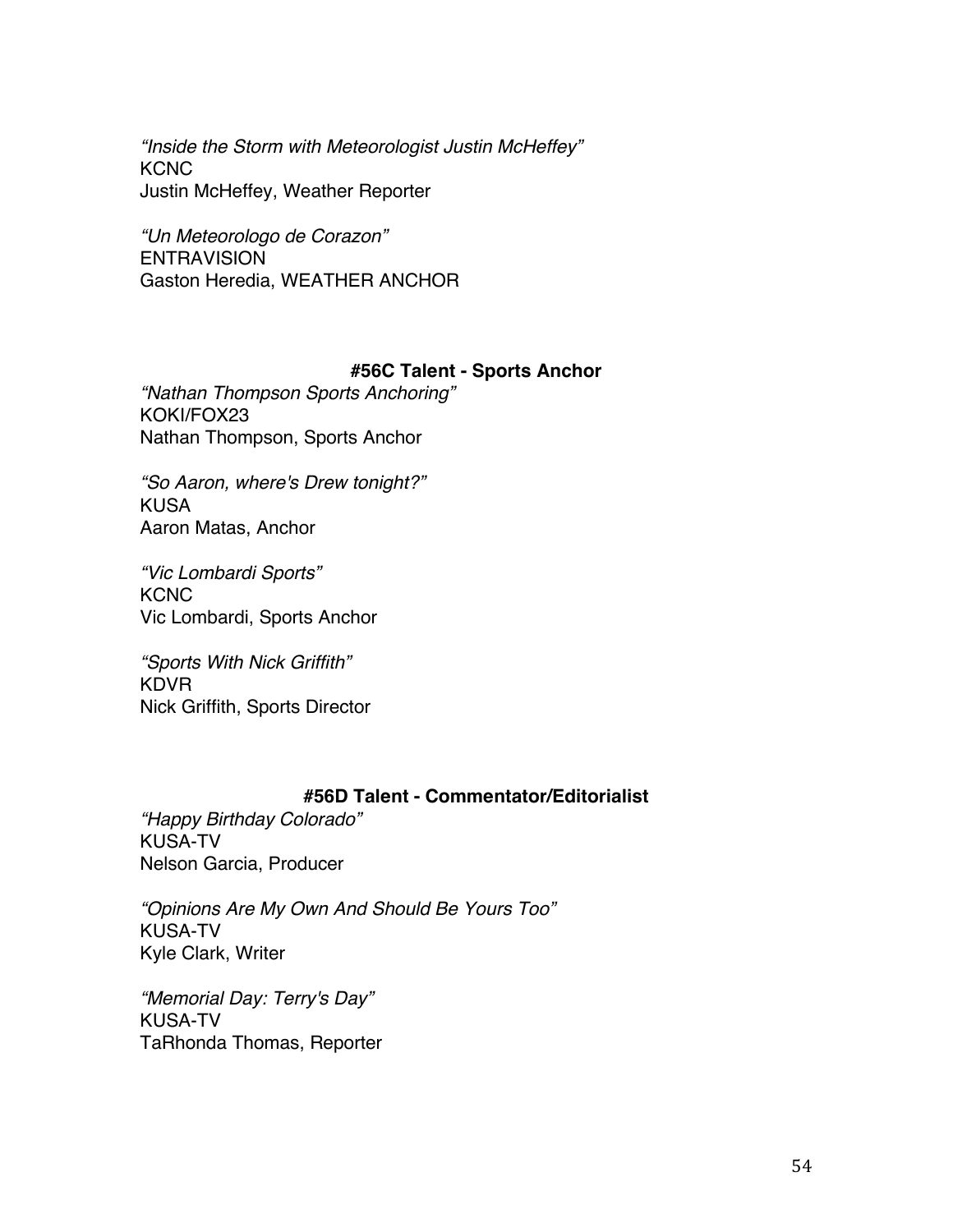# **#56E Talent - Performer/Host/Moderator**

*"Dtown - Rachael West"* Denver 8 TV Rachael West, Talent

*"Jennifer Loren for 'Osiyo, Voices of the Cherokee People'"* Cherokee Nation Businesses Jennifer Loren, Program Host

*"Making STEM Fun - Inspiring the Next Generation of Scientists and Engineers"* KUSA Steve Spangler, Talent Bryan Higgins, Talent

*"Chris Parente: Hollywood Hits The Mile High"* KDVR Chris Parente, Anchor/Host/Entertainment Reporter

# **#56F Talent – Narrator No Nominees**

# **#56G Talent - Reporter /Live**

*"Third Most Scared I've Been As A Reporter"* Denver7 Marshall Zelinger, Reporter

*"Matt Makens"* KMGH Matthew Makens, Live Reporter

*"The Many Lives of Tom Mustin"* **KCNC** Tom Mustin, Reporter

*"Where In Colorado Is Colleen?"* KUSA Colleen Christine Rose Ferreira, Reporter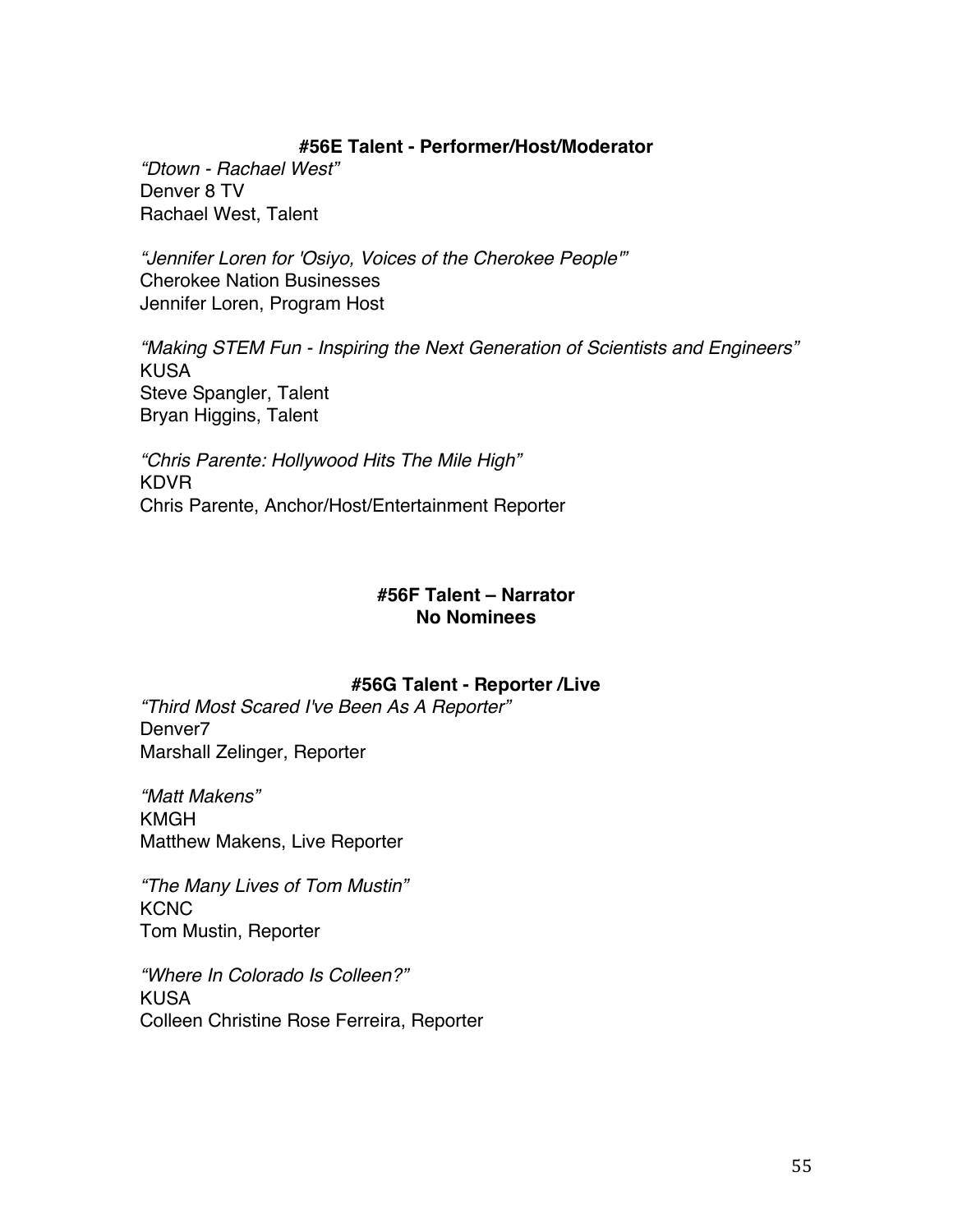## **#56H Talent - Reporter /General Assignment**

*"Making Chicken Salad"* KFOR Lance West, General Assignment Reporter

*"Whitney Wild General Assignment Composite"* KUSA Whitney Wild, REPORTER

*"One Of These Stories Went Viral!"* Denver7 Marshall Zelinger, Reporter

*"Stan Bush"* **KCNC** Stan Bush, Reporter

*"Maya Rodriguez Reports"* KUSA-TV Maya Rodriguez, Reporter

*"A Little Serious - But Mostly Goofy"* KUSA Steve Staeger, Reporter

# **#56I Talent - Sports Play-by-Play**

*"Jonathan Horowitz, Horse Race Announcer, Arapahoe Park"* Arapahoe Park Jonathan Horowitz, Announcer

*"Marc Stout - Root Sports - Play by Play"* Root Sports Rocky Mountain Marc Stout, Play by Play

*"Sports Anchor"* KDEN TELEMUNDO DENVER Carlos Rausseo, Sports Anchor

*"Mike Haynes NHL Play By Play Emmy Submission"* Altitude Sports Michael Haynes, Play by Play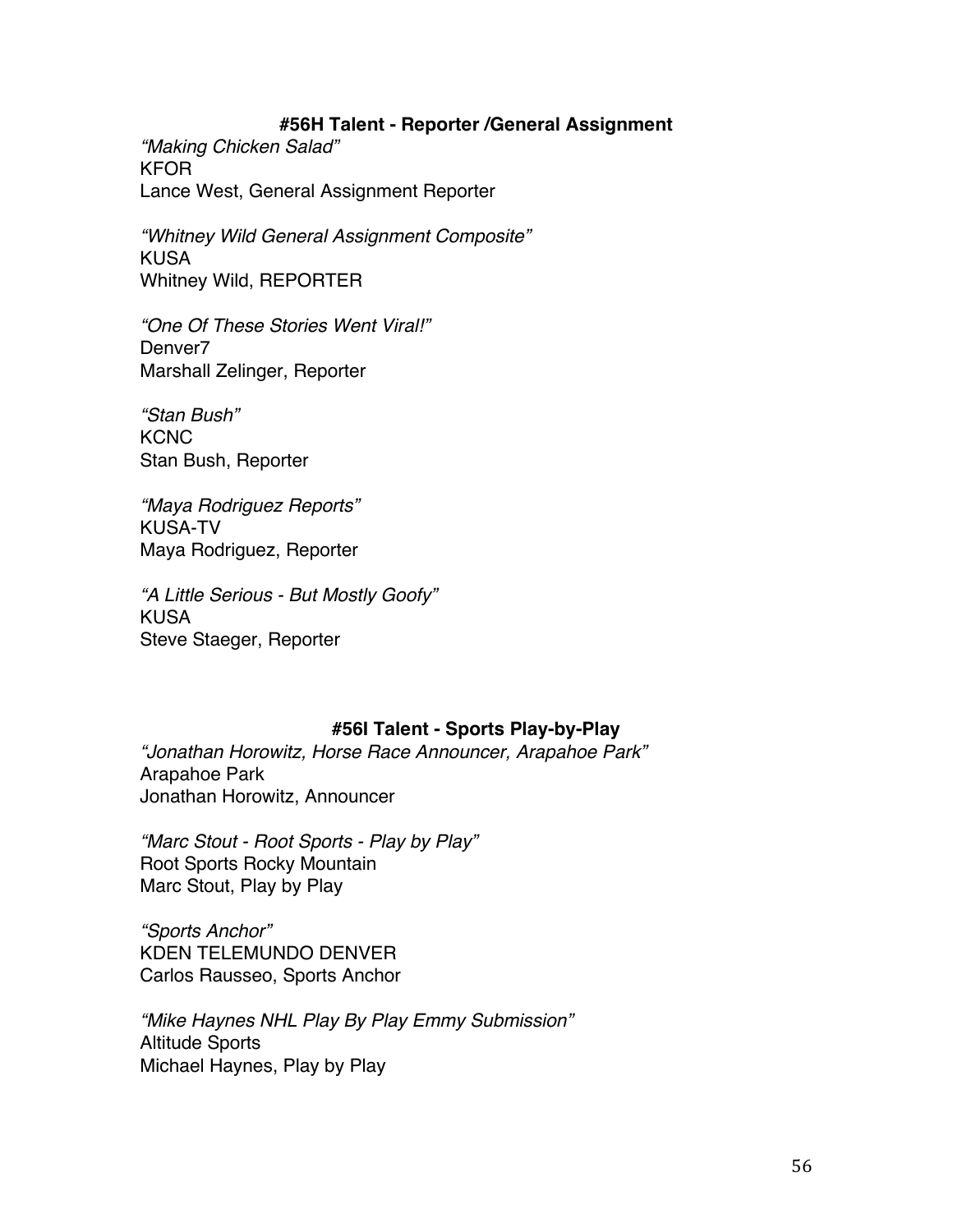## **#57A Photographer - Program**

*"Return to Vietnam"* KDVR Sean Towle, Photographer Jeremy Hubbard, Drone Photographer

*"Daniel Sprick - On Location"* Schler Productions - Colorado Public Television David Schler, Photographer

*"Surviving Life With Cancer // Susan G Komen Colorado"* Pure Cinematography Chris Orwat, Photographer / Videographer

*"Lindsay Pierce photography composite"* The Denver Post Lindsay Pierce, Photographer

## **#57B Photographer - News**

*"News Photographer: Chris Hansen Composite"* KUSA-TV Chris Hansen, Photojournalist

*"Shoots Like a Girl: Anne Herbst Photography"* kdvr Anne Herbst, Photographer

*"Scholl Photography Composite"* KUSA Corky Scholl, Photographer

# **#57C Photographer - Sports**

*"AAron Ontiveroz - Sports"* The Denver Post AAron Ontiveroz, Photographer

*"Sports Photographer"* KDVR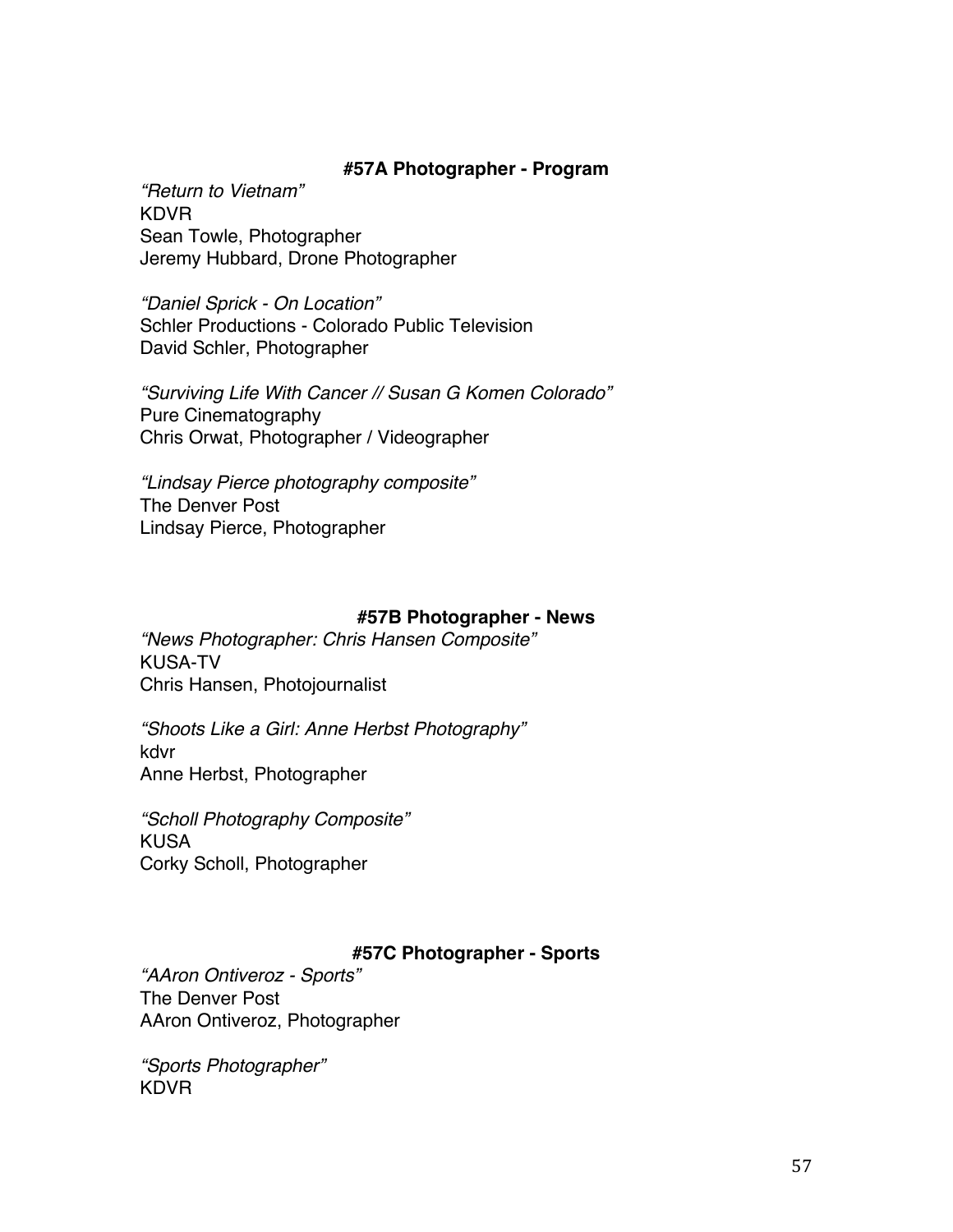Rico Romero, Photojournalist

*"Brian Olson Sports Photography"* KUSA Brian Olson, Photojournalist

# **#57D Photographer - Video Essay**

*"End of Watch"* KUSA-TV Andy Buck, Photojournalist

*"The District 24/7: Graveyard Shift"* Denver Police Department Brian Weister, Photographer

*"The Motel Life"* KUSA Corky Scholl, Photographer

*"Welcome to the Academy"* Denver Police Department Brian Weister, Photographer

# **#58 Technical Achievement**

*"Mountain West Network Technical Achievement"* Mountain West Network Jesse Kurtz, Anchor, Executive Producer Brian Tripp, Executive Producer, Coordinating Producer Katie Cavender, Social Media, Executive Producer Stormy Buonantony, Anchor, Production Assistant

*"In The Zone with Coach Kubiak"* KDVR David Althouse, Photojournalist Greg Sakowicz, Production Manager David Torelli, Engineer

## **#59 Video Journalist**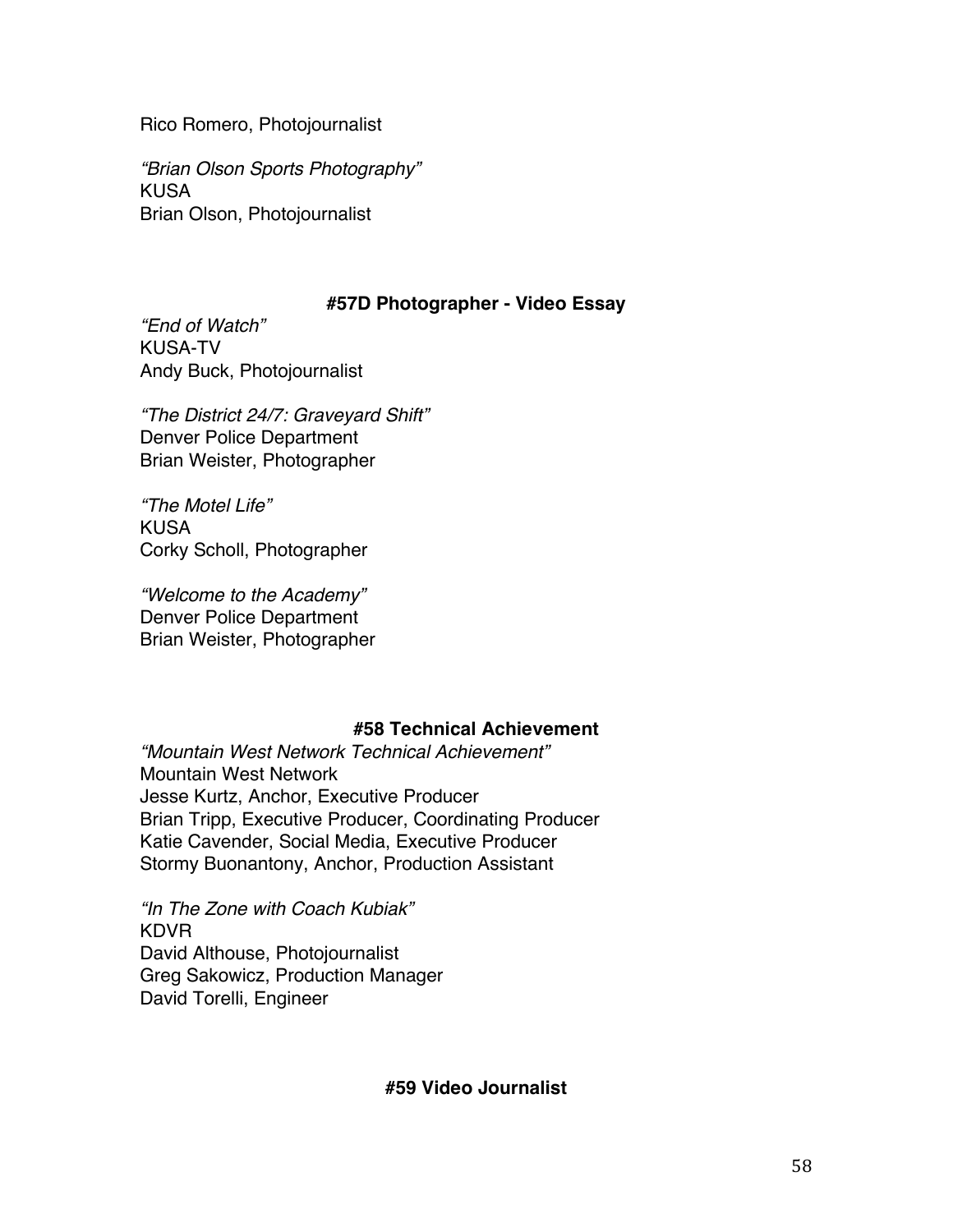*"Faith in our Community"* KTUL Kristin Dickerson, video journalist

*"It's a Journey with JAZ"* Creative Heights Entertainment Jaswant Dev Shrestha, Video Journalist

*"A Photogra....... I mean Video Journalist Composite"* KJRH John Guthery, Multimedia Journalist

*"Covering Education With Help From All My Friends"* KUSA-TV Nelson Garcia, Video Journalist

# **#60A Writer - Program**

*"The Faces of the Bombing"* KFOR-TV Linda Cavanaugh, Writer/Reporter

*"The Circle is Complete"* KDVR Jeremy Hubbard, Writer

# **#60B Writer - News**

*"Lila's Father is a Hack -- Vanderveen Composite"* KUSA Chris Vanderveen, Writer

*"Horses and Grammys and Bears, Oh My!"* KDVR Kent Erdahl, Writer

*"Track, SOT, Track, SOT, SIG Out. Jussst kidding!"* KDVR-TV Kevin Torres, Writer

# **#61 News Producer**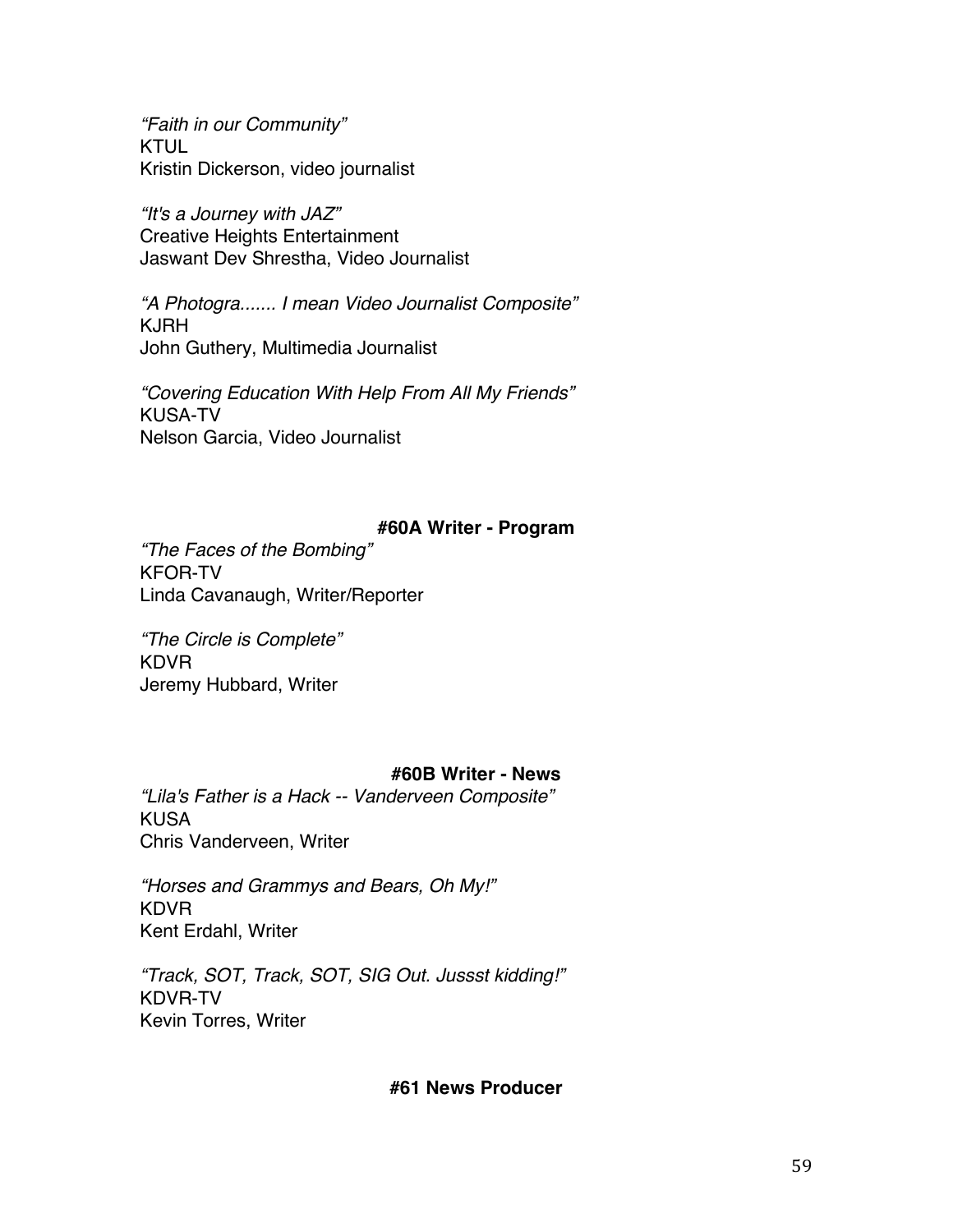*"Aaron Romek"* **KCNC** Aaron Romek, Producer

*"No, You Can't Have More Time"* **KCNC** Laura Phillips, News Producer

*"2015 Moore Compilation"* KUSA Jeremy Moore, Producer

*"Noticias en Español"* KDEN TELEMUNDO DENVER Victor Rodriguez Tafoya, News Producer

# **#71 STUDENT ACHIEVEMENT**

## **#71A Newscast**

*"Noticiero TVMET 2015"* Met Media - MSU Denver Steve Haigh, Richard Strong, Faculty Advisors General Manager: Josh Cozart Executive Producer Anchor: Cinthia Maldonado Lead Editor/Anchor: Jhocelyn Avendaño News Producer: Janis Carrasquel Weather Anchor: Sergio Ornelas Entertainment Anchor: Ana Luisa Garcia Sports Anchor: Juan Arellano Director: Anthony Rodriguez

*"OU Nightly 11-24-15"* OU-Gaylord College Bob Dickey, Faculty Advisor

*"Met Report Emmy Show 2015"* The Met Report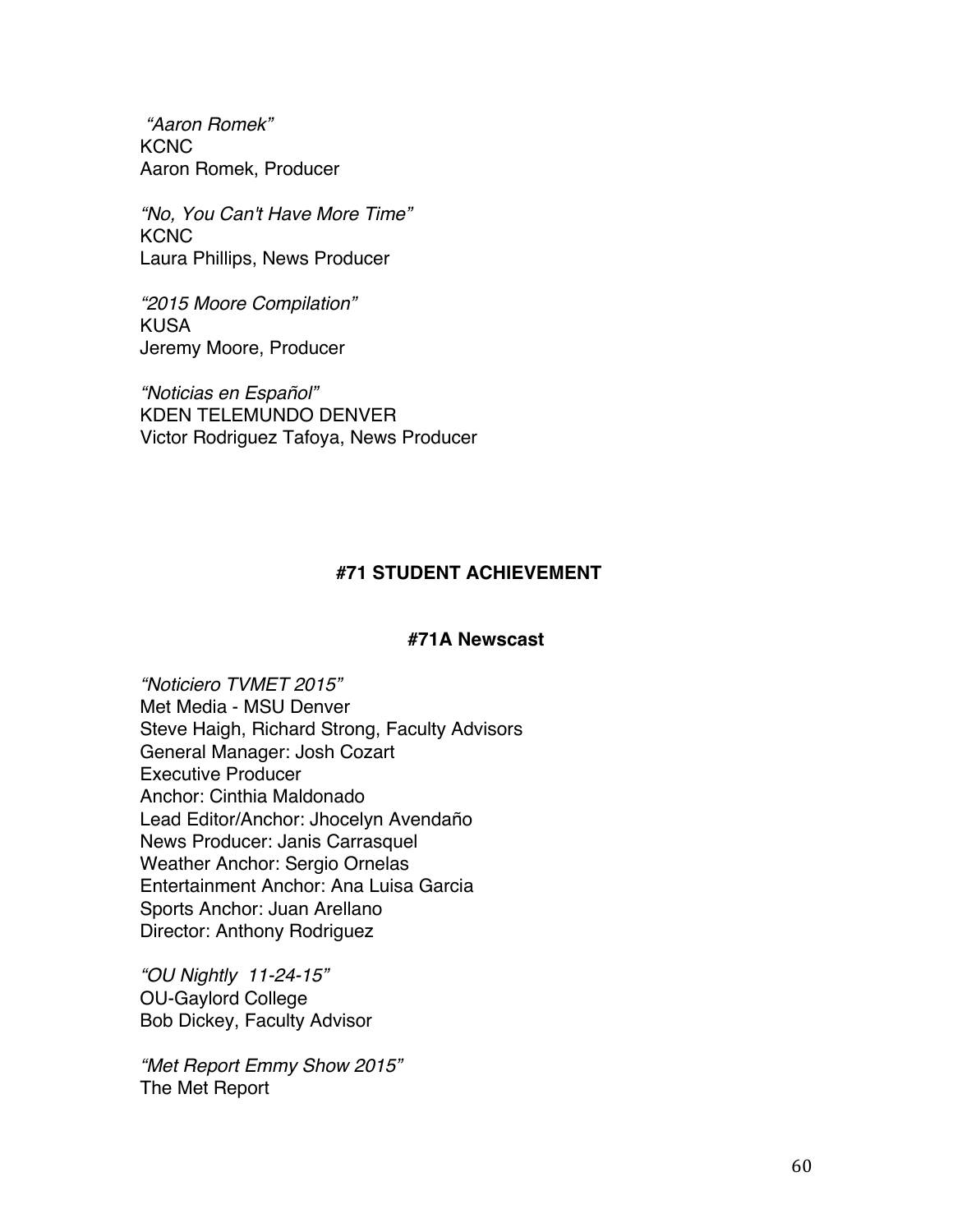Steve Haigh, Richard Strong, Faculty Advisors General Manager/Weather Anchor: Josh Cozart Anchor: Anthony Rodriguez Anchor: Miranda McHodgkins Entertainment Anchor: Melanie Townsend Sports Anchor: John Madden Director/News Producer: Douglas Coulter Lead Editor: Jhocelyn Avendaño Producer: Cinthia Maldonado

## **#71B Long Form Fiction**

*"The Bluffs"* University of Colorado, Colorado Springs David R. Nelson, Faculty Advisor Aaron DePry, Faculty Advisor (List of students on file)

*"SYN"* Colorado Film School Madison Decook, Writer/Director/Producer Alexander Rhodes-Wilmere, Producer

## **#71C Long Form Non-Fiction**

*"Bridges: Transitioning to Civilian Life"* Storage Room Production Brandon Berman, Faculty Advisor Jay Shaffer, Faculty Advisor (List of students on file)

*"For The Safety of the Game"* OU-Gaylord College Ralph Beliveau, Faculty Advisor

*"The Zombie Evolution"* University of Oklahoma Scott Hodgson, Professor Janelle Barrick (Producer/Director/Editor) Max Bevan (Production Crew) Jared Mesker (Production Crew) Nick Dyer (Production Crew) Ben Luton (Production Crew)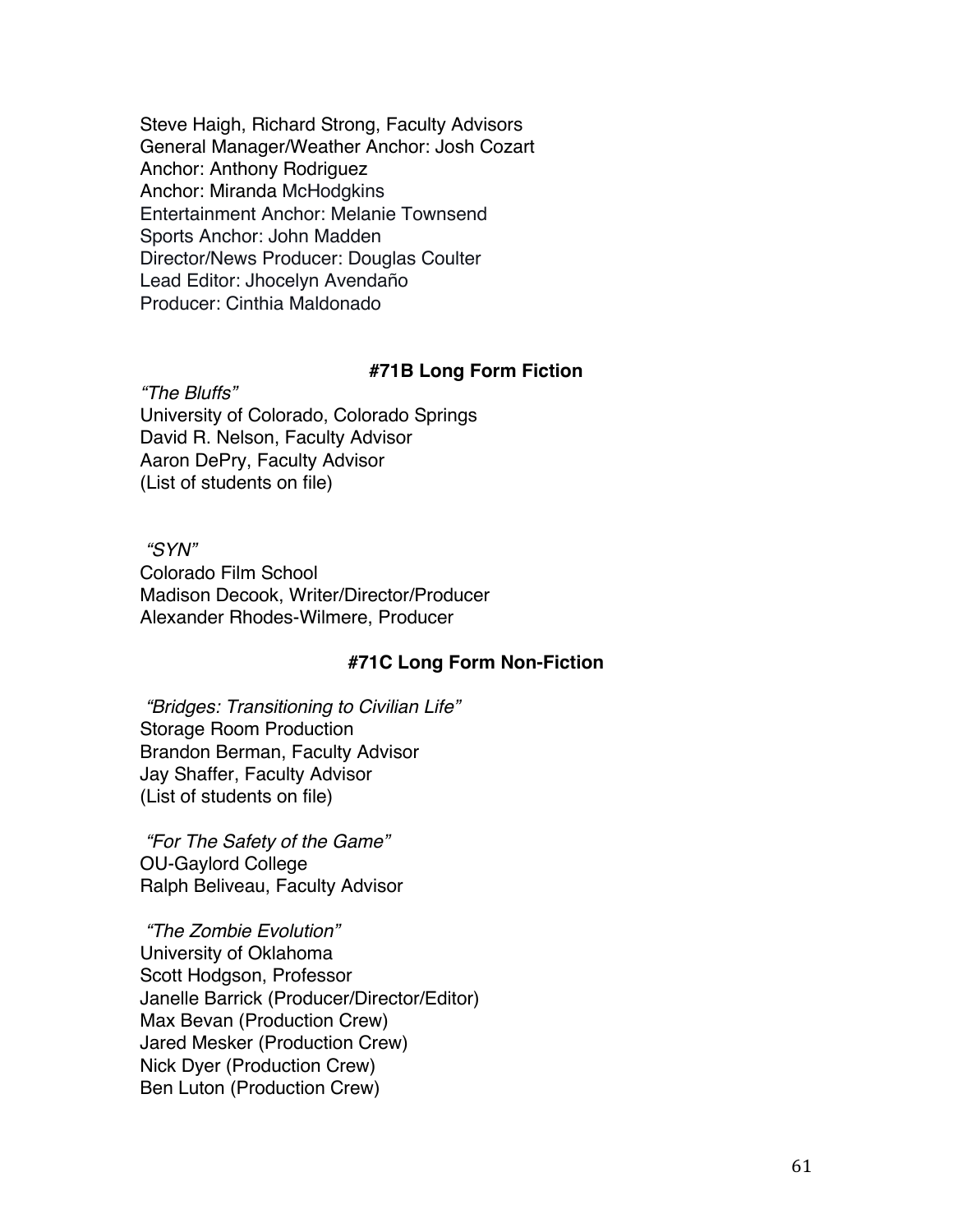Kimberly Larson (Production Crew) Tyson Campbell (Production Crew) Tessa Hayward (Production Crew) Austen Robertson (Production Crew) Madison Ward (Production Crew) Jordan Spor (Production Crew) Spencer Wehde (Production Crew) Jeremy Tanquodle (Production Crew)

## **#71D Short Form Fiction**

*"The Card Game"* University of Oklahoma Scott Hodgson, Professor Courtney Woltjen (Producer/Writer/Editor) Rachael Bradford (Production Crew) Elysa Casiano (Production Crew) Nick Jules (Production Crew)

*"The Launch"* Colorado Film School Dylan Welter, Director Geoffrey Chadwick, Instructor

## **#71E Short-Form Non-Fiction**

*"Yashar the Constructor"* Emily Griffith Technical College Shawn Montano, Faculty Advisor Tanya Kisakova, Producer

*"Kathy Taylor: Servant Leader"* University of Oklahoma Scott Hodgson, Professor Camryn Sulak (Producer/Director/Editor) Will Hugon (Production Crew) Mike Hahn (Production Crew) Ben Luton (Production Crew)

*"Dick Pryor: A Great Life of Journalism "* University of Oklahoma Scott Hodgson, Professor Will Hugon (Producer/Director/Editor) Ben Luton (Director/Production Crew)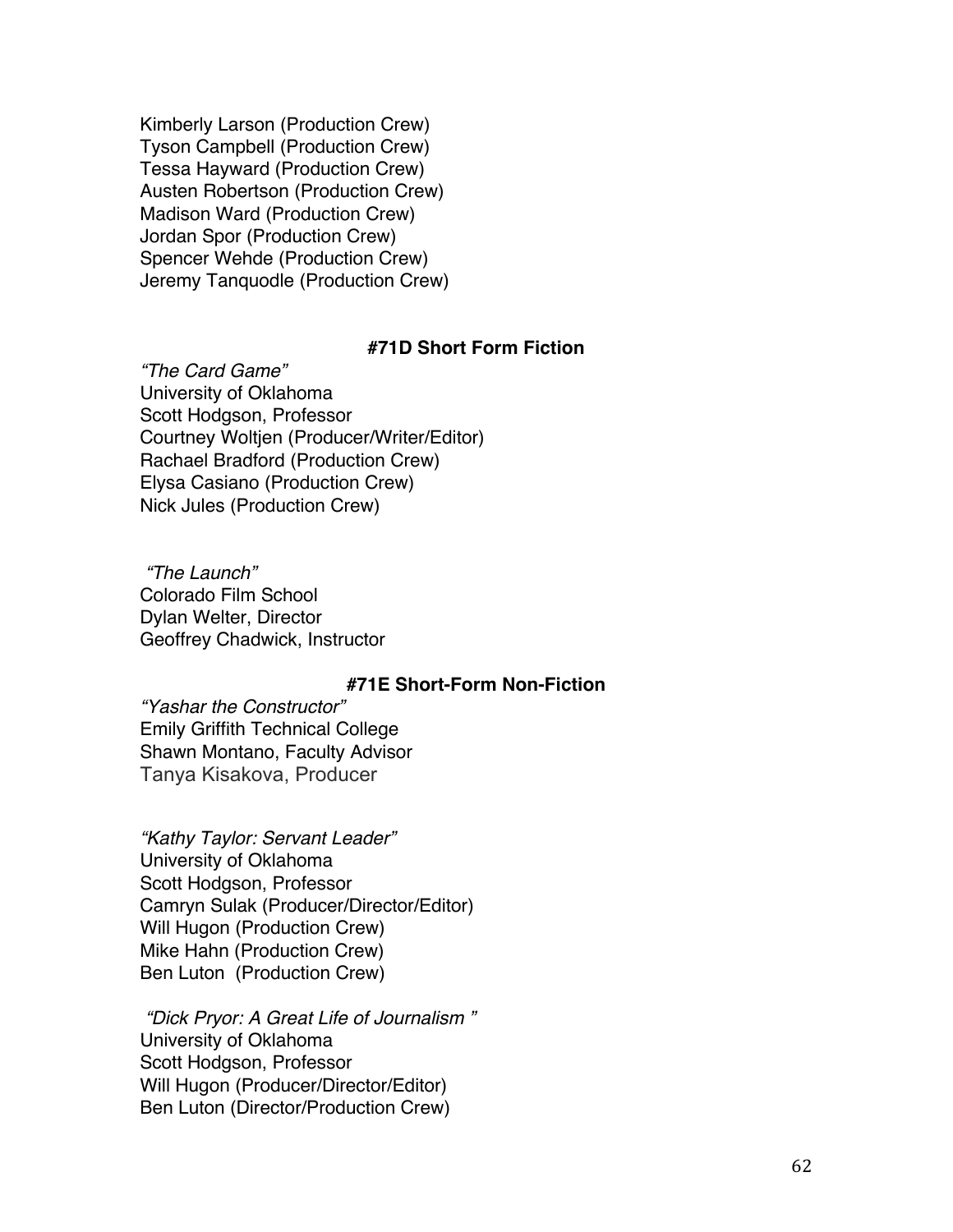Mike Hahn (Production Crew) Camryn Sulak (Production Crew)

# **#71F Sports**

*"CU Sports Mag Joe Parris Reporting"* College of Media, Communication & Information University of Colorado Boulder Paul Daugherty, Faculty Adviser/Instructor

# **#71G Sports - Live Event No Nominees in this Category**

# **#71H Community/Public Service (PSAs)**

*"Bree Baker"* Gaylord College - University of Oklahoma Scott Hodgson, Professor Michael McCallum (Producer/Director/Editor) Nate Hager (Production Crew) Will Hugon (Production Crew) Camryn Sulak (Production Crew)

*"Bikes Don't Run Away PSA"* College of Media, Communication & Information University of Colorado Boulder Paul Daugherty, Faculty Adviser/Instructor

*"GJ Spotlight - Tim Ray"* Colorado Mesa University Greg Mikolai, Faculty Advisor

*"Consent"* Gaylord College - University of Oklahoma Scott Hodgson, Professor Megan Porter (Producer/Director/Editor) Alissa Horn (Producer/Director)

# **#71J Public Affairs / Community Service**

*"GOP Debate Watch Party Pre-Show"* College of Media, Communication & Information University of Colorado Boulder Paul Daugherty, Faculty Adviser/Instructor